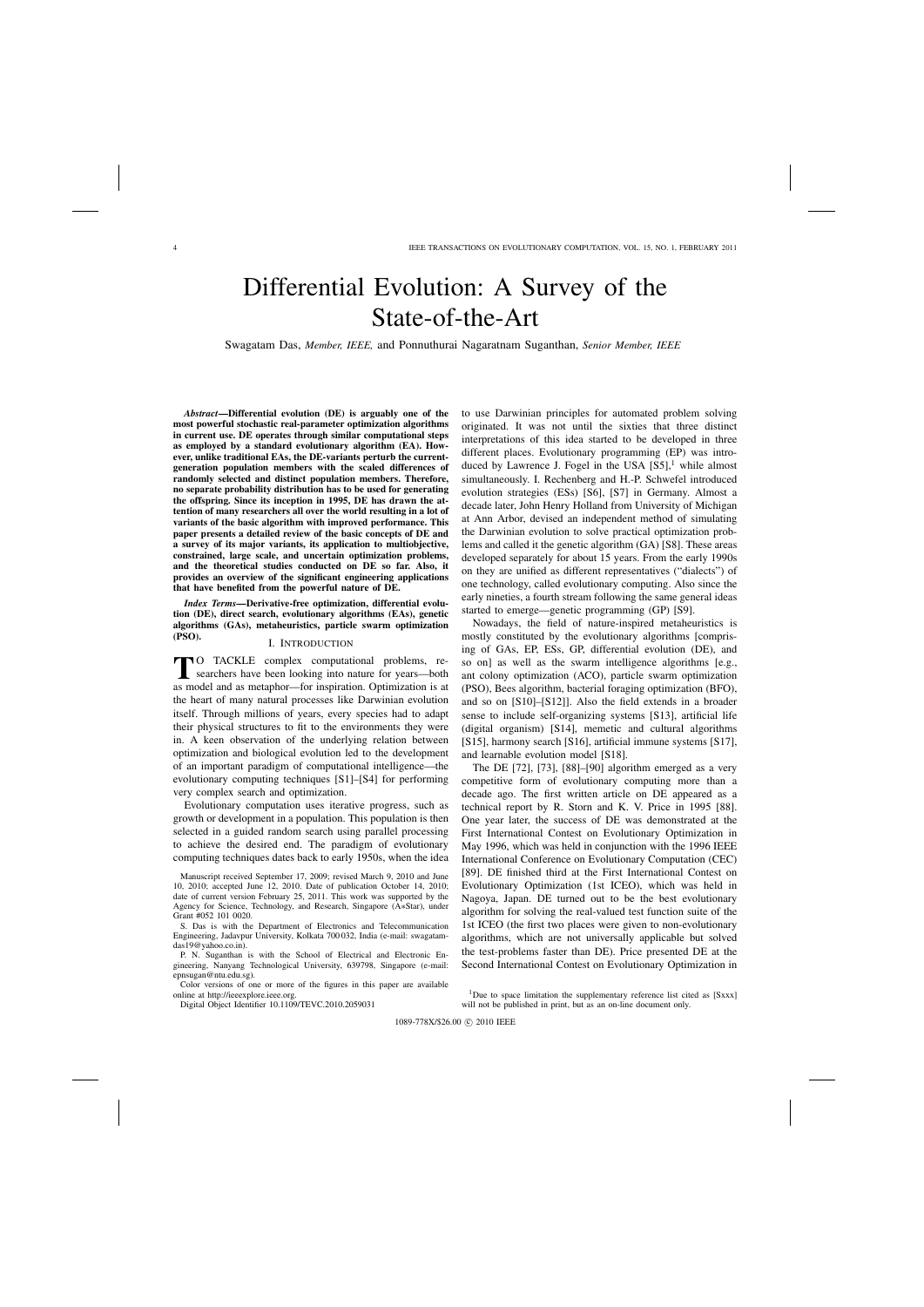1997 [72] and it turned out as one of the best among the competing algorithms. Two journal articles [73], [92] describing the algorithm in sufficient details followed immediately in quick succession. In 2005 CEC competition on real parameter optimization, on 10-D problems classical DE secured 2nd rank and a self-adaptive DE variant called SaDE [S201] secured third rank although they performed poorly over 30-D problems. Although a powerful variant of ES, known as restart covariance matrix adaptation ES (CMA-ES) [S232, S233], yielded better results than classical and self-adaptive DE, later on many improved DE variants [like improved SaDE [76], jDE [10], opposition-based DE (ODE) [82], DE with global and local neighborhoods (DEGL) [21], JADE [118], and so on that will be discussed in subsequent sections] were proposed in the period 2006–2009. Hence, another rigorous comparison is needed to determine how well these variants might compete against the restart CMA-ES and many other real parameter optimizers over the standard numerical benchmarks. It is also interesting to note that the variants of DE continued to secure front ranks in the subsequent CEC competitions [S202] like CEC 2006 competition on constrained real parameter optimization (first rank), CEC 2007 competition on multiobjective optimization (second rank), CEC 2008 competition on large scale global optimization (third rank), CEC 2009 competition on multiobjective optimization (first rank was taken by a DE-based algorithm MOEA/D for unconstrained problems), and CEC 2009 competition on evolutionary computation in dynamic and uncertain environments (first rank). We can also observe that no other single search paradigm such as PSO was able to secure competitive rankings in all CEC competitions. A detailed discussion on these DE-variants for optimization in complex environments will be provided in Section V.

In DE community, the individual trial solutions (which constitute a population) are called *parameter vectors* or *genomes*. DE operates through the same computational steps as employed by a standard EA. However, unlike traditional EAs, DE employs difference of the parameter vectors to explore the objective function landscape. In this respect, it owes a lot to its two ancestors namely—the Nelder-Mead algorithm [S19], and the controlled random search (CRS) algorithm [S20], which also relied heavily on the difference vectors to perturb the current trial solutions. Since late 1990s, DE started to find several significant applications to the optimization problems arising from diverse domains of science and engineering. Below, we point out some of the reasons why the researchers have been looking at DE as an attractive optimization tool and as we shall proceed through this survey, these reasons will become more obvious.

1) Compared to most other EAs, DE is much more simple and straightforward to implement. Main body of the algorithm takes four to five lines to code in any programming language. Simplicity to code is important for practitioners from other fields, since they may not be experts in programming and are looking for an algorithm that can be simply implemented and tuned to solve their domain-specific problems. Note that although PSO is also very easy to code, the performance of DE and its variants is largely better than the PSO variants over a wide variety of problems as has been indicated by studies like [21], [82], [104] and the CEC competition series [S202].

- 2) As indicated by the recent studies on DE [21], [82], [118] despite its simplicity, DE exhibits much better performance in comparison with several others like G3 with PCX, MA-S2, ALEP, CPSO-H, and so on of current interest on a wide variety of problems including unimodal, multimodal, separable, non-separable and so on. Although some very strong EAs like the restart CMA-ES was able to beat DE at CEC 2005 competition, on non-separable objective functions, the gross performance of DE in terms of accuracy, convergence speed, and robustness still makes it attractive for applications to various real-world optimization problems, where finding an approximate solution in reasonable amount of computational time is much weighted.
- 3) The number of control parameters in DE is very few (*Cr*, *F*, and *NP* in classical DE). The effects of these parameters on the performance of the algorithm are wellstudied. As will be discussed in the next section, simple adaptation rules for *F* and *Cr* have been devised to improve the performance of the algorithm to a large extent without imposing any serious computational burden [10], [76], [118].
- 4) The space complexity of DE is low as compared to some of the most competitive real parameter optimizers like CMA-ES [S232]. This feature helps in extending DE for handling large scale and expensive optimization problems. Although CMA-ES remains very competitive over problems up to 100 variables, it is difficult to extend it to higher dimensional problems due to its storage, update, and inversion operations over square matrices with size the same as the number of variables.

Perhaps these issues triggered the popularity of DE among researchers all around the globe within a short span of time as is evident from the bibliography of DE [37] from 1997 to 2002. Consequently, over the past decade research on and with DE has become huge and multifaceted. Although there exists a few significant survey papers on EAs and swarm intelligence algorithms (e.g., [S21]–[S25]), to the best of our knowledge no extensive review article capturing the entire horizon of the current DE-research has so far been published. In a recently published article [60], Neri and Tirronen reviewed a number of DE-variants for single-objective optimization problems and also made an experimental comparison of these variants on a set of numerical benchmarks. However, the article did not address issues like adapting DE to complex optimization environments involving multiple and constrained objective functions, noise and uncertainty in the fitness landscape, very large number of search variables, and so on. Also it did not focus on the most recent engineering applications of DE and the developments in the theoretical analysis of DE. This paper attempts to provide a comprehensive survey of the DE algorithm its basic concepts, different structures, and variants for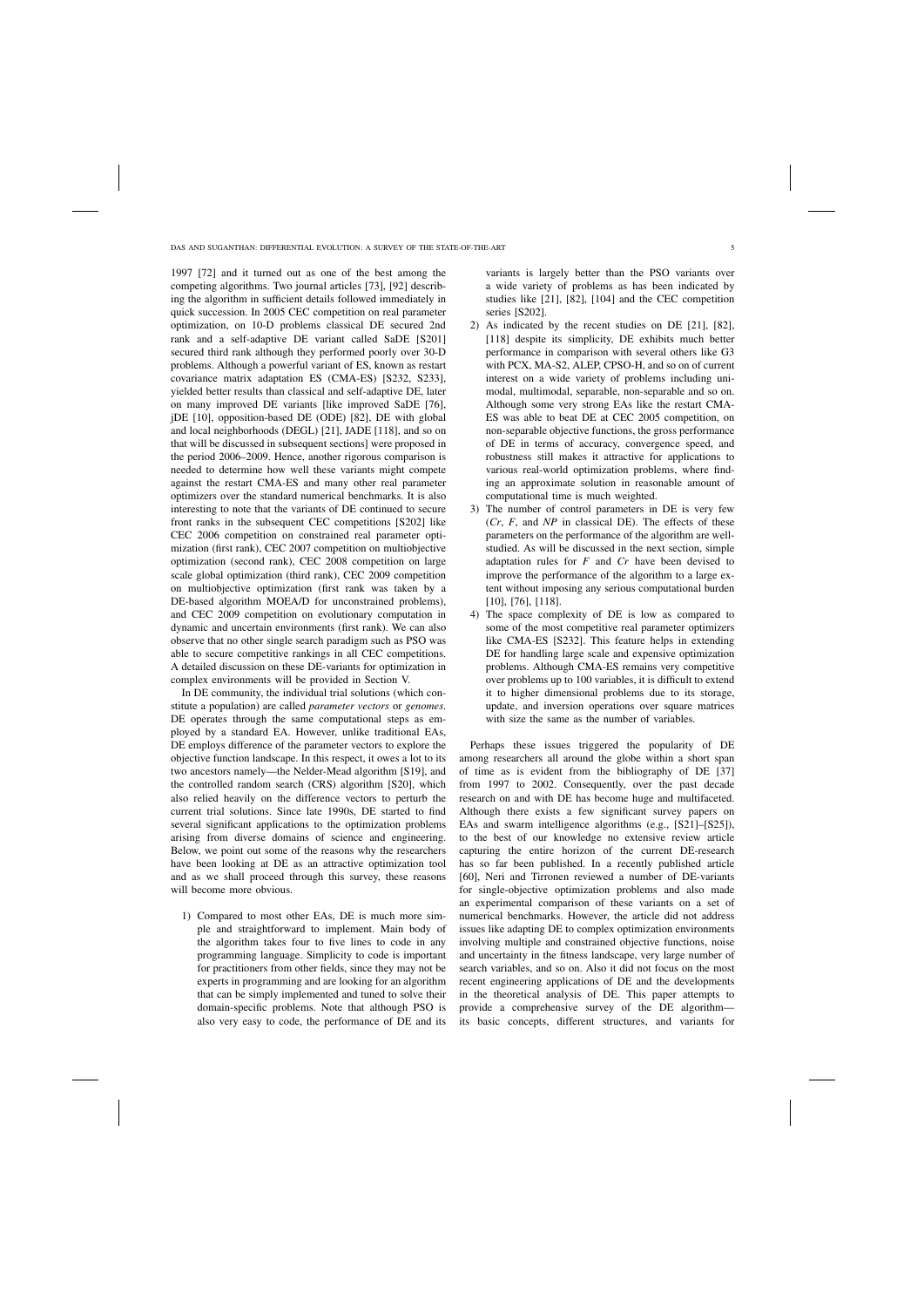

Fig. 1. Main stages of the DE algorithm.

solving constrained, multiobjective, dynamic, and large-scale optimization problems as well as applications of DE variants to practical optimization problems. The rest of this paper is arranged as follows. In Section II, the basic concepts related to classical DE are explained along with the original formulation of the algorithm in the real number space. Section III discusses the parameter adaptation and control schemes for DE. Section IV provides an overview of several prominent variants of the DE algorithm. Section V provides an extensive survey on the applications of DE to the discrete, constrained, multiobjective, and dynamic optimization problems. The theoretical analysis of DE has been reviewed in Section VI. Section VII provides an overview of the most significant engineering applications of DE. The drawbacks of DE are pointed out in Section VIII. Section IX highlights a number of future research issues related to DE. Finally, the paper is concluded in Section X.

# II. Differential Evolutions: Basic Concepts and FORMULATION IN CONTINUOUS REAL SPACE

Scientists and engineers from all disciplines often have to deal with the classical problem of search and optimization. Optimization means the action of finding the best-suited solution of a problem within the given constraints and flexibilities. While optimizing performance of a system, we aim at finding out such a set of values of the system parameters for which the overall performance of the system will be the best under some given conditions. Usually, the parameters governing the system performance are represented in a vector like  $\vec{X} = [x_1, x_2, x_3, ..., x_D]^T$ . For real parameter optimization, as the name implies, each parameter  $x_i$  is a real number. To measure how far the "best" performance we have achieved, an objective function (or fitness function) is designed for the system. The task of optimization is basically a search for such the parameter vector  $\vec{X}^*$ , which minimizes such an objective function  $f(\vec{X})(f) : \Omega \subseteq \mathbb{R}^D \to \mathbb{R}$ , i.e.,  $f(\vec{X}*) < f(\vec{X})$  for all  $\vec{X} \in \Omega$ , where  $\Omega$  is a non-empty large finite set serving as the domain of the search. For unconstrained optimization problems  $\Omega = \Re^{D}$ . Since max  $\{f(\vec{X})\} = -\min\{-f(\vec{X})\},\$ the restriction to minimization is without loss of generality. In general, the optimization task is complicated by the existence of non-linear objective functions with multiple local minima. A local minimum  $f_{\ell} = f(\vec{X}_{\ell})$  may be defined as  $\exists \varepsilon > 0 \ \forall \vec{X} \in \Omega : \|\vec{X} - \vec{X}_{\ell}\| < \varepsilon \Rightarrow f_{\ell} \le f(\vec{X})$ , where  $\|\cdot\|$ indicates any *p*-norm distance measure.

DE is a simple real parameter optimization algorithm. It works through a simple cycle of stages, presented in Fig. 1. We explain each stage separately in Sections II-A–II-D.

## *A. Initialization of the Parameter Vectors*

DE searches for a global optimum point in a *D*-dimensional real parameter space  $\mathbb{R}^D$ . It begins with a randomly initiated population of *NP D* dimensional real-valued parameter vectors. Each vector, also known as *genome/chromosome*, forms a candidate solution to the multidimensional optimization problem. We shall denote subsequent generations in DE by  $G = 0, 1, \ldots, G_{\text{max}}$ . Since the parameter vectors are likely to be changed over different generations, we may adopt the following notation for representing the *i*th vector of the population at the current generation:

$$
\vec{X}_{i,G} = [x_{1,i,G}, x_{2,i,G}, x_{3,i,G}, \dots, x_{D,i,G}].
$$
 (1)

For each parameter of the problem, there may be a certain range within which the value of the parameter should be restricted, often because parameters are related to physical components or measures that have natural bounds (for example if one parameter is a length or mass, it cannot be negative). The initial population (at  $G = 0$ ) should cover this range as much as possible by uniformly randomizing individuals within the search space constrained by the prescribed minimum and maximum bounds:  $\vec{X}_{min} = \{x_{1,min}, x_{2,min}, ..., x_{D,min}\}\$  and  $\vec{X}_{\text{max}} = \{x_{1,\text{max}}, x_{2,\text{max}}, ..., x_{D,\text{max}}\}$ . Hence we may initialize the *j*th component of the *i*th vector as

$$
x_{j,i,0} = x_{j,\min} + rand_{i,j}[0, 1] \cdot (x_{j,\max} - x_{j,\min})
$$
 (2)

where  $rand_{i,j}[0, 1]$  is a uniformly distributed random number lying between 0 and 1 (actually  $0 \leq rand_{i,j}[0,1] \leq 1$ ) and is instantiated independently for each component of the *i-*th vector.

#### *B. Mutation with Difference Vectors*

Biologically, "mutation" means a sudden change in the gene characteristics of a chromosome. In the context of the evolutionary computing paradigm, however, mutation is also seen as a change or perturbation with a random element. In DE-literature, a parent vector from the current generation is called *target* vector, a mutant vector obtained through the differential mutation operation is known as *donor* vector and finally an offspring formed by recombining the donor with the target vector is called *trial* vector. In one of the simplest forms of DE-mutation, to create the donor vector for each *i*th target vector from the current population, three other distinct parameter vectors, say  $\vec{X}_{r_1^i}$ ,  $\vec{X}_{r_2^i}$ , and  $\vec{X}_{r_3^i}$  are sampled randomly from the current population. The indices  $r_1^i$ ,  $r_2^i$ , and  $r_3^i$  are mutually exclusive integers randomly chosen from the range [1, *NP*], which are also different from the base vector index *i*. These indices are randomly generated once for each mutant vector. Now the difference of any two of these three vectors is scaled by a scalar number  $F$  (that typically lies in the interval [0.4, 1]) and the scaled difference is added to the third one whence we obtain the donor vector  $\vec{V}_{i,G}$ . We can express the process as

$$
\vec{V}_{i,G} = \vec{X}_{r_1^i,G} + F \cdot (\vec{X}_{r_2^i,G} - \vec{X}_{r_3^i,G}).
$$
\n(3)

The process is illustrated on a 2-D parameter space (showing constant cost contours of an arbitrary objective function) in Fig. 2.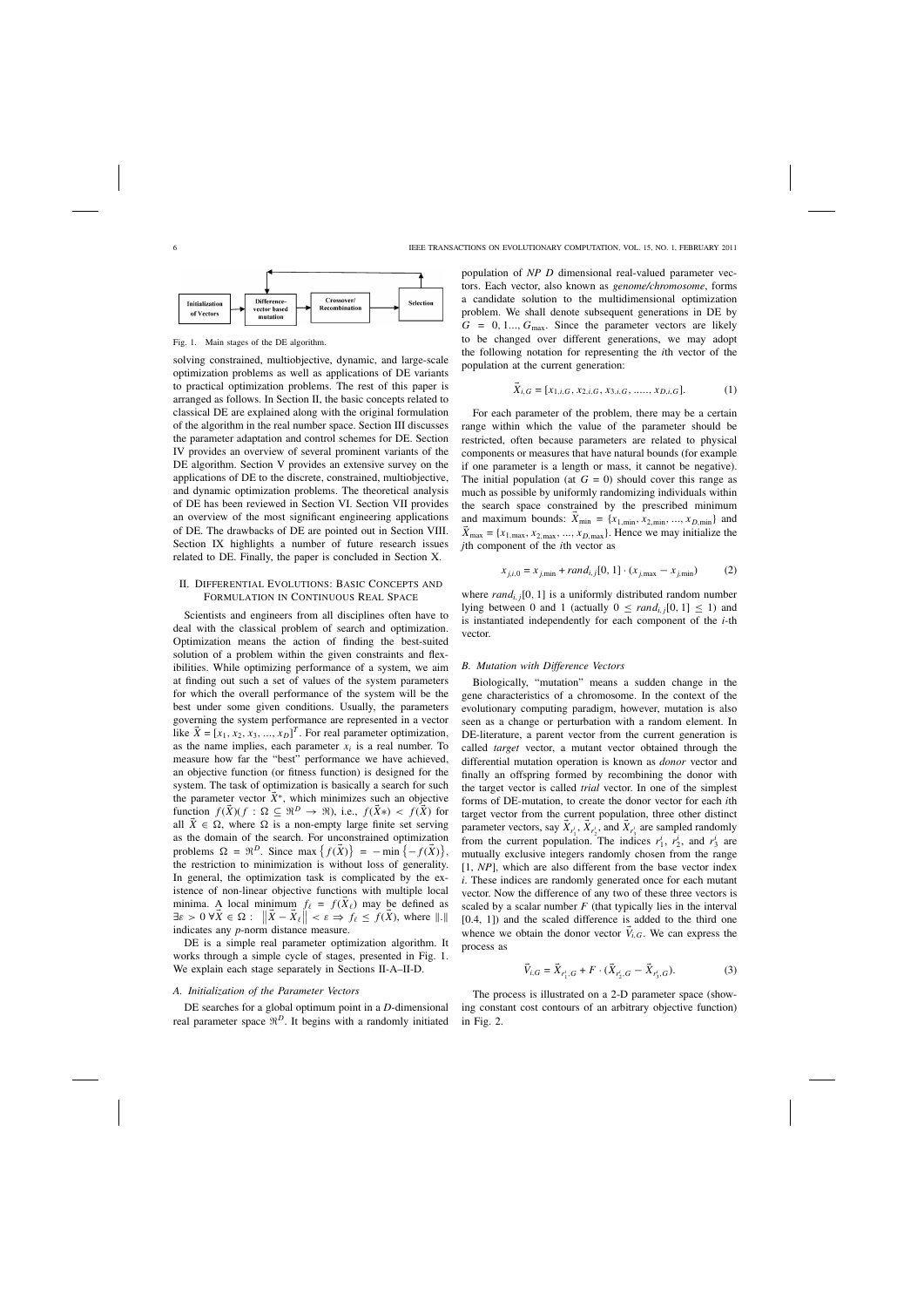

Fig. 2. Illustrating a simple DE mutation scheme in 2-D parametric space.

# *C. Crossover*

To enhance the potential diversity of the population, a crossover operation comes into play after generating the donor vector through mutation. The donor vector exchanges its components with the target vector  $\vec{X}_{i,G}$  under this operation to form the trial vector  $\vec{U}_{i,G} = [u_{1,i,G}, u_{2,i,G}, u_{3,i,G}, ..., u_{D,i,G}]$ . The DE family of algorithms can use two kinds of crossover methods—*exponential* (or two-point modulo) and *binomial* (or uniform) [74]. In exponential crossover, we first choose an integer *n* randomly among the numbers [1*, D*]. This integer acts as a starting point in the target vector, from where the crossover or exchange of components with the donor vector starts. We also choose another integer *L* from the interval [1*, D*]. *L* denotes the number of components the donor vector actually contributes to the target vector. After choosing *n* and *L* the trial vector is obtained as

$$
u_{j,i,G} = v_{j,i,G} \quad \text{for } j = \langle n \rangle_D \quad \langle n+1 \rangle_D, ..., \langle n+L-1 \rangle_D
$$
  

$$
x_{j,i,G} \text{ for all other } j \in [1, D] \tag{4}
$$

where the angular brackets  $\langle \rangle_D$  denote a modulo function with modulus *D*. The integer *L* is drawn from [1*, D*] according to the following pseudo-code:

 $L = 0$ ; DO {  $L = L + 1$ ;  $\{$  WHILE  $((rand(0, 1) \le Cr)$  AND  $(L \le D)).$ "*Cr*" is called the *crossover rate* and appears as a control

parameter of DE just like  $F$ . Hence in effect, probability  $(L =$  $v$ ) = (*Cr*)*v* − 1 for any positive integer *v* lying in the interval [1, *D*]. For each donor vector, a new set of *n* and *L* must be chosen randomly as shown above.

On the other hand, binomial crossover is performed on each of the *D* variables whenever a randomly generated number between 0 and 1 is less than or equal to the *Cr* value. In this case, the number of parameters inherited from the donor has a (nearly) binomial distribution. The scheme may be outlined as

$$
u_{j,i,G} = \begin{cases} v_{j,i,G} & \text{if } (rand_{i,j}[0,1] \le Cr \text{ or } j = j_{rand})\\ x_{j,i,G} & \text{otherwise} \end{cases}
$$
(5)



Fig. 3. Different possible trial vectors formed due to uniform/binomial crossover between the target and the mutant vectors in 2-D search space.

where, as before,  $rand_{i,j}[0, 1]$  is a uniformly distributed random number, which is called anew for each *j*th component of the *i*th parameter vector.  $j_{rand} \in [1, 2, ..., D]$  is a randomly chosen index, which ensures that  $\vec{U}_{i,G}$  gets at least one component from  $\vec{V}_{i,G}$ . It is instantiated once for each vector per generation. We note that for this additional demand, *Cr* is only approximating the true probability  $p_{Cr}$  of the event that a component of the trial vector will be inherited from the donor. Also, one may observe that in a 2-D search space, three possible trial vectors may result from uniformly crossing a mutant/donor vector  $\vec{V}_{i,G}$  with the target vector  $\vec{X}_{i,G}$ . These trial vectors are as follows.

- 1)  $\vec{U}_{i,G} = \vec{V}_{i,G}$  such that both the components of  $\vec{U}_{i,G}$  are inherited from  $\vec{V}_{i,G}$ .
- 2)  $\vec{U}_{i,G}^j$ , in which the first component  $(j = 1)$  comes from  $\vec{V}_{i,G}$  and the second one (*j* = 2) from  $\vec{X}_{i,G}$ .
- 3)  $\vec{U}_{i,G}^{//}$ , in which the first component  $(j = 1)$  comes from  $\vec{X}_{i,G}$  and the second one (*j* = 2) from  $\vec{V}_{i,G}$ .

The possible trial vectors due to uniform crossover are illustrated in Fig. 3.

#### *D. Selection*

To keep the population size constant over subsequent generations, the next step of the algorithm calls for *selection* to determine whether the target or the trial vector survives to the next generation, i.e., at  $G = G + 1$ . The selection operation is described as

$$
\begin{aligned} \vec{X}_{i,G+1} &= \vec{U}_{i,G} & \text{if } f(\vec{U}_{i,G}) \le f(\vec{X}_{i,G}) \\ &= \vec{X}_{i,G} & \text{if } f(\vec{U}_{i,G}) > f(\vec{X}_{i,G}) \end{aligned} \tag{6}
$$

where  $f(\vec{X})$  is the objective function to be minimized. Therefore, if the new trial vector yields an equal or lower value of the objective function, it replaces the corresponding target vector in the next generation; otherwise the target is retained in the population. Hence, the population either gets better (with respect to the minimization of the objective function) or remains the same in fitness status, but never deteriorates. Note that in (6) the target vector is replaced by the trial vector even if both yields the same value of the objective function—a feature that enables DE-vectors to move over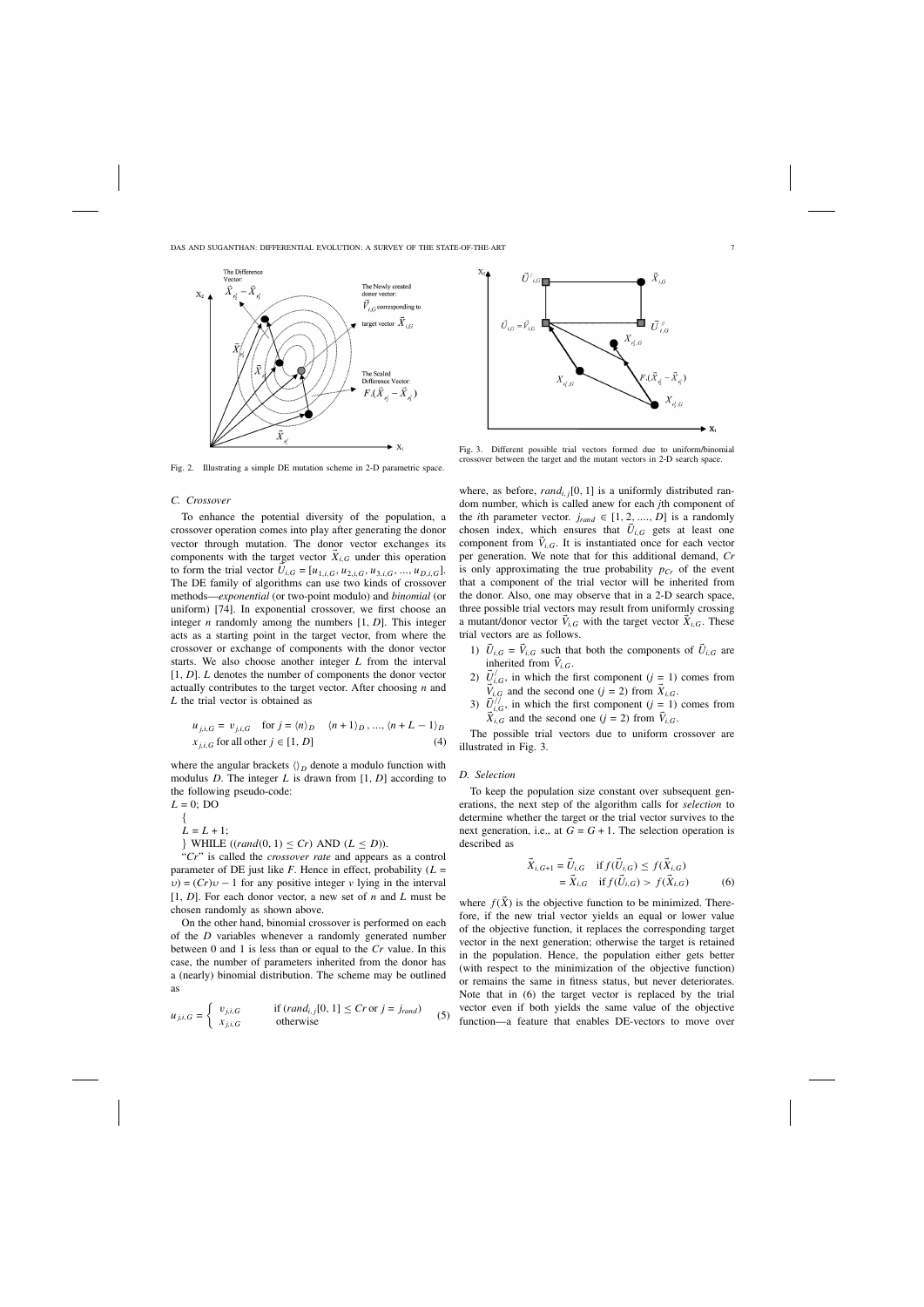**Algorithm 1** Pseudo-code for the DE Algorithm with Binomial Crossover

**Step 1:** Read values of the control parameters of DE: scale factor *F*, crossover rate *Cr*, and the population size *NP* from user.

**Step 2:** Set the generation number  $G = 0$ and randomly initialize a population of *NP* individuals  $P_G$  =  $\vec{X}_{1,G}, \, \dots, \, \vec{X}_{NP,G}$ } with  $\tilde{X}_{i,G}$  $=$   $[x_{1,i,G}, x_{2,i,G}, x_{3,i,G}, \ldots, x_{D,i,G}]$  and each individual uniformly distributed in the range  $[\vec{X}_{\text{min}}, \vec{X}_{\text{max}}]$ , where  $\vec{X}_{\text{min}} = \{x_{1,\text{min}}, x_{2,\text{min}}, ..., x_{D,\text{min}}\}$  and  $\vec{X}_{\text{max}} = \{x_{1,\text{max}}, x_{2,\text{max}}, ..., x_{D,\text{max}}\}$  with  $i = [1, 2, ..., NP].$ **Step 3**. WHILE the stopping criterion is not satisfied

DO

FOR  $i = 1$  to *NP //do* for each individual sequentially

# **Step 2.1** *Mutation Step*

Generate a donor vector  $\vec{V}_{i,G} = \{v_{1,i,G}, \dots, \}$  ${v_{D,i,G}}$  corresponding to the *i*th target vector  $\vec{X}_{i,G}$  via the differential mutation scheme of DE as:

$$
\vec{V}_{i,G} = \vec{X}_{r_1^i,G} + F \cdot (\vec{X}_{r_2^i,G} - \vec{X}_{r_3^i,G}).
$$

#### **Step 2.2** *Crossover Step*

Generate a trial vector  $\vec{U}_{i,G} = \{u_{1,i,G}, \dots, u_{D,i,G}\}$ for the *i*th target vector  $\vec{X}_{i,G}$  through binomial crossover in the following way:

$$
u_{j,i,G} = v_{j,i,G}, \text{ if } (rand_{i,j}[0, 1] \le Cr \text{ or } j = j_{rand})
$$
  

$$
x_{j,i,G}, \text{ otherwise,}
$$

**Step 2.3** *Selection Step*

```
Evaluate the trial vector \vec{U}_{i,G}IF f(\vec{U}_{i,G}) \leq f(\vec{X}_{i,G}), THEN \vec{X}_{i,G+1} = \vec{U}_{i,G}ELSE \vec{X}_{i,G+1} = \vec{X}_{i,G}.
 END IF
 END FOR
 Step 2.4 Increase the Generation Count
 G = G + 1
```

```
END WHILE
```
flat fitness landscapes with generations. Note that throughout this paper, we shall use the terms *objective function value* and *fitness* interchangeably. But, always for minimization problems, a lower objective function value will correspond to higher fitness.

# *E. Summary of DE Iteration*

An iteration of the classical DE algorithm consists of the four basic steps—initialization of a population of search variable vectors, mutation, crossover or recombination, and finally selection. After having illustrated these stages, we now formally present the whole of the algorithm in a pseudo-code below.

The terminating condition can be defined in a few ways like: 1) by a fixed number of iterations  $G_{max}$ , with a suitably large value of *Gmax* depending upon the complexity of the objective function; 2) when best fitness of the population does not change appreciably over successive iterations; and alternatively 3) attaining a pre-specified objective function value.

#### *F. DE Family of Storn and Price*

Actually it is the process of mutation that demarcates one DE scheme from another. In the previous section, we have illustrated the basic steps of a simple DE. The mutation scheme in (3) uses a randomly selected vector  $\vec{X}_{r1}$  and only one weighted difference vector  $F \cdot (\vec{X}_{r2} - \vec{X}_{r3})$  to perturb it. Hence, in literature, the particular mutation scheme given by (3) is referred to as DE/rand/1. When used in conjunction with binomial crossover, the procedure is called DE/rand/1/bin. We can now have an idea of how the different DE schemes are named. The general convention used above is DE/x/y/z, where DE stands for "differential evolution," x represents a string denoting the base vector to be perturbed, y is the number of difference vectors considered for perturbation of x, and z stands for the type of crossover being used (exp: exponential; bin: binomial). The other four different mutation schemes, suggested by Storn and Price [74], [75] are summarized as

"DE/best/1:" 
$$
\vec{V}_{i,G} = \vec{X}_{best,G} + F \cdot (\vec{X}_{r_1^i,G} - \vec{X}_{r_2^i,G})
$$
 (7)  
\n"DE/target – to – best/1:"  $\vec{V}_{i,G} = \vec{X}_{i,G}$   
\n+ $F \cdot (\vec{X}_{best,G} - \vec{X}_{i,G}) + F \cdot (\vec{X}_{r_1^i,G} - \vec{X}_{r_2^i,G})$  (8)

"
$$
DE/best/2
$$
;"  $\vec{V}_{i,G} = \vec{X}_{best,G} + F \cdot (\vec{X}_{r_1',G} - \vec{X}_{r_2',G})$   
+ $F \cdot (\vec{X}_{r_3',G} - \vec{X}_{r_4',G})$  (9)

"
$$
DE/rand/2:'' \vec{V}_{i,G} = \vec{X}_{r_1^i,G} + F \cdot (\vec{X}_{r_2^i,G} - \vec{X}_{r_3^i,G})
$$
  
+
$$
F \cdot (\vec{X}_{r_4^i,G} - \vec{X}_{r_5^i,G}).
$$
 (10)

The indices  $r_1^i$ ,  $r_2^i$ ,  $r_3^i$ ,  $r_4^i$ , and  $r_5^i$  are mutually exclusive integers randomly chosen from the range [1, *NP*], and all are different from the base index *i*. These indices are randomly generated once for each donor vector. The scaling factor *F* is a positive control parameter for scaling the difference vectors.  $\overline{X}_{best,G}$  is the best individual vector with the best fitness (i.e., lowest objective function value for a minimization problem) in the population at generation *G.* Note that some of the strategies for creating the donor vector may be mutated recombinants, for example, (8) listed above basically mutates a two-vector recombinant  $\vec{X}_{i,G} + F \cdot (\vec{X}_{best,G} - \vec{X}_{i,G}).$ 

Storn and Price [74], [92] suggested a total of ten different working strategies for DE and some guidelines in applying these strategies to any given problem. These strategies were derived from the five different DE mutation schemes outlined above. Each mutation strategy was combined with either the "exponential" type crossover or the "binomial" type crossover. This yielded a total of  $5 \times 2 = 10$  DE strategies. In fact many other linear vector combinations can be used for mutation. In general, no single mutation method [among those described in (3), (7)–(10)] has turned out to be best for all problems.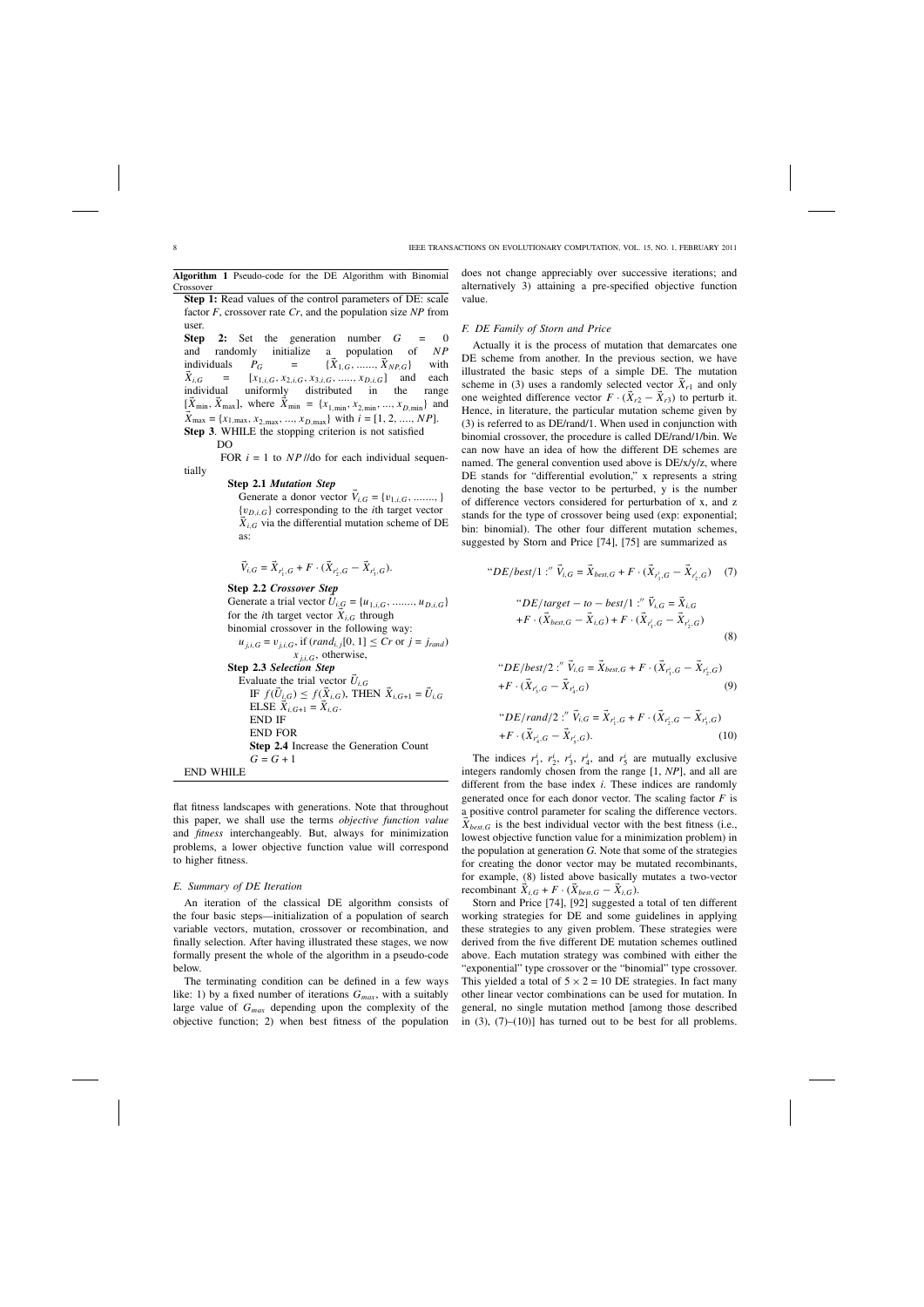Nevertheless the various mutation schemes need further investigation to determine under which circumstances they perform well and on what kind of problems they yield poor results. Some initial work in this direction was undertaken by Mezura-Montes *et al.*, who empirically compared eight different DEschemes over a test-suite of 13 benchmark problems in [56]. The authors took into account an interesting mutation scheme known as DE/rand/2/dir [26] that incorporates the objective function information to guide the direction of the donor vectors in the following way:

$$
\vec{V}_{i,G} = \vec{X}_{r_1,G} + \frac{F}{2} \cdot (\vec{X}_{r_1,G} - \vec{X}_{r_2,G} - \vec{X}_{r_3,G}) \tag{11}
$$

where  $\vec{X}_{r_1,G}$ ,  $\vec{X}_{r_2,G_2}$  and  $\vec{X}_{r_3,G}$  are distinct population members such that  $f(\vec{X}_{r_1,G}) \leq \{f(\vec{X}_{r_2,G}), f(\vec{X}_{r_3,G})\}$ . The experiments performed by Mezura-Montes *et al.* indicate that DE/best/1/bin (using always the best solution to find search directions and also binomial crossover) remained the most competitive scheme, regardless the characteristics of the problem to be solved, based on final accuracy and robustness of results. The authors in [56] also mention that over unimodal and separable functions, DE/rand/2/dir achieved considerably good results. For unimodal and non-separable functions, DE/best/1/bin consistently yielded best performance. This variant was also successful in optimizing the multimodal and separable benchmarks. DE/rand/1/bin and DE/rand/2/dir provided performances of similar quality on this class of functions. However, on multimodal and non-separable functions DE/rand/2/dir remained most competitive and slightly faster to converge to the global optimum.

# *G. DE and the Contemporary EAs: Conceptual Similarities and Differences*

In this section, we briefly discuss how DE relates to and differs from the contemporary EAs for real parameter optimization. Following the convention of ES, we shall use *μ* to indicate the number of parent vectors and  $\lambda$  ( $\geq \mu$ ) to denote the size of the child population.

1) *Mutation:* In the context of GAs and EAs, mutation is treated as a random change of some parameter. Real valued EAs typically simulate the effects of mutation with additive increments that are randomly generated by a predefined and fixed probability density function (PDF). DE differs markedly from algorithms like ES and EP in consideration of the fact that it mutates the base vectors (secondary parents) with scaled population-derived difference vectors. As generations pass, these differences tend to adapt to the natural scaling of the problem. For example, if the population becomes compact in one variable but remains widely dispersed in another, the difference vectors sampled from it will be small in the former variable, yet large in the latter. This automatic adaptation significantly improves the convergence of the algorithm. In other words, ES and EP require the specification or adaptation of absolute step size for each variable over generations while DE requires only the specification of a single relative scale factor *F* for all variables.

Although the difference vector based mutation is believed to be one of the main strength of DE [73], [92], the idea of using

difference of population members in recombination of EAs is not completely new. Eshelman and Schaffer [S187] came up with an idea of a difference-based recombination operator [called blend crossover operator (BLX)] for real coded GAs, long back in 1992. Voigt *et al*. [S188] used a *selection differential* defined as the difference between the mean fitness of the selected parents and the mean fitness of the population to derive a design criteria for recombination operators and used it with the fuzzy recombination (FR). In 1995, Deb and Agrawal [S189] proposed a simulated binary crossover (SBX) that works with two parent solutions and creates two offspring solutions to simulate the working principle of the single-point crossover operator on binary strings. In SBX, the probability distribution used to create offspring depends on a spread factor that is defined as ratio of the absolute difference in children values to that of the parent values. Both BLX and SBX were analyzed in detail by Deb and Beyer in [8] and [24]. In Kita *et al.*'s uniform normal distribution crossover (UNDX) [S190] and simplex crossover (SPX) [S191], operators generate  $\mu - 1$ direction vectors for  $\mu - 1$  randomly chosen parents by taking the difference of each parent vector from their mean vector. Using the direction vectors, in UNDX the probability of creating the offspring away from the mean vector is reduced and a maximum probability is assigned at the mean vector. SPX assigns a uniform probability for creating any offspring within a restricted region (called the simplex). In Deb *et al*.'s parent centric crossover (PCX) operator [S192] for each offspring one parent is chosen randomly and a difference vector is calculated between the parent and the mean of the chosen  $\mu$  parents. However, the use of scaled difference of any two distinct population members to perturb a third one, as done in DE, finds closest resemblance with the reflection operation of Nelder-Mead polyhedron search [S19] and Price's CRS algorithm [S20]. Although due to space limitations, it is not possible to discuss these two algorithms in sufficient details, for interested readers we would like to point out that unlike DE, the Nelder-Mead algorithm restricts the number of sample vectors (from which the difference vector is to be generated) to  $D + 1$  (*D* corresponding to the dimensionality of the search space). This limitation becomes a drawback for complicated objective functions that require many more points to form a clear model of the surface topography. Also both Nelder-Mead's and CRS's reflection operations with difference vectors are a form of arithmetic recombination, while DE's difference vector based perturbation schemes more closely resemble a mutation operation [74, p. 29]. One of the most fundamental aspects of DE-type mutation is the fact that vector perturbations are generated from the  $NP \cdot (NP - 1)$  nonzero difference vectors of the population rather than employing a predetermined PDF. This leads to one of the main assets of DE: *contour matching*, a term coined and explained by Price *et al*. in [74]. Contour matching refers to the phenomena of adaptation of the vector population such that promising regions of the fitness landscape are investigated automatically once they are detected. One of the biggest advantages that the difference vectors afford is that both a mutation step's size and its orientation are automatically adapted to the objective function landscape. Price *et al*. claim that contour matching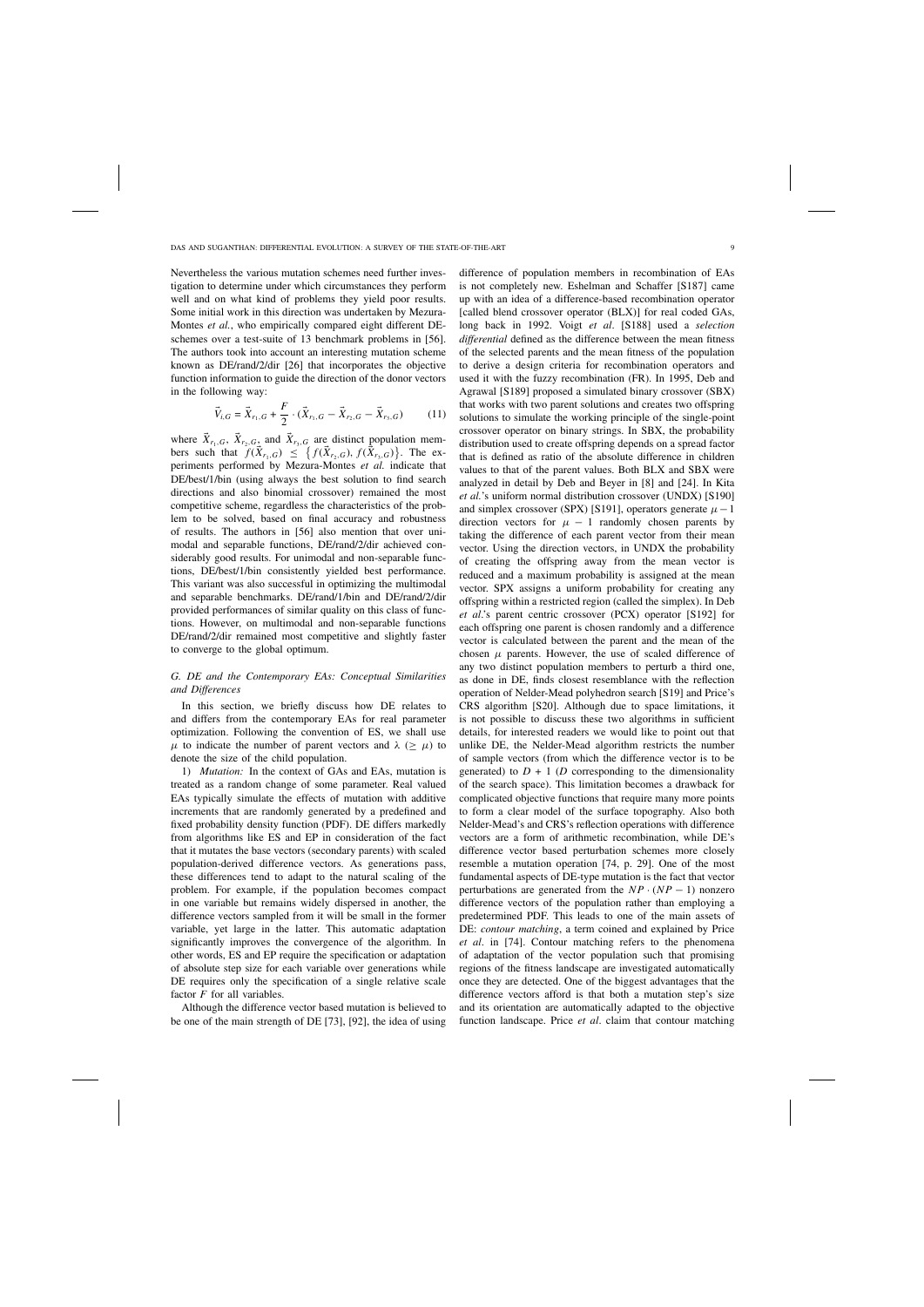

Fig. 4. Empirical distributions of candidate trial vectors for three different *Cr* values. (a)  $Cr = 0.6$  (b)  $Cr = 0.5$ . (c)  $Cr = 1.0$ .

also induces an important ingredient besides selection is the promotion of *basin-to-basin* transfer, where search points may move from one basin of attraction, i.e., a local minimum, to another one.

In PSO also the stochastic attraction toward the personal best and neighborhood best positions are modeled by scaled difference vectors. The velocity update formula of PSO has similarities with the DE/target-to-best/1 scheme [see (8)] that generates a mutated recombinant.

2) *Crossover:* Both DE and ES employ crossover to create a single trial vector, while most GAs recombine two vectors to produce two trial vectors often by one-point crossover. Note that EP depends only on mutation to generate offspring and does not have any crossover operator associated with. One of the popular crossover techniques for real coded GAs is the *n*-point crossover where the offspring vector is randomly partitioned into  $(n + 1)$  blocks such that parameters in adjacent partitions are inherited from different parent vectors. Studies of *n*-point crossover [S193] indicate that an even number of crossover points reduces the representational bias (dependence of ordering of parameters within a vector) at the cost of increasing the disruption of parameters that are closely grouped. As analyzed by Price *et al*. [92, p. 93] DE's exponential crossover employs both one and two point crossover with an objective of reducing their individual biases. The representational bias inherent in *n*-point crossover can be eliminated if donors are determined by *D* independent random trials. This procedure is known as uniform crossover in EA literature [S3] and this is exactly what DE employs as discrete recombination or binomial crossover [see (5)] most often.

3) *Selection:* Selection can be applied to an evolutionary process in primarily two different stages—first stage being *parent selection* to decide which vectors from the current population will undergo recombination while the second is *survivor selection* to choose which vectors from the parent and offspring populations will survive to the next generation. Unlike GAs that select parents based on their fitness, both ES and DE gives all the individuals equal chance for being selected as parents. In ES, each individual has the same chance to be selected for mutation (and recombination). In DE also the base vectors are randomly picked up without any regard for their fitness values. When only the offspring vectors are allowed to advance (as done in some simple GAs

[S3]) there is no guarantee that the best-so-far solution will not be lost. Retaining the best-so-far solution is called *elitism* and it plays an important role in bringing the convergence of the algorithm to the global optimum [S193] in long time limits. For this reason and because of the speed improvement it offers, most EAs including DE, EP, and some versions of ES take into account the current population while determining the membership of the next generation.

The  $(\mu, \lambda)$  ES selects best  $\mu$  children to become parents in next generation. Alternatively, the  $(\mu + \lambda)$  ES populates the next generation with best  $\mu$  vectors from the combined parent and child populations. The survivor selection scheme of DE is closer in spirit to the elitist  $(\mu + \lambda)$  ES, however, instead of ranking the combined population, the former employs a oneto-one competition where each parent vector competes once only against its own offspring. Evidently, unlike the tournament selection in EP, DE's one-to-one selection holds only *NP* knock-out competitions between a parent and its offspring generated through mutation and recombination. Comparing each trial vector (offspring) to the best performing vectors at the same index ensures that DE retains the very bestso-far solution at each index. Parent-offspring competition has a superior ability to maintain population diversity when compared with ranking or tournament selection where elites and their offspring may dominate the population rapidly.

# III. Control Parameters of the Differential **EVOLUTION**

There are three main control parameters of the DE algorithm: the mutation scale factor *F*, the crossover constant *Cr*, and the population size *NP*. In this section, we focus on the effect of each of these parameters on the performance of DE as well as the state-of-the-art methods for tuning these parameters. A good volume of research work has been undertaken so far to improve the ultimate performance of DE by tuning its control parameters. Storn and Price in [88] have indicated that a reasonable value for *NP* could be chosen between 5-D and 10-D (D being the dimensionality of the problem), and a good initial choice of *F* was 0.5. The effective range of *F* is usually between 0.4 and 1.

The parameter *Cr* controls how many parameters in expectation are changed in a population member. For low value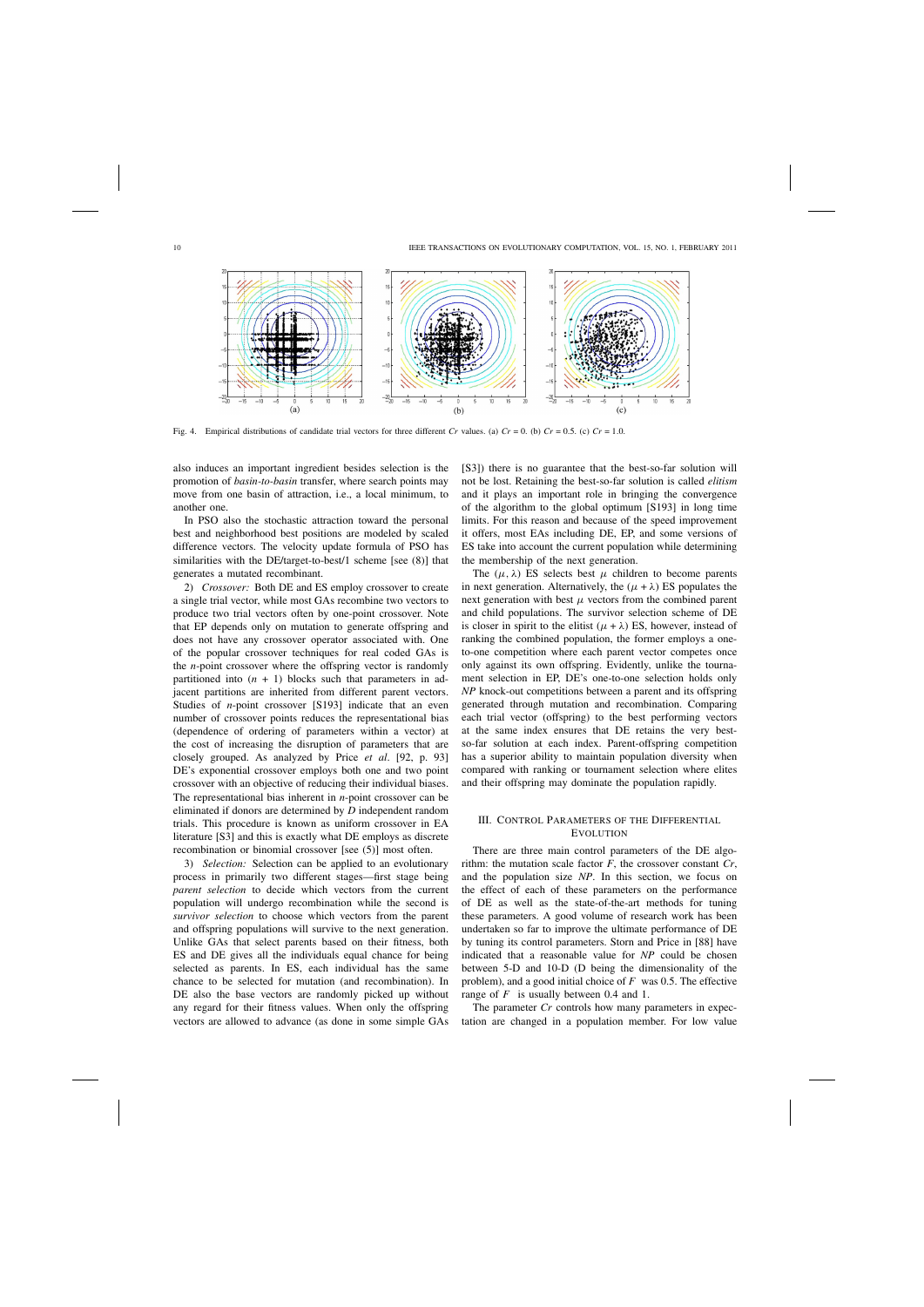of *Cr*, a small number of parameters are changed in each generation and the stepwise movement tends to be orthogonal to the current coordinate axes. On the other hand, high values of *Cr* (near 1) cause most of the directions of the mutant vector to be inherited prohibiting the generation of axis orthogonal steps. This effect has been illustrated in Fig. 4 by showing for three values of *Cr*, an empirical distribution of candidate trial vectors obtained by running DE on a single starting population of ten vectors for 200 generations with selection disabled.

It is interesting to note at this point that for algorithms like classic DE (DE/rand/1/bin) performance is rotationally invariant only when  $Cr = 1$ . At that setting, crossover is a vector-level operation that makes the trial vector a pure mutant, i.e.,  $\vec{U}_{i,G} = \vec{X}_{r_1^i,G} + F \cdot (\vec{X}_{r_2^i,G} - \vec{X}_{r_3^i,G})$ . The location (with respect to the function's topography) of mutant trial vectors will not change under coordinate rotation as long as  $Cr = 1$  and  $F$  is a constant, or sampled from a distribution no more than once per trial vector. A low *Cr* value (e.g., 0 or 0.1) results in a search that changes each direction (or a small subset of directions) separately. This is an effective strategy for functions that are separable or decomposable [i.e.,  $f(\vec{X}) = \sum_{i=1}^{D} f_i(x_i)$ ]

Gamperle *et al.* [S26] evaluated different parameter settings for DE on the Sphere, Rosenbrock's, and Rastrigin's functions. Their experimental results revealed that the global optimum searching capability and the convergence speed are very sensitive to the choice of control parameters *NP, F*, and *Cr.* Furthermore, a plausible choice of the population size *NP* is between 3-D and 8-D, the scaling factor  $F = 0.6$ , and the crossover rate *Cr* is between [0.3, 0.9]. Recently, the authors in [85] state that typically  $0.4 < F < 0.95$  with  $F = 0.9$  can serve as a good first choice. They also opine that *Cr* should lie in (0, 0.2) when the function is separable, while in (0.9, 1) when the function's parameters are dependent.

As can be perceived from the literature, several claims and counter-claims were reported concerning the rules for choosing the control parameters and these can potentially confuse engineers, who may try to solve practical problems with DE. Further, most of these claims lack sufficient experimental justifications. Some objective functions are very sensitive to the proper choice of the parameter settings in DE [S27]. Therefore, researchers naturally started to consider some techniques such as self-adaptation to automatically find an optimal set of control parameters for DE [S28], [3], [10], [48], [76], [84]. Usually self-adaptation is applied to tune the control parameters *F* and *Cr.* Liu and Lampinen [48] introduced a Fuzzy adaptive differential evolution using fuzzy logic controllers whose inputs incorporate the relative function values and individuals of successive generations to adapt the parameters for the mutation and crossover operation. In this context, Qin *et al*. [76] came up with a SaDE algorithm, in which both the trial vector generation strategies and their associated control parameters *F* and *Cr* are gradually self-adapted by learning from their previous experiences of generating promising solutions. The parameter *F*, in SaDE, is approximated by a normal distribution with mean value 0.5 and standard deviation 0.3, denoted by *N* (0.5, 0.3). A set of *F* values are randomly sampled from such normal distribution and applied to each target vector in the

current population. This way, SaDE attempts to maintain both exploitation (with small *F* values) and exploration (with large *F* values) power throughout the entire evolution process. SaDE gradually adjusts the range of *Cr* values for a given problem according to previous *Cr* values that have generated trial vectors successfully entering the next generation. Specifically, it is assumed that *Cr* obeys a normal distribution with mean value  $Cr_m$  and standard deviation *Std* = 0.1, denoted by  $N(Cr_m, Std)$ , where  $Cr_m$  is initialized as 0.5. The *Std* should be set as a small value to guarantee that most *Cr* values generated by  $N(Cr_m, Std)$  are between [0, 1], even when  $Cr_m$ is near 0 or 1. Hence, the value of *Std* is set as 0.1. Note that the self-adaptive schemes like SaDE often themselves have parameters to be adjusted like the standard deviation in normal distribution. However, self-adaptive DE performs better than the standard DE because sensitive parameters in DE are replaced by less sensitive parameters in self-adaptive DE.

In [3], a fitness-based adaptation has been proposed for *F*. A system with two evolving populations has been implemented. The crossover rate *Cr* has been fixed to 0.5 after an empirical study. Unlike *Cr*, the value of *F* is adaptively updated at each generation by means of the following scheme:

$$
F = \left\{ \begin{array}{c} \max \left\{ l_{\min}, 1 - \left| \frac{f_{\max}}{f_{\min}} \right| \right\} & \text{if} \quad \left| \frac{f_{\max}}{f_{\min}} \right| < 1\\ \max \left\{ l_{\min}, 1 - \left| \frac{f_{\min}}{f_{\max}} \right| \right\} & \text{otherwise} \end{array} \right. \tag{12}
$$

where  $l_{\text{min}} = 0.4$  is the lower bound of *f*,  $f_{\text{min}}$  and  $f_{\text{max}}$  are the minimum and maximum objective function values over the individuals of the populations, obtained in a generation.

Recently, Brest *et al.* [10] proposed a self-adaptation scheme for the DE control parameters. They encoded control parameters *F* and *Cr* into the individual and adjusted them by introducing two new parameters  $\tau_1$  and  $\tau_2$ . In their algorithm (called "jDE"), a set of *F* and *Cr* values was assigned to each individual in the population, augmenting the dimensions of each vector. The better values of these encoded control parameters lead to better individuals that in turn, are more likely to survive and produce offspring and, thus, propagate these better parameter values. The new control parameters for the next generation are computed as follows:

$$
F_{i,G+1} = \begin{array}{cc} F_l + rand_1 * F_u & \text{with probability } \tau_1 \\ = F_{i,G} & \text{else} \end{array} \tag{13a}
$$

and 
$$
Cr_{i,G+1} = rand_3
$$
 with probability $\tau_2$   
=  $Cr_{i,G}$  else (13b)

where  $F_l$  and  $F_u$  are the lower and upper limits of  $F$  and both lie in [0, 1]. In [10] and [S231], Brest *et al.* used  $\tau_1 = \tau_2 = 0.1$ . As  $F_l = 0.1$  and  $F_u = 0.9$ , the new *F* takes a value from [0.1, 0.9] while the new *Cr* takes a value from [0, 1]. As  $F_{i,G+1}$  and  $CR_{i,G+1}$  values are obtained before the mutation is performed, they influence the mutation, crossover, and selection operations for the new vector  $\vec{X}_{i,G+1}$ .

Zaharie [S29] proposed a parameter adaptation strategy for DE (ADE) based on the idea of controlling the population diversity, and implemented a multipopulation approach. Following the same line of thinking, Zaharie and Petcu [S30]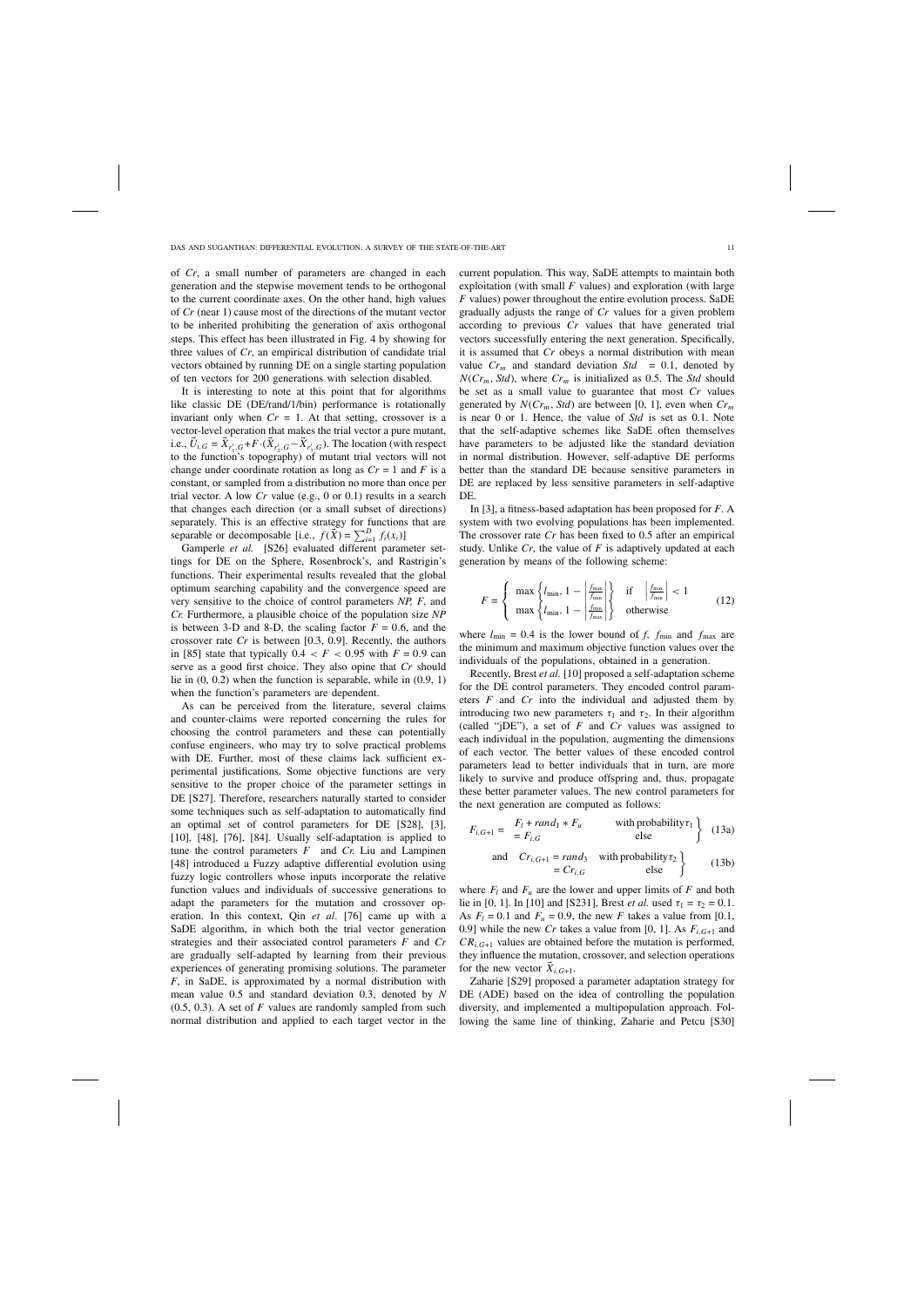designed an adaptive Pareto DE algorithm for multiobjective optimization and also analyzed its parallel implementation. Abbass [1] self-adapted the crossover rate *Cr* for multiobjective optimization problems, by encoding the value of *Cr* into each individual, simultaneously evolved with other search variables. The scaling factor *F* was generated for each variable from a Gaussian distribution *N*(0*,* 1). The upper limit of the scale factor  $F$  is empirically taken as 1. Although it does not necessarily mean that a solution is not possible with *F >* 1, however, until date, no benchmark function that was successfully optimized with DE required  $F > 1$ . Zaharie [112] derived a lower limit of *F* and the study [112] revealed that if *F* is sufficiently small, the population can converge even in the absence of selection pressure. With a few simplifying assumptions, Zaharie proved the following relation between the variance of the original population  $P_{x,t}$  at time step  $G$  and the variance of the trial population  $P_{u,t}$ 

$$
E(Var(P_{u,t})) = \left(2 \cdot F^2 \cdot p_{Cr} - \frac{2 \cdot p_{Cr}}{NP} + \frac{p_{Cr}^2}{NP} + 1\right) \cdot Var(P_{x,t})
$$
\n(14)

where  $p_{Cr}$  is the probability of crossover [Zaharie neglected the *jrand* part in (5) and then *Cr* became the absolute probability that a component of the target vector is exchanged with that of the donor vector; Zaharie used the notation  $p_{Cr}$  to denote this probability instead of *Cr*]. Consequently, the DE control parameter combinations that satisfy the equation

$$
2.F^2 - \frac{2}{NP} + \frac{p_{Cr}}{NP} = 0
$$
 (15)

may be considered as critical since they result in a population whose variance remains constant except for random fluctuations. Thus, when the selection step is absent, according to (13),  $F$  will display a critical value  $F_{crit}$  such that the population variance decreases when  $F < F<sub>crit</sub>$  and increases if  $F > F_{crit}$ . Solving (13), we have

$$
F_{crit} = \sqrt{\frac{\left(1 - \frac{Pcr}{2}\right)}{NP}}.\tag{16}
$$

Zaharie experimentally confirmed that  $F_{crit}$  establishes a lower limit on the value of *F* in the sense that smaller values will induce convergence even on a flat objective function landscape (when all trial vectors are accepted, i.e., selection pressure is absent). Omran *et al*. [65] introduced a self-adaptive scaling factor parameter *F*. They generated the value of *Cr* for each individual from a normal distribution *N*(0*.*5*,* 0*.*15). This approach (called "SDE") was tested on four benchmark functions and performed better than other versions of DE. Besides adapting the control parameters *F* or *Cr*, some researcher also adapted the population size. Teo [102] proposed DE with self-adaptive population size *NP* (abbreviated as DESAP), based on self-adaptive Pareto DE proposed by Abbas [1].

Mallipeddi and Suganthan [50] empirically investigated the effect of population size on the quality of solutions and the computational effort required by DE with a set of five problems chosen from the test-suite of CEC 2005 Special Session on Real-Parameter Optimization [95]. In [11], the authors presented a method for gradually reducing population size of DE. The method improves the efficiency and robustness of the algorithm and can be applied to any variant of a DE algorithm. In [51], Mallipeddi and Suganthan proposed a DE algorithm with an ensemble of parallel populations, where the number of function evaluations (FEs) allocated to each population is self-adapted by learning from their previous experiences in generating superior solutions. Consequently, a more suitable population size along with its parameter settings can be determined adaptively to match different search/evolution phases.

Apart from self-adaptation, frequently *F* has been made to vary randomly for improving the performances of DE. Price *et al*. [74] defined two new terms: *jitter* and *dither* in context to the randomization of *F*. The practice of generating a new value of *F* for every *parameter* is called *jitter* and it is signified by subscripting *F* with the parameter index, *j*. Alternatively, choosing *F* anew for each *vector*, or *dithering*, is indicated by subscripting *F* with the population's running index, *i*. Dithering scales the length of vector differentials because the same factor,  $F_i$ , is applied to all components of a difference vector. Das *et al*. used dither in [17] where *F* was made to vary randomly between 0.5 and 1 for each vector. In the same paper, they also suggested decreasing *F* linearly from 1.0 to 0.5 in their second scheme (called DETVSF: DE with time varying scale factor). This encourages the individuals to sample diverse zones of the search space during the early stages of the search (promoting exploration). During the later stages a decaying scale factor helps to adjust the movements of trial solutions finely so that they can explore the interior of a relatively small space in which the suspected global optimum lies (thus promoting exploitation). Recently in works like [S31] and [S32], chaotic sequences are combined with DE in order to enhance its population diversity and thus to avoid the state of stagnation, when a standard DE may occasionally stop proceeding toward the global optimum virtually without any obvious reasons [41]. That means although the population has not converged to a local optimum or any other point, the population is still remaining diverse, and occasionally, even new individuals may enter the population, but the algorithm does not progress by finding any better solutions. Chaos theory [S33] deals with the qualitative study of unstable aperiodic behavior in deterministic nonlinear dynamical systems. In chaotic DE the scale factor  $F$  is varied over generations by using the logistic map iterator, which is one of the simplest dynamic systems evidencing chaotic behavior, in the following way:

$$
F_G = \mu \cdot F_{G-1} \cdot [1 - F_{G-1}]. \tag{17}
$$

# IV. Important Variants of DE for Continuous Single-Objective Optimization

Since its advent in 1995, DE has been attracting the attention of the researchers from diverse domains of knowledge, all over the world. This has resulted in a wealth of variants of the basic DE algorithm. Some of these variants are devised to tackle specific applications while others are generalized for numerical optimization. In this section, we shall undertake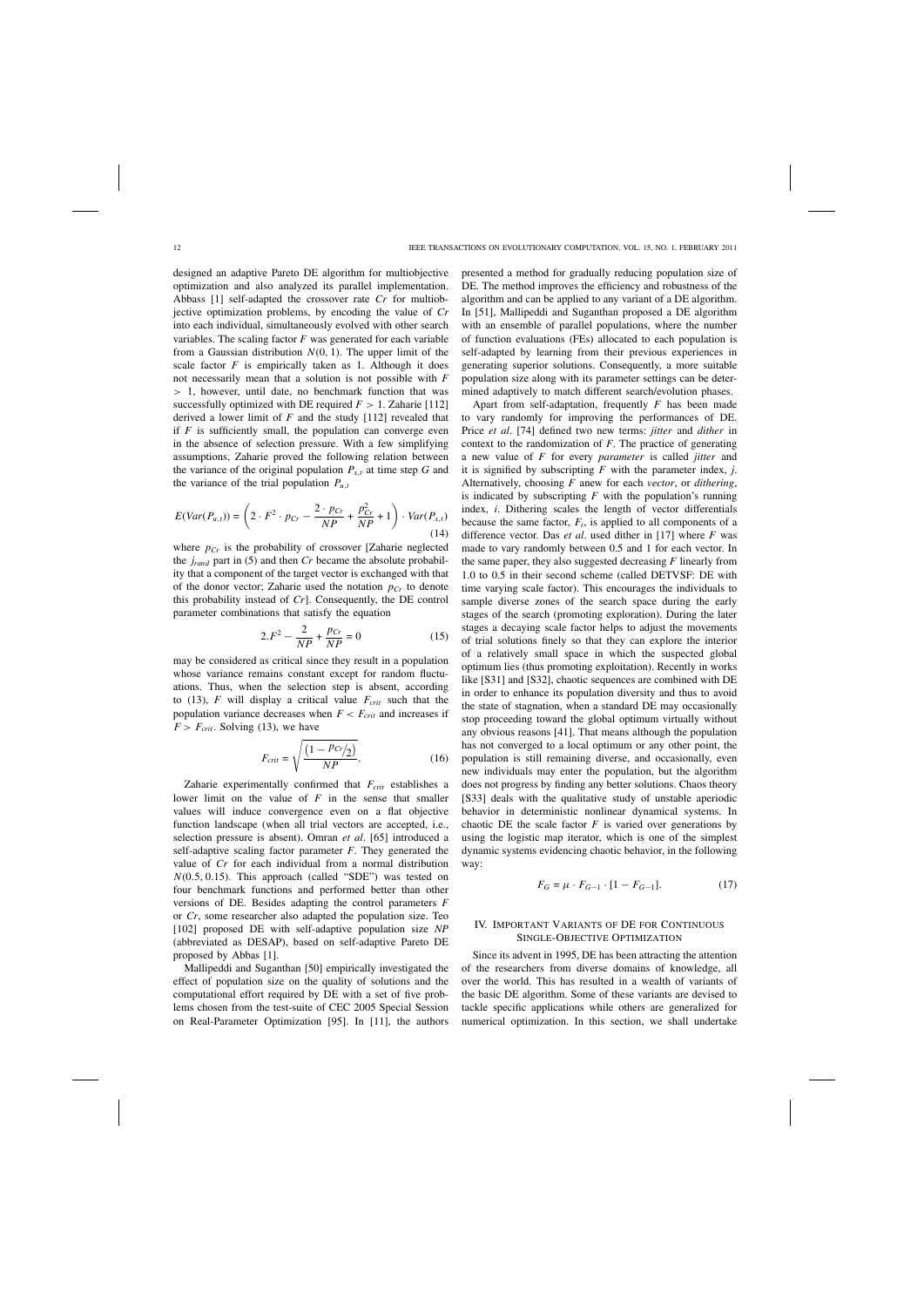an in-depth discussion of the most prominent DE-variants that were developed over the past decade and appeared to be competitive against the existing best-known real parameter optimizers.

# *A. Differential Evolution Using Trigonometric Mutation*

Fan and Lampinen [25] proposed a trigonometric mutation operator for DE to speed up its performance. To implement the scheme, for each target vector, three distinct vectors are randomly selected from the DE population. Suppose for the *i*th target vector  $\vec{X}_{i,G}$ , the selected population members are  $\vec{X}_{r_1,G}, \vec{X}_{r_2,G},$  and  $\vec{X}_{r_3,G}$ . The indices  $r_1, r_2$ , and  $r_3$  are mutually exclusive integers randomly chosen from the range [1, *NP*], which are also different from the index *i*. Now three weighting coefficients are formed according to the following equations:

$$
p' = |f(\vec{X}_{r_1})| + |f(\vec{X}_{r_2})| + |f(\vec{X}_{r_3})|
$$
 (18a)

$$
p_1 = \left| f(\vec{X}_{r_1}) \right| / p' \tag{18b}
$$

$$
p_2 = \left| f(\vec{X}_{r_2}) \right| / p' \tag{18c}
$$

$$
p_3 = |f(\vec{X}_{r_3})|/p'
$$
 (18d)

where  $f()$  is the function to be minimized. Let  $\Gamma$  be the trigonometric mutation rate in the interval (0, 1). Then the trigonometric mutation scheme may now be expressed as

$$
\vec{V}_{i,G+1} = (\vec{X}_{r1} + \vec{X}_{r2} + \vec{X}_{r3})/3 + (p_2 - p_1).(\vec{X}_{r1} - \vec{X}_{r2}) + (p_3 - p_2) \cdot (\vec{X}_{r2} - \vec{X}_{r3}) + (p_1 - p_3) \cdot (\vec{X}_{r3} - \vec{X}_{r1}) \text{ if } rand[0, 1] \leq \Gamma
$$

$$
\vec{V}_{i,G+1} = \vec{X}_{r1} + F \cdot (\vec{X}_{r2} - \vec{X}_{r3}) \qquad \text{else.} \tag{19}
$$

Thus, the scheme proposed by Fan *et al*. used trigonometric mutation with a probability of  $\Gamma$  and the mutation scheme of DE/rand/1 with a probability of  $(1 - \Gamma)$ .

#### *B. Differential Evolution Using Arithmetic Recombination*

The binomial crossover scheme, usually employed in most of the DE variants, creates new combinations of parameters; it leaves the parameter values themselves unchanged. Binomial crossover is in spirit same as the discrete recombination used in conjunction with many EAs. However, in *continuous* or *arithmetic* recombination, the individual components of the trial vector are expressed as a linear combination of the components from mutant/donor vector and the target vector. The common form of the arithmetic recombination between two vectors  $\vec{X}_{r_1,G}$  and  $\vec{X}_{r_2,G}$  adopted by most of the EAs [S3] may be put as

$$
\vec{W}_{i,G} = \vec{X}_{r_1,G} + k_i \cdot (\vec{X}_{r_1,G} - \vec{X}_{r_2,G}).
$$
 (20)

The *coefficient of combination*  $k_i$  can either be a constant or a random variable. Generally speaking, if this coefficient is sampled anew for each vector then the resulting process is known as line recombination. However, if the combination coefficient is elected randomly anew for each component of the vectors to be crossed, then the process is known as



Fig. 5. Domains of the different recombinant vectors generated using discrete, line and random intermediate recombination.

intermediate recombination and may be formalized for the *j*th component of the recombinants as

$$
w_{i,j,G} = x_{r_1,j,G} + k_j \cdot (x_{r_1,j,G} - x_{r_2,j,G}). \tag{21}
$$

Fig. 5 schematically shows the regions searched by discrete, line and arithmetic recombination between donor vector  $\vec{V}_{i,G}$ and the target vector  $\vec{X}_{i,G}$  when the coefficient of combination is a uniformly distributed random number between 0 and 1. The two recombinant vectors occupy the opposite corners of a hypercube whose remaining corners are the trial vectors  $\vec{U}_{i,G}^/$ and  $\vec{U}_{i,G}^{//}$  created by discrete recombination. Line recombination, as its name suggests, searches along the axis connecting the recombinant vectors, while the intermediate recombination explores the entire *D*-dimensional volume contained within the hypercube. As can be perceived from Fig. 5, both the discrete as well as the intermediate recombination are not rotationally invariant processes. If the coordinate system rotates through an angle, the corners of the hypercube are relocated, which in turn redefines the area searched by the intermediate recombination. On the other hand, the line recombination is rotationally invariant.

To make the recombination process of DE rotationally invariant, Price proposed a new trial vector generation strategy "DE/current-to-rand/1" [75], which replaces the binomial crossover operator with the rotationally invariant arithmetic line recombination operator to generate the trial vector  $\vec{U}_{i,G}$ by linearly combining the target vector  $\vec{X}_{i,G}$  and the corresponding donor vector  $\vec{V}_{i,G}$  as follows:

$$
\vec{U}_{i,G} = \vec{X}_{i,G} + k_i \cdot (\vec{V}_{i,G} - \vec{X}_{i,G}).
$$
 (22)

Now incorporating (3) in (22) we have

$$
\vec{U}_{i,G} = \vec{X}_{i,G} + k_i \cdot (\vec{X}_{r_1,G} + F \cdot (\vec{X}_{r_2,G} - \vec{X}_{r_3,G}) - \vec{X}_{i,G}) \tag{23}
$$

which further simplifies to

$$
\vec{U}_{i,G} = \vec{X}_{i,G} + k_i \cdot (\vec{X}_{r_1,G} - \vec{X}_{i,G}) + F' \cdot (\vec{X}_{r_2,G} - \vec{X}_{r_3,G}) \quad (24)
$$

where  $k_i$  is the combination coefficient, which has been experimentally shown [74], [75] to be effective when it is chosen with a uniform random distribution from [0, 1] and  $F' = k_i \cdot F$  is a new constant parameter.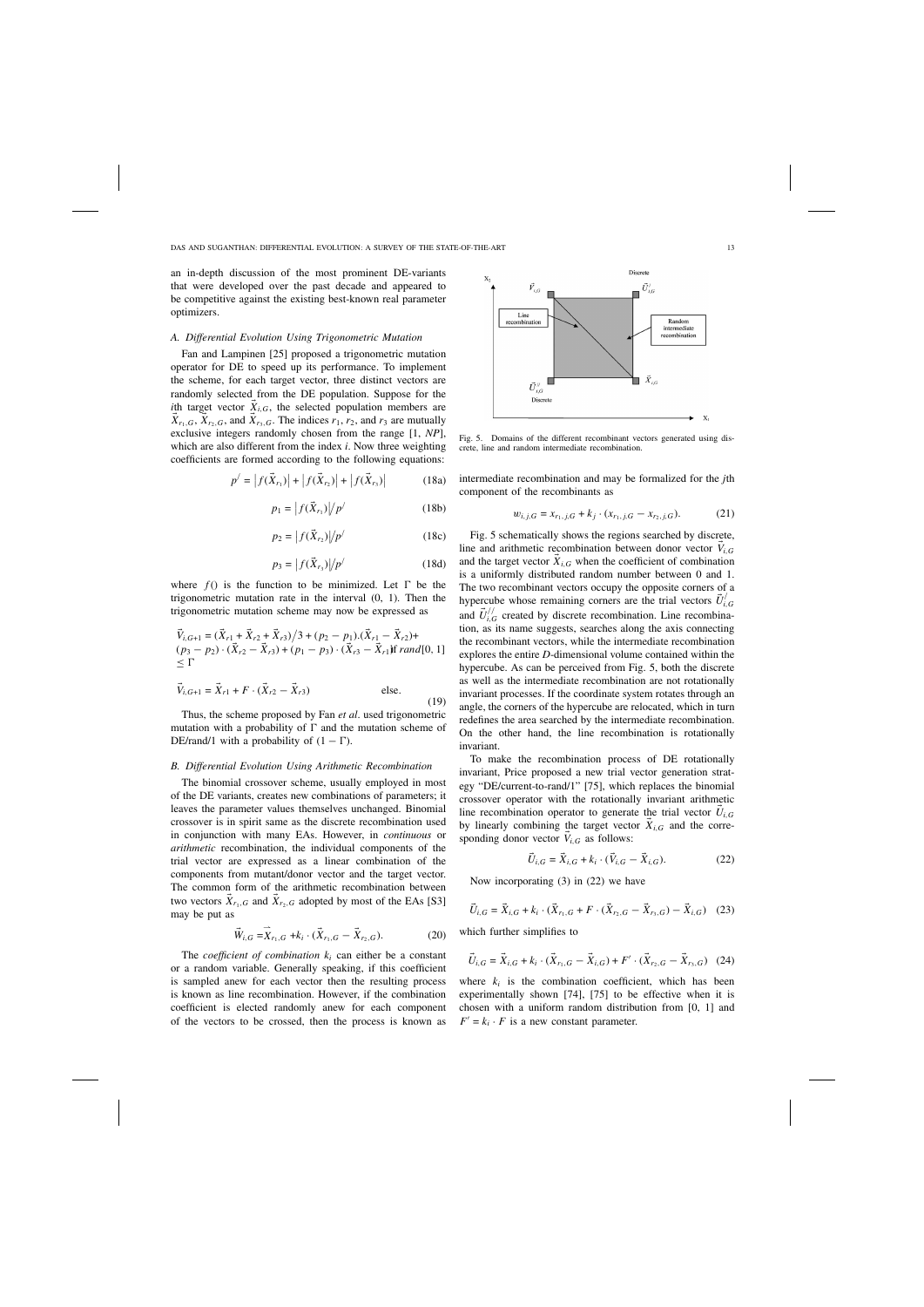

Fig. 6. Change of the trial vectors generated through the discrete and random intermediate recombination due to rotation of the coordinate system.  $\vec{U}_{i,G}^{R/}$  and  $\vec{U}_{i,G}^{R//}$  indicate the new trial vectors due to discrete recombination in rotated coordinate system.

#### *C. DE/rand/1/Either-Or Algorithm*

Price *et al*. [74, p. 118] proposed the state-of-the-art DE/rand/1/either-or algorithm, where the trial vectors that are pure mutants occur with a probability  $p_F$  and those that are pure recombinants occur with a probability  $1 - p_F$ . This variant is shown to yield competitive results against classical DE-variants rand/1/bin and target-to-best/1/bin in a recent comparative study [21]. The scheme for trial vector generation may be outlined as

$$
\vec{U}_{i,G} = \vec{X}_{r_1,G} + F.(\vec{X}_{r_2,G} - \vec{X}_{r_3,G}) \quad \text{if } rand_i(0,1) < p_F \\
= \vec{X}_{r_0,G} + k.(\vec{X}_{r_1} + \vec{X}_{r_2} - 2.\vec{X}_{r_0}) \quad \text{otherwise} \quad (25)
$$

Price *et al.* recommended  $k = 0.5 \cdot (F + 1)$  as a good choice for the parameter *k* for a given *F*. The DE/rand/1/eitheror algorithm provides a simple way to implement the dual axis search in the *k-F* plane (*k* indicating the combination coefficient of the arithmetic crossover and *F* being the scale factor). The scheme provides efficient solutions for functions that are best minimized by either mutation-only ( $p_F = 1$ ) or recombination only ( $p_F = 0$ ), as well as generic functions that can be solved by randomly interleaving both operations  $(0 < p_F < 1)$ . Note that  $p_F$  is a parameter of the algorithm and it determines the relative importance of the mutation and arithmetic recombination schemes. Price *et al.* recommend a value 0.4 for it. It is interesting to investigate whether it is possible to self-adapt  $p_F$  so that the algorithm may be able to decide the optimal value of this parameter capturing some special properties of the objective function under test.

#### *D. Opposition-Based Differential Evolution*

The concept of opposition-based learning was introduced by Tizhoosh [S34] and its applications were introduced in [S34]–[S36]. Rahnamayan *et al.* [82] have recently proposed an ODE for faster global search and optimization. The algorithm also finds important applications to the noisy optimization problems [S37]. The conventional DE was enhanced by utilizing *opposition number* based optimization concept

in three levels, namely, population initialization, generation jumping, and local improvement of the population's best member. In the absence of *a priori* information about the actual optima, an EA usually starts with *random guesses*. We can improve our chance of starting with a better solution by simultaneously checking fitness of *the opposite solution*. By doing this, the fitter one (guess or opposite guess) can be chosen as an initial solution. As explained in [S34], according to probability theory, 50% of the time a guess may have lower fitness value than its opposite guess. Therefore, starting with the fitter of the two guesses has the potential to accelerate convergence. The same approach can be applied not only to initial solutions but also continuously to each solution in the current population. Also, when the population begins to converge into a smaller neighborhood surrounding an optimum, taking opposition moves can increase diversity of the population. In addition, when the population converges, the magnitude of difference vectors will become smaller. However, difference vectors generated by using parents that just underwent an opposite move will be large thereby resulting in larger perturbation in the mutant vector. Therefore, ODE possesses superior capability to jump out of local optima basins.

Before discussing the steps of ODE, below we define o*pposite numbers*.

*Definition 1:* Let *x* be a real number defined in the closed interval [a, b], i.e.,  $x \in [a, b]$ . Then the opposite number x of *x* may be defined as

$$
\bigcup_{x = a + b - x} (26)
$$

The ODE changes the classical DE using the concept of opposite numbers at the following three different stages.

- 1) *Opposition based population initialization*: first a uniformly distributed random population *P*(*NP*) is generated and then the opposite population *OP*(*NP*) is calculated. The *k*th opposite individual corresponding to the *k*th parameter vector of *P*(*NP*) is [following (26)],  $OP_{k,j} = a_{k,j} + b_{k,j} - P_{k,j}$ , where  $k = 1, 2, ..., NP$ and  $j = 1, 2, \dots, D$ ,  $a_{k,i}$  and  $b_{k,i}$  denote the interval boundaries of *j-*th parameter of the *k*th vector, i.e.,  $x_{k,j} \in [a_{k,j}, b_{k,j}]$ . Finally, *NP* fittest individuals are selected from the set {*P*(*NP*)*, OP*(*NP*)} as the initial population.
- 2) *Opposition based generation jumping*: in this stage, after each iteration, instead of generating new population by evolutionary process, the opposite population is calculated with a predetermined probability  $Jr(\in (0, 0.04))$ and the *NP* fittest individuals may be selected from the current population and the corresponding opposite population.
- 3) *Opposition based best individual jumping*: in this phase, at first a difference-offspring of the best individual in the current population is created as

$$
\vec{X}_{new\_best,G} = \vec{X}_{best,G} + F' \cdot (\vec{X}_{r_1,G} - \vec{X}_{r_2,G})
$$

where  $r_1$  and  $r_2$  are mutually different random integer indices selected from {1, 2, ..., *NP*} and *F*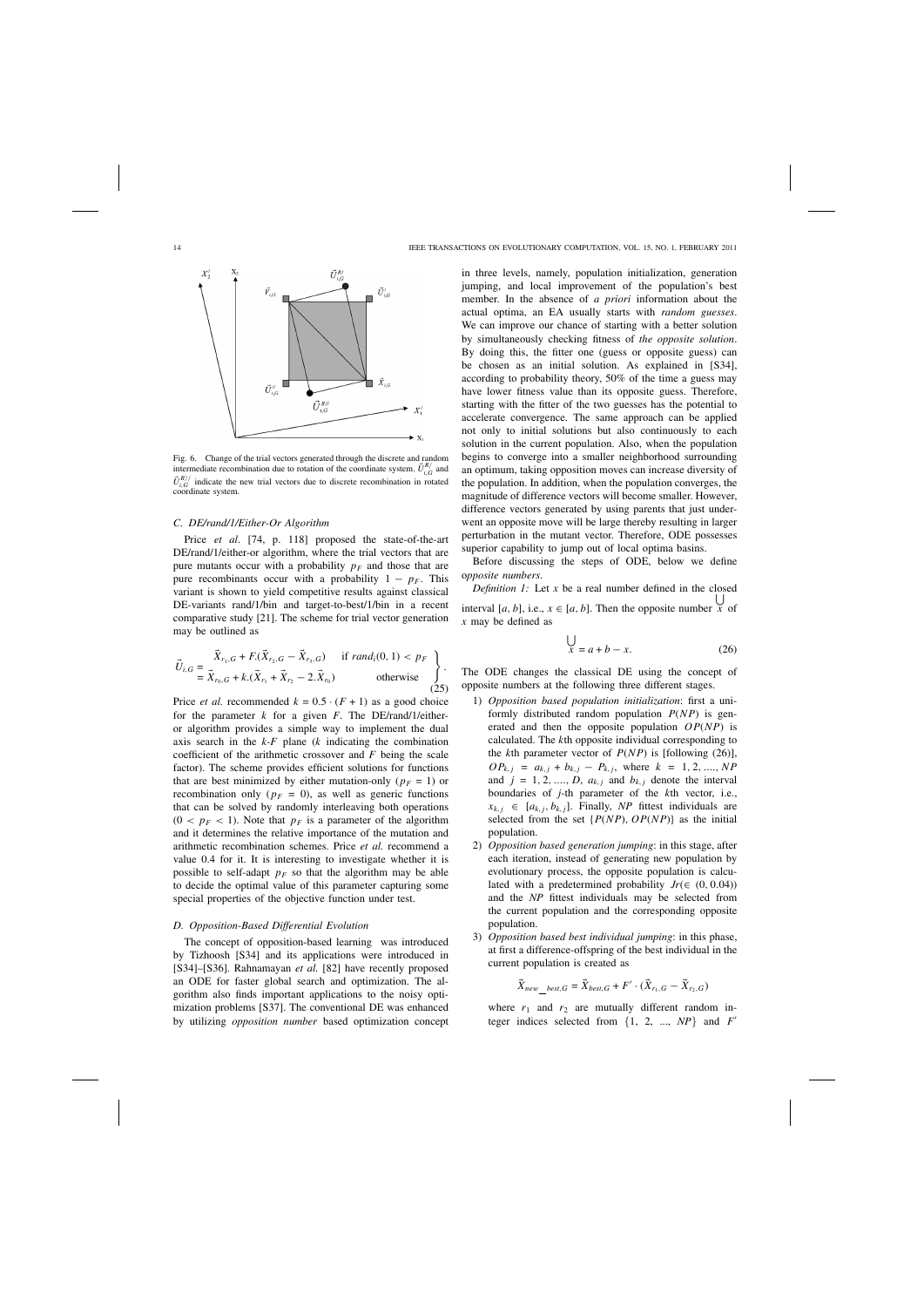is a real constant. Next the opposite of offspring is generated as  $\vec{X}_{opp}$  *newbest,G*. Finally, the current best member is replaced by the fittest member of the set  $\{\vec{X}_{best,G}, \vec{X}_{new} \}$  *best,G,*  $\vec{X}_{opp}$  *newbest,G.* 

# *E. DE with Neighborhood-Based Mutation*

The efficiency of most EAs depends on their extent of explorative and exploitative tendencies during the course of search. Exploitation means the ability of a search algorithm to use the information already collected and thus to orient the search more toward the goal while exploration is the process that allows introduction of new information into the population. Exploration helps the algorithm to quickly search the new regions of a large search-volume. Das *et al.* [21] proposed two kinds of topological neighborhood models for DE in order to achieve better balance between its explorative and exploitative tendencies. The resulting algorithm, called DEGL, was put forward as an improvement over the DE/target-to-best/1 scheme, which shows a poor performance on multimodal fitness landscapes, as noted in the studies of Mezura-Montes *et al.* [56] and Price *et al.*. [74, p. 156].

Suppose we have a DE population  $P_G = [\vec{X}_{1,G}, \vec{X}_{2,G}, \dots]$  $\vec{X}_{NP,G}$  at generation *G*. The vector indices are sorted only randomly (as obtained during initialization) in order to preserve the diversity of each neighborhood. Now for every vector  $\vec{X}_{i,G}$  we define a neighborhood of radius *k* (where *k* is a nonzero integer from 0 to  $(NP-1)/2$  as the neighborhood size must be smaller than the population size, i.e.,  $2k + 1 \le NP$ ), consisting of vectors  $\vec{X}_{i-k,G}, \dots, \vec{X}_{i,G}, \dots, \vec{X}_{i+k,G}$ . We assume the vectors to be organized on a ring topology with respect to their indices, such that vectors  $\vec{X}_{NP,G}$  and  $\vec{X}_{2,G}$  are the two immediate neighbors of vector  $\vec{X}_{1,G}$ . For each member of the population a local donor vector is created by employing the best (fittest) vector in the neighborhood of that member and any two other vectors chosen from the same neighborhood. The model may be expressed as

$$
\vec{L}_{i,G} = \vec{X}_{i,G} + \alpha \cdot (\vec{X}_{n\_best_i,G} - \vec{X}_{i,G}) + \beta \cdot (\vec{X}_{p,G} - \vec{X}_{q,G}) \tag{27}
$$

where the subscript  $n_{best_i}$  indicates the best vector in the neighborhood of  $\overline{X}_{i,G}$  and  $p, q \in [i-k, i+k]$  with  $p \neq q \neq i$ . Similarly, the global donor vector is created as

$$
\vec{g}_{i,G} = \vec{X}_{i,G} + \alpha \cdot (\vec{X}_{g\_{best,G}} - \vec{X}_{i,G}) + \beta \cdot (\vec{X}_{r_1,G} - \vec{X}_{r_2,G})
$$
(28)

where the subscript *g best* indicates the best vector in the entire population at iteration *G* and  $r_1, r_2 \in [1, NP]$  with  $r_1 \neq$  $r_2 \neq i$ .  $\alpha$  and  $\beta$  are the scaling factors. Now we combine the local and global donor vectors using a scalar weight  $w \in (0, 1)$ to form the actual donor vector of the proposed algorithm

$$
\vec{V}_{i,G} = w \cdot \vec{g}_{i,G} + (1 - w) \cdot \vec{L}_{i,G}.
$$
 (29)

Clearly, if  $w = 1$  and in addition  $\alpha = \beta = F$ , the donor vector generation scheme in (30) reduces to that of DE/targetto-best/1. Hence, the latter may be considered as a special case of this more general strategy involving both global and local neighborhood of each vector synergistically.

Note that DE/target-to-best/1, in its present form, favors exploitation only, since all the vectors are attracted toward the same best position found so far by the entire population, thereby converging faster toward the same point. In DEGL, a vector's neighborhood is the set of other parameter vectors that it is connected to; it considers their experience when updating its position. The graph of inter-connections is called the neighborhood structure. Generally, neighborhood connections are independent of the positions pointed to by the vectors. In the *local* model, whenever a parameter vector points to a good region of the search space, it only directly influences its immediate neighbors. Its second degree neighbors will only be influenced after those directly connected to them become highly successful themselves. Thus, there is a delay in the information spread through the population regarding the best position of each neighborhood. Therefore, the attraction to specific points is weaker, which reduces the chances of getting trapped in local minima.

#### *F. DE with Adaptive Selection of Mutation Strategies*

DE can encompass a number of trial vector generation strategies, each of which may be effective over certain problems but poorly perform over the others [26]. In [76], for the first time Qin *et al*. proposed a self-adaptive variant of DE (SaDE), where along with the control parameter values the trial vector generation strategies are also gradually self-adapted by learning from their previous experiences in generating promising solutions. Consequently, it is possible to determine a more suitable generation strategy along with its parameter settings adaptively to match different phases of the search process/evolution.

In SaDE, four effective trial vector generation strategies namely the DE/rand/1/bin, DE/rand-to-best/2/bin, DE/rand/ 2/bin and finally DE/current-to-rand/1 were chosen to constitute a strategy candidate pool. The first three DE-variants are equipped with binomial type crossover while the last one uses arithmetic recombination (described in Section IV-B). In the SaDE algorithm, for each target vector in the current population, one trial vector generation strategy is selected from the candidate pool according to the probability learned from its success rate in generating improved solutions (that can survive to the next generation) within a certain number of previous generations, called the learning period (LP). The selected strategy is subsequently applied to the corresponding target vector to generate a trial vector. More specifically, at each generation, the probabilities of choosing each strategy in the candidate pool are summed to 1. These probabilities are initially equal  $(1/K$  for  $K$  total number of strategies in the pool) and are then gradually adapted during evolution, based on the *Success* and *Failure Rates* [76] over the previous *LP* generations. The adaptations of the probabilities take place in such a fashion that, the larger the success rate for the *k*th strategy in the pool within the previous *LP* generations, the larger is the probability of applying it to generate trial vectors at the current generation.

The performance of SaDE was compared with the conventional DE and three adaptive DE-variants: ADE [S29], SDE [65], and jDE [10] (already discussed in Section III) over a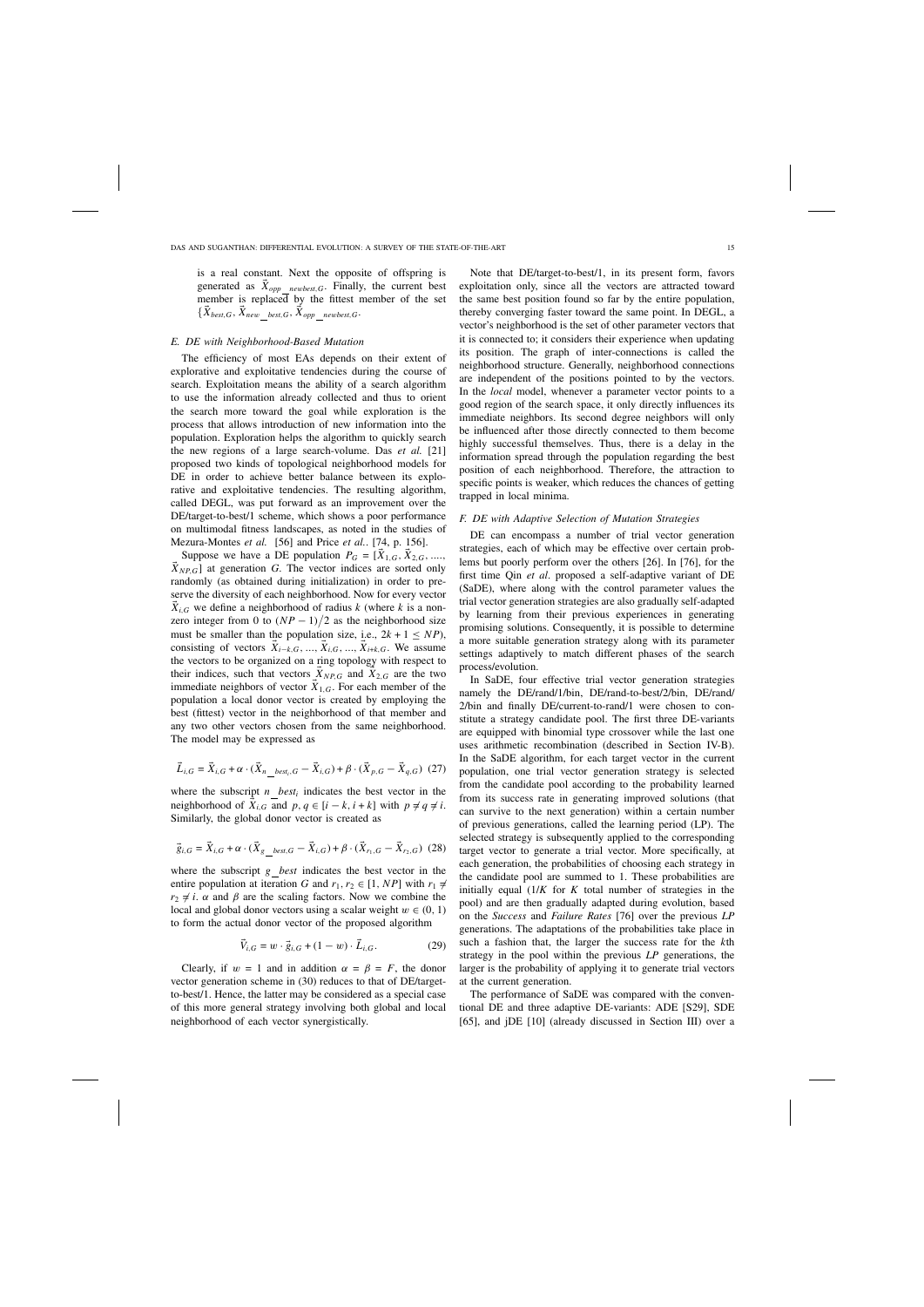suite of 26 bound constrained numerical optimization problems, and the authors reported that, SaDE was more effective in obtaining better quality solutions, with the relatively smaller standard deviations, and higher success rates.

#### *G. Adaptive DE with DE/Current-to-pbest Mutation*

In order to avoid the need for problem specific parameter tuning and also to improve the convergence characteristics of DE, an adaptive DE-variant, called JADE, was recently proposed [118]. The algorithm implements a new mutation strategy, referred by the authors as DE/current-to-*p*best and uses an optional external archive to track the previous history of success and failure. It also updates the control parameters in an adaptive manner with generations. The DE/current-to-*p*best strategy is a less greedy generalization of the DE/current-tobest/ strategy. Instead of only adopting the best individual in the DE/current-to-best/1 strategy, the current-to-pbest/1 strategy utilizes the information of other good solutions. Moreover, the recently explored inferior solutions are also incorporated in this strategy. The DE/current-to-pbest/1 without external archive generates the donor vector as

$$
\vec{V}_{i,G} = \vec{X}_{i,G} + F_i \cdot (\vec{X}_{best,G}^p - \vec{X}_{i,G}) + F_i \cdot (\vec{X}_{r_1',G} - \vec{X}_{r_2',G})
$$
 (30)

where  $\vec{X}_{best,G}^p$  is randomly chosen as one of the top 100p% individuals of the current population with  $p \in (0, 1]$ .  $F_i$  is the scale factor associated with the *i*th individual and it is updated dynamically in each generation. JADE can optionally make use of an external archive, which stores the recently explored inferior solutions. Let *A* denote the archive of inferior solutions and *P* denote the current population. Then DE/current-topbest/1 with external archive generates the donor vector as

$$
\vec{V}_{i,G} = \vec{X}_{i,G} + F_i \cdot (\vec{X}_{best,G}^p - \vec{X}_{i,G}) + F_i \cdot (\vec{X}_{r_1',G} - \vec{X}_{r_2',G}') \tag{31}
$$

where  $\vec{X}_{i,G}, \vec{X}_{best,G}^p$ , and  $\vec{X}_{r_i,G}$  are selected from *P* as before in (30), but  $\vec{X}'_{r_2, G}$  is selected at random from the union  $P \bigcup A$ , of the current population and archive. The archive operation is made very simple to avoid significant computation overhead. Initially the archive is empty. Then, after each generation, the parent solutions that fail in the selection process are added to the archive. If the archive size exceeds a certain threshold, then some solutions are randomly eliminated from the archive to keep the archive size fixed.

# *H. Hybrid DE Algorithms*

Hybridisation, in context to metaheuristics, primarily refers to the process of combining the best features of two or more algorithms together, to form a new algorithm that is expected to outperform its ancestors over application-specific or general benchmark problems. Over the past few years, DE has been successfully hybridized with several other global optimization algorithms like PSO [S38], ant colony systems [S39], artificial immune systems (AIS) [S40], bacterial foraging optimization algorithm (BFOA) [S41], and simulated annealing (SA) [S42]. Also researchers attempted to embed different local search techniques in basic DE, to improve its exploitation abilities. In this section, we shall discuss the hybrid DE algorithms in two parts: first one will present the synergy between DE and other global search methods while the second one will review the blending of DE with local search algorithms.

1) *Synergy of DE with Other Global Optimization Algorithms:* The concept of particle swarms, although initially introduced for simulating human social behaviors, has become very popular these days as an efficient global search and optimization technique. The first synergy between DE and PSO was reported by Hendtlass, who proposed a combined swarm differential evolution algorithm [S43] serving as a hybrid optimizer based on PSO and DE. In this optimizer, particle positions are updated only if their offspring have better fitness. DE acts on the particles in the PSO swarm at specified intervals. Zang and Xie [119] proposed another popular hybrid algorithm called DEPSO, in which the original PSO algorithm and the DE operator alternate at the odd iterations and at the even iterations. DEPSO achieved better convergence results than both the original algorithms over certain constrained optimization problems. Das *et al.* [16] presented a tightly coupled synergy of PSO and DE, called particle swarm optimization with differentially perturbed velocity (PSO-DV). PSO-DV introduces a differential operator (borrowed from DE) in the velocity-update scheme of PSO. Further, unlike conventional PSO, a particle is actually shifted to a new location only if the new location yields a better fitness value, i.e., a DE-type selection strategy has been incorporated into the swarm dynamics.

In [58], Moore and Venayagamoorthy proposed a new hybrid of DE and PSO, which is similar in spirit to the algorithm proposed in [119], but the DE and PSO in it are DE/*rand*/*2*/*bin* and a modified PSO with "*Ring*" topology respectively. In [S44], Liu *et al*. proposed a similar DEPSO and used it to train artificial neural networks. Like the work reported in [119], the PSO in this hybrid optimizer is also based on *Gbest* model; however, the DE in it is DE/*targetto-best*/*1*/*bin*. In particular, this hybrid also adopts a chaotic local search to improve its local exploitation ability. In 2004, Kannan *et al*. [S45] proposed a distinctive DEPSO (named C-PSO in [S45]). The DE algorithm in it is employed to select three control parameters on-line for PSO. In other words, DE serves as a meta-optimizer for the optimization of PSOs search behavior. Recently Hao *et al*. [S46] constructed a new hybrid optimizer, where DE and PSO are regarded as two operators to generate candidate solutions, and they act on the level of dimensional components of individuals.

In [66], Omran *et al*. presented two hybrids of DE and PSO. The first DEPSO (named DEPSO-OES) is somewhat similar to the hybrid described in [S46]. The DE (DE*/rand/1/bin*) and PSO-cf (PSO with constriction factor) in it also alternate in a stochastic way, but both DE and PSO act on the level of a whole individual, that is to say, each individual at each generation has only one updating method (DE or PSO). Besides, the probability for controlling the selection of updating method and the scaling factor in DE are dynamic and adaptive. The second hybrid method combined the bare bones PSO proposed by Kennedy [S47] and DE in an embedding way. Xue *et al.* described another scheme of mixing DE operators with PSO in [S48].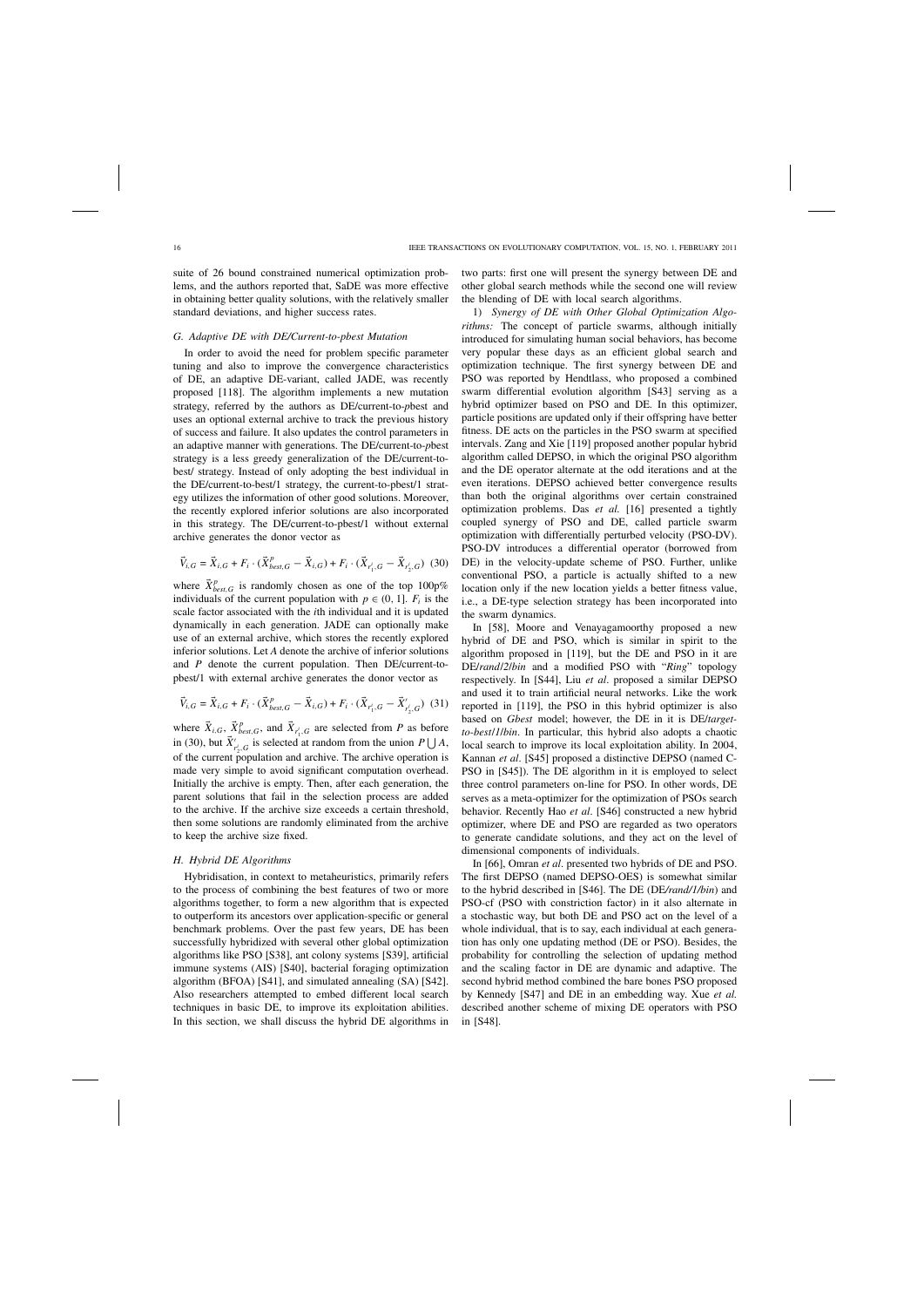Das *et al.* [19] modified the selection mechanism of the classical DE family by using the concepts of SA such that the probability of accepting the inferior solutions may be dynamically altered with iterations. Biswas *et al.* [9] proposed a synergistic coupling of DE and BFOA. Foraging can be modeled as an optimization process where an animal seeks to maximize energy per unit time spent for foraging. BFOA emulates the foraging behavior of a group of *Escherichia coli* bacteria living in our intestine. In [9], the computational chemotaxis step of BFOA, which may also be viewed as a stochastic gradient search, has been coupled with DE type mutation and crossing over of the optimization agents leading to the new hybrid algorithm called chemotactic differential evolution (CDE). In [S49] and [S50], hybridizations of the DE with an ant colony optimizer are proposed. In [S51], He and Han propose a hybrid binary DE based on AIS for tackling discrete optimization problems. Kaelo and Ali [33] use the attraction-repulsion concept of electromagnetism-like algorithm to boost the mutation operation of the original DE.

2) *Synergy of DE with Local Search Methods:* Local search algorithms primarily explore a small neighborhood of a candidate solution in the search space until a locally optimal point is found or a time bound is elapsed. Noman and Iba [64] proposed a crossover based adaptive local search (LS) operation to improve the performance of the classical DE. Typically in LS, every candidate solution has more than one neighbour solution; the choice of which one to move to is taken using only information about the solutions in the neighbourhood of the current one, hence the name local search. If the choice of the neighbouring solution is done by taking the one locally maximizing the criterion, the metaheuristic takes the name *hillclimbing*. The authors in [64] proposed an LS, whose length of the search can be adjusted adaptively using a hill-climbing heuristic. The incorporation of a crossover-based local search (XLS) with adaptive length (adaptive length XLS, shortened as AHCXLS) in DE resulted into a DE-variant called by the authors: DEahcSPX, where SPX is the simplex-based crossover scheme proposed by Tsutsui *et al.* for real-coded GAs [S52].

The experimental results reported by Noman and Iba [64] indicated that DEahcSPX could outperform the classical DE (DE/rand/1/bin) in terms of convergence speed over a set of carefully chosen numerical benchmarks [95]. The overall performance of the adaptive LS scheme was reportedly better than the other crossover-based LS strategies and the overall performance of the newly proposed DE algorithm was shown to be superior to or at least comparable with some other memetic algorithms (MAs) [S53] selected from literature.

Yang *et al.* [108] proposed a hybridization of DE with the neighborhood search, which appears as a main strategy underpinning EP [S54]. The resulting algorithm, known as NSDE, performs mutation by adding a normally distributed random value to each target-vector component in the following way:

$$
\vec{V}_{i,G} = \vec{X}_{r_i, G} + \begin{cases} \vec{d}_{i,G} \cdot N(0.5, 0.5) & \text{if } rand_i(0, 1) < 0.5\\ \vec{d}_{i,G} \cdot \delta & \text{otherwise} \end{cases}
$$
\n(32)

where  $\vec{d}_{i,G} = \vec{X}_{r_2^i,G} - \vec{X}_{r_3^i,G}$  is the usual difference vector and *δ* denotes a Cauchy random variable with scale parameter *t* = 1. Recently Yang *et al.* [110] used a Self-adaptive NSDE in the cooperative coevolution framework that is capable of optimizing large-scale non-separable problems (up to 1000 dimensions). They proposed a random grouping scheme and adaptive weighting for problem decomposition and coevolution. Somewhat similar in spirit to this paper is the study by Yang *et al.* [S55] on self-adaptive DE with neighborhood search (SaNSDE). SaNSDE incorporates self-adaptation ideas from the Qin *et al*'s SaDE [76] and proposes three self-adaptive strategies: self-adaptive choice of the mutation strategy between two alternatives, self-adaptation of the scale factor *F*, and self-adaptation of the crossover rate *Cr*. In contrast to Yang *et al*.'s works on NSDE and SaNSDE, in the topological neighborhood-based mutation scheme proposed in [21], the authors keep the scale factor non-random and use a ring-shaped neighborhood topology (inspired by PSO [S56]), defined on the index graph of the parameter vectors, to derive a local neighborhood-based mutation model. Also instead of *F* and *Cr*, the weight factor that unifies two kinds of mutation models, have been made self-adaptive in one of the variants of the algorithms described in [21].

MAs represent one of the recent growing areas of research in evolutionary computation. The term MA is now widely used to denote a synergy of evolutionary or any populationbased approach with separate individual learning or local improvement procedures for problem search. Neri and Tirronen [59] proposed a DE-based MA, which employs within a self-adaptive scheme, two local search algorithms. The algorithm was referred by authors as the scale factor local search differential evolution. These local search algorithms aim at detecting a value of the scale factor *F* corresponding to an offspring with a higher fitness, while the generation is executed. The local search algorithms thus assist in the global search and generate offspring with a higher fitness, which are subsequently supposed to promote the generation of enhanced solutions within the evolutionary framework. In [S57], Tirronen *et al*. proposed a DE-based MA employing three local search algorithms coordinated by means of fitness diversity adaptation and a probabilistic scheme for designing digital filters, which aim at detecting defects of the paper produced during an industrial process. In [14], Caponio *et al*. incorporated PSO and two other LS algorithms (Nelder mead algorithm and Rosenbrock algorithm) in the framework of DE. The main idea is that initially PSO should quickly improve a solution having poor fitness and include it in the DE population. This solution (called by the authors as "*super-fit individual*") should therefore be the one leading the DE-search. The two local searchers are invoked within the main DE-search probabilistically. Although the paper reports improvement of the gross performance of DE, role of the LS algorithms are not much clear.

3) *DE-Variants for Discrete and Binary Optimization:* Although DE was devised mainly for real parameter optimization, over the years researchers have tried to modify it for tackling binary and discrete optimization problems as well. In the early days of DE research, Lampinen and Zelinka first focused in this direction through their conference article in MENDEL'99 [40]. For handling of integer variables, they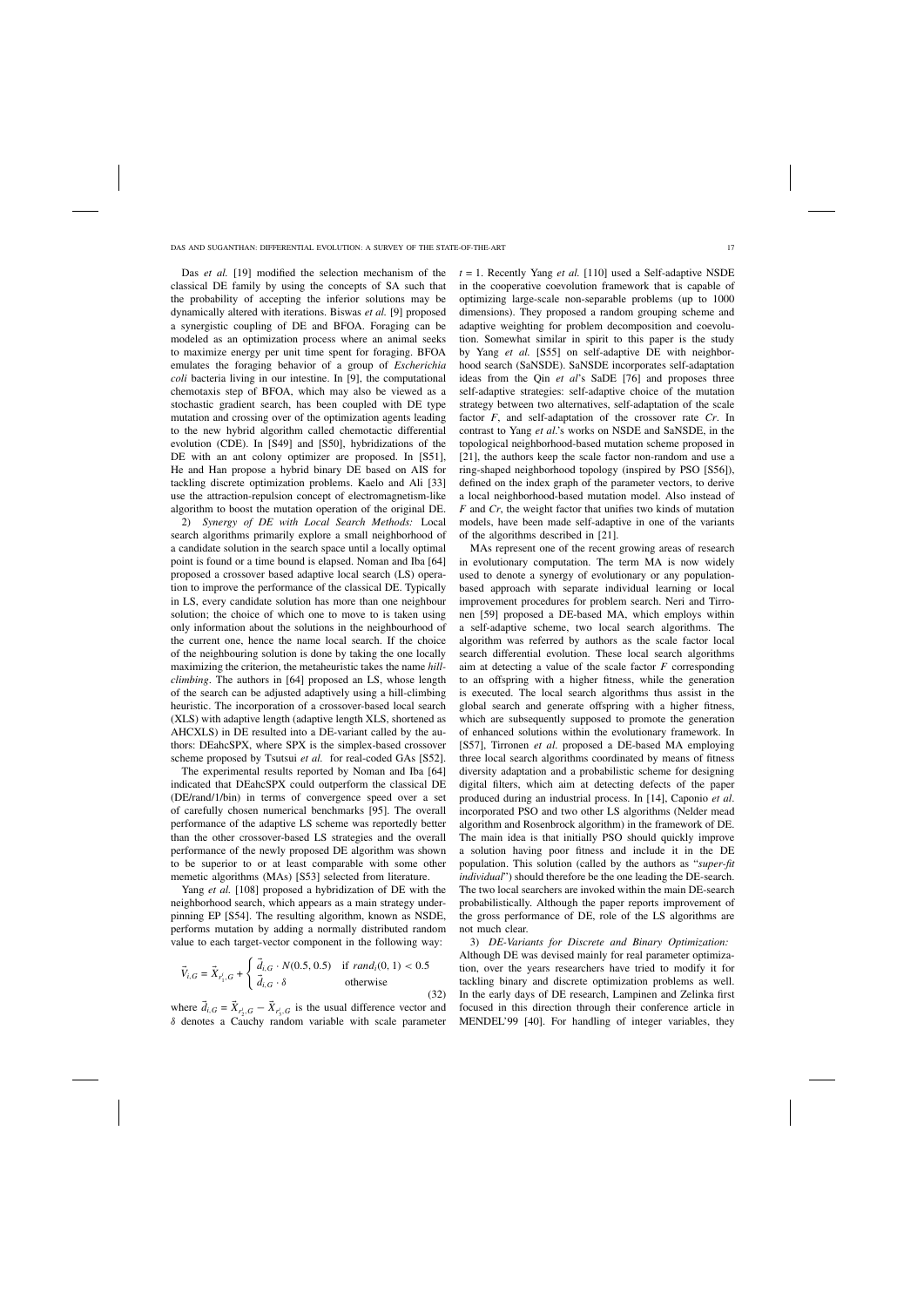recommended truncating the parameter values for objective function evaluation such that the population of DE still works with floating-point values. They pointed out that although such truncation changes the effective objective function landscape from DE's point of view by introducing flat areas to the fitness landscape, DE's self-adaptive reproduction scheme is well able to move across to those flat areas. In the same paper, Lampinen and Zelinka also came up with a straightforward approach for optimizing discrete parameters that are limited to a set of standard values. For example, the thickness of a steel plate, the diameter of a copper pipe, the size of a screw, the size of a roller bearing, and so on, are often limited to a set of commercially available standard sizes. A discrete value is optimized indirectly so that DE actually works on an integer value (index) that points to the actual discrete value. First, the discrete set of available values is arranged to an ascending sequence, and then an index is assigned to refer each available value. DE works with these indices by optimizing the index like any integer variable. However, for objective function evaluation the actual discrete value pointed by the index is used.

In [S212], Tasgetiren *et al*. presented a DE algorithm to solve the permutation flowshop scheduling problem with the makespan criterion. DE was a traditional continuous algorithm and the smallest position value rule was presented to convert the continuous vector to a discrete job permutation. In [S213], Onwubolu and Davendra presented a DE variant for solving scheduling problems. In [S58], Tasgetiren *et al*. proposed a discrete differential evolution algorithm (DDE) for the no-wait flowshop scheduling problem with total flow time criterion. In the DDE they proposed, a discrete version of DE based on a insert mutation and PTL crossover operator they offered are employed. In order to further improve the solution quality, a variable neighborhood descent local search is embedded in the DDE algorithm. A DDE algorithm was presented by Tasgetiren *et al.* [S214] for the total earliness and tardiness penalties with a common due date on a single-machine. In [S214], the same mutation and the PTL crossover operator were used in the binary context as well as a Bswap local search is employed to further improve the solution quality. A similar approach but working on a continuous domain was presented in Nearchou [S215] to solve the total earliness and tardiness penalties with a common due date on a single-machine. In [S215], the conversion of continuous vector was based on the fact that a value less than or equal to 0.5 in the string indicates that the corresponding job is early, otherwise the job is late. In [S216], Al-Anzi and Allahverdi proposed a selfadaptive differential evolution heuristic for two-stage assembly scheduling problem to minimize maximum lateness with setup times. Later, Pan *et al.* [217] presented a DDE based on the one in [S58] to solve the permutation flowshop scheduling problem. Furthermore, Qian *et al.* [S218] proposed another DE-based approach to solve the no-wait flowshop scheduling problem. Tasgetiren *et al.* [S59] developed a DDE for the single machine total weighted tardiness problem with sequence dependent setup times where novel speed-up methods were presented. In [S219], Pan *et al.* developed a novel differential evolution algorithm for bi-criteria no-wait flow shop scheduling problems. Wang *et al.* [220] proposed a hybrid discrete differential evolution algorithm for blocking flow shop scheduling problems. Another bi-criteria DE was presented by Qian *et al.* in [S221] to solve the multiobjective flow shop scheduling with limited buffers. In [S222], Tasgetiren *et al.* proposed an ensemble of discrete differential evolution algorithms for solving the generalized traveling salesman problem. The novelty in [S222] stems from the fact that the ensemble of destruction and construction procedures of iterated greedy algorithm and crossover operators are achieved in parallel populations. In addition, Damak *et al.* presented [S223] a DE variant for solving multimode resource-constrained project scheduling problems. In [S224] and [S225], DDE was applied to solve the no-idle permutation flow shop scheduling problems. Additional discrete and combinatorial applications of DE algorithms were presented in detail in [S226] and [S227].

Recently, Pampara *et al.* [67] proposed a new DE variant that can operate in binary problem spaces without deviating from the basic search mechanism of the classical DE. The algorithm was named by its authors as the angle modulated DE as it employs a trigonometric function as a bit string generator. The trigonometric generating function used in the angle modulation function is a composite sinusoidal function, which may be given as

$$
g(x) = \sin(2\pi(x - a) \times b \times \cos A)) + d \tag{33}
$$

where  $A = 2\pi \times c \times (x - a)$  and x is a single element from a set of evenly separated intervals determined by the required number of bits that need to be generated. The DE is used to evolve the coefficients to the trigonometric function (*a*, *b*, *c*, *d*), thereby allowing a mapping from continuous-space to binary-space. Instead of evolving the higher-dimensional binary solution directly, angle modulation is used together with DE to reduce the complexity of the problem into a 4-D continuous-valued problem. Yuan *et al*. [S60] used a discrete binary differential evolution approach to solve the unit commitment problem.

#### *I. Parallel DE*

Exploiting the huge development of computational resources (both software and hardware), parallel computing has emerged as a form of high-performance computation, where many calculations are carried out simultaneously, based on the principle that large problems can often be divided into smaller ones, which are then solved concurrently (in parallel). Like other EAs, DE can also be parallelized (mainly for improving its speed and accuracy on expensive optimization problems) owing to the fact that each member of the population is evaluated independently. The only phase in the algorithm that necessitates communication with other individuals is reproduction. This phase can also be made parallel for pair of vectors.

The first attempt to distribute DE across a cluster of computers (connected through local area networks) was made by Lampinen [38]. In his method, the whole population is kept in a master processor that selects individuals for mating and sends them to slave processors for performing other operations. Lampinen's parallelization scheme could also overcome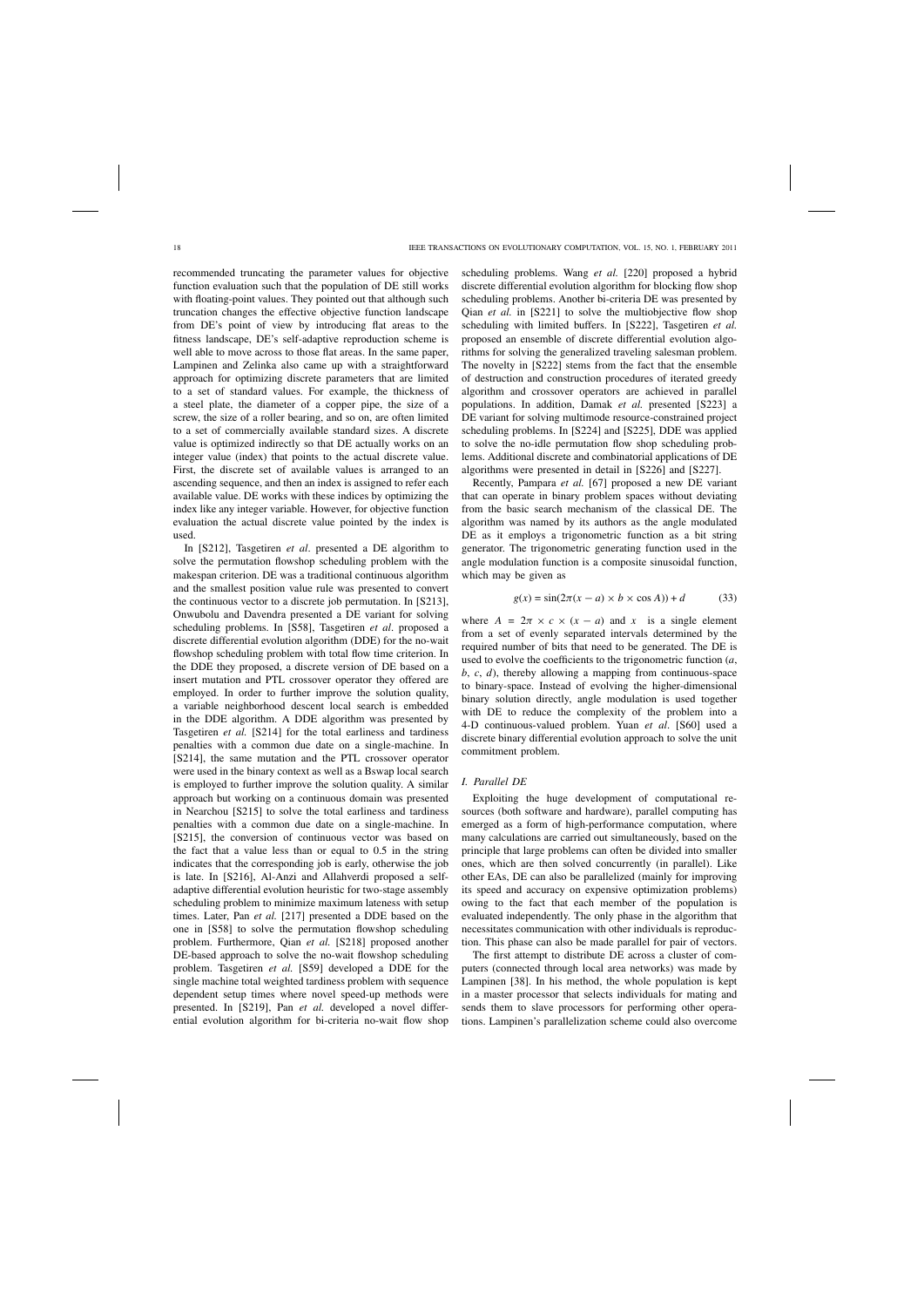the drawbacks due to the heterogeneous speed of the slave processors. Tasoulis *et al*. [101] proposed a parallel DE scheme that maps an entire subpopulation to a processor, allowing different subpopulations to evolve independently toward a solution. To promote information sharing, the best individual of each subpopulation is allowed to move to other subpopulations according to a predefined topology. This operation is known as *migration* in parallel EA literature [S194] and island model GAs.

During migration, instead of replacing a randomly chosen individual from a subpopulation, Kozlov and Samsonov [S195] suggested to replace the oldest member by the best member of another subpopulation in the topological neighborhood of the former subpopulation. Following the work of [101], Weber *et al*. [S196] proposed a scale factor (*F*) inheritance mechanism in conjunction with distributed DE with ring topology based migration scheme. In this framework, each sub-population is characterized by its own scale factor value. With a probabilistic criterion, that individual displaying the best performance is migrated to the neighbor population and replaces a randomly selected individual of the target subpopulation. The target sub-population inherits not only this individual but also the scale factor if it seems promising at the current stage of evolution.

#### V. DE in Complex Environments

This section reviews the extensions of DE for handling multiobjective, constrained, and large scale optimization problems. It also surveys the modifications of DE for optimization in dynamic and uncertain environments.

#### *A. DE for Multiobjective Optimization*

Due to the multiple criteria nature of most real-world problems, multiobjective optimization (MO) problems are ubiquitous, particularly throughout engineering applications. As the name indicates, multiobjective optimization problems involve multiple objectives, which should be optimized simultaneously and that often are in conflict with each other. This results in a group of alternative solutions, which must be considered equivalent in the absence of information concerning the relevance of the others. The concepts of *dominance* and *Paretooptimality* may be presented more formally in the following way.

*Definition 2:* Consider without loss of generality the following multiobjective optimization problem with *D* decision variables *x* (parameters) and *n* objectives *y*:

Minimize 
$$
\vec{Y} = f(\vec{X}) = (f_1(x_1, ..., x_D), ..., f_n(x_1, ..., x_D))
$$
 (34)

where  $\vec{X} = [x_1, \dots, x_D]^T \in P$  and  $\vec{Y} = [y_1, \dots, y_n]^T \in O$ and where  $\vec{X}$  is called decision (parameter) vector, *P* is the parameter space,  $\vec{Y}$  is the objective vector, and *O* is the objective space. A decision vector  $\vec{A} \in P$  is said to dominate another decision vector  $\vec{B} \in P$  (also written as  $\vec{A} \prec \vec{B}$  for minimization) if and only if

$$
\forall i \in \{1, ..., n\} : f_i(\vec{A}) \le f_i(\vec{B}) \land \exists j \in \{1, ..., n\} : f_j(\vec{A}) < f_j(\vec{B}).
$$
\n(35)

Based on this convention, we can define non-dominated, *Pareto-optimal* solutions as follows.

*Definition 3:* Let  $\vec{A} \in P$  be an arbitrary decision vector.

- 1) The decision vector  $\vec{A}$  is said to be non-dominated regarding the set  $P' \subseteq P$  if and only if there is no vector in  $P'$  which can dominate  $\vec{A}$ .
- 2) The decision (parameter) vector  $\vec{A}$  is called Paretooptimal if and only if  $\vec{A}$  is non-dominated regarding the whole parameter space *P.*

Many evolutionary algorithms were formulated by the researchers to tackle multiobjective problems in recent past [S61], [S62]. Apparently, the first paper that extends DE for handling MO problems is by Chang *et al*. [S63] and it bases itself on the idea of Pareto dominance. DE/rand/1/bin with an external archive (called "Pareto optimal set" by the authors and also known as the current non-dominated set) is used to store the non-dominated solutions obtained during the search. The approach also incorporates fitness sharing to maintain diversity. Abbas and Sarkar presented the Pareto differential evolution (PDE) algorithm [2] for MO problems with continuous variables and achieved very competitive results compared to other evolution algorithms in MO literature. However, there is no obvious way to select best crossover and mutation rates apart from running the algorithm with different rates. It handles only one (main) population. Reproduction is undertaken only among non-dominated solutions, and offspring are placed into the population if they dominate the main parent. A distance metric relationship is used to maintain diversity. In [S64], Abbass presented an approach called Memetic Pareto artificial neural networks. This approach consists of PDE enhanced with the back-propagation local search algorithm, in order to speed up convergence.

Kukkonen and Lampinen extended DE/rand/1/bin to solve multiobjective optimization problems in their approach called generalized differential evolution (GDE). In the first version of their approach [S65], the authors modified the original DE selection operation by introducing Pareto dominance as a selection criterion while in a second version, called GDE2 [S66] a crowding distance measure was used to select the best solution. To deal with the shortcomings of GDE2 regarding slow convergence, Kukkonen and Lampinen proposed an improved version called GDE3 [35] (a combination of the earlier GDE versions and the Pareto-based differential evolution algorithm [S67]). This version added a growing population size and nondominated sorting (as in the NSGA-II [S68]) to improve the distribution of solutions in the final Pareto front and to decrease the sensitivity of the approach to its initial parameters. Santana-Quintero and Coello Coello proposed the  $\in$ -MyDE in [86]. This approach keeps two populations: the main population (which is used to select the parents) and a secondary (external) population, in which the concept of ∈-dominance [S69] is adopted to retain the nondominated solutions found and to distribute them in a uniform way.

In [105], Xue *et al.* came up with the multiobjective DE (MODE) in which the best individual is adopted to create the offspring. A Pareto-based approach is introduced to implement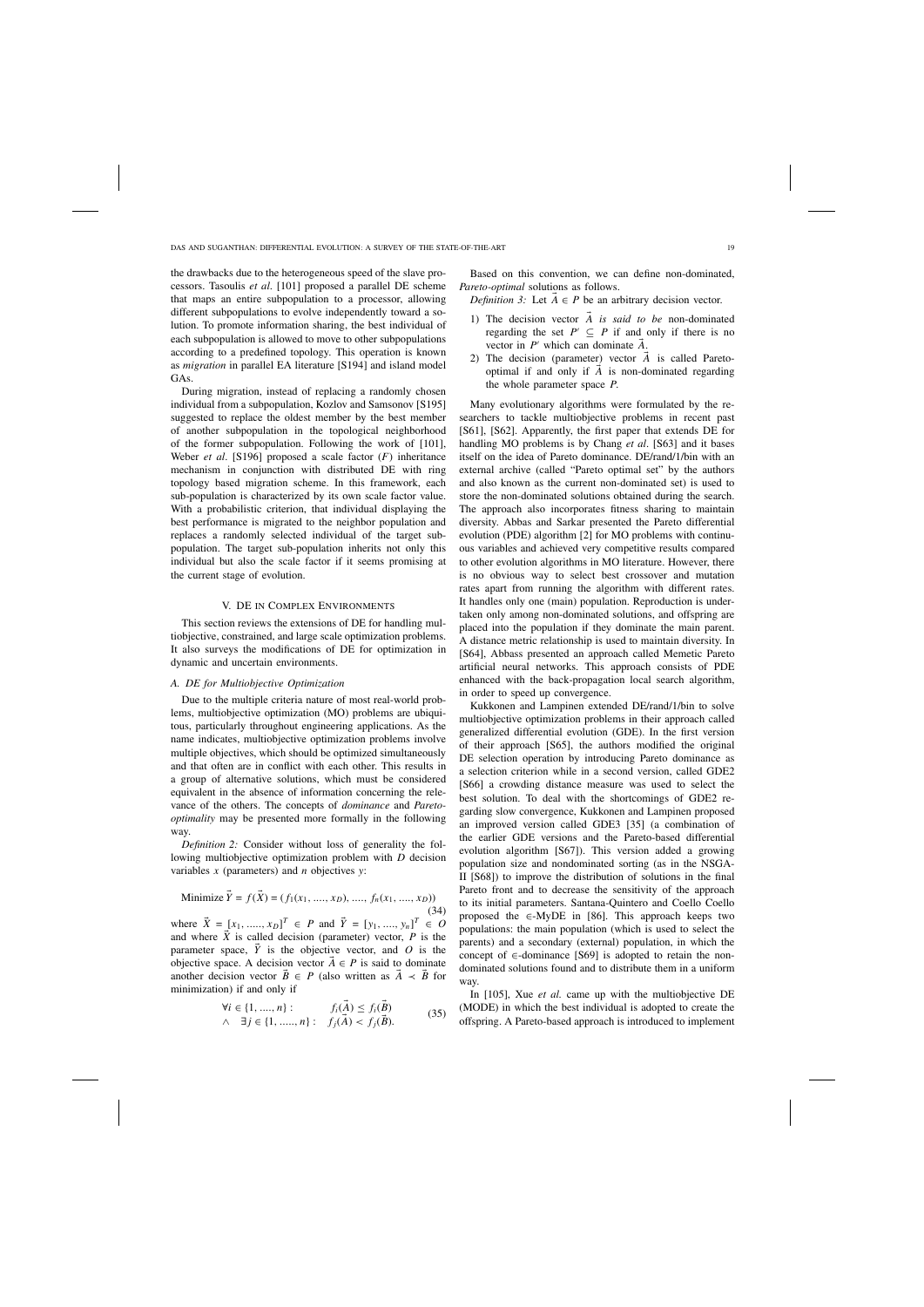the selection of the best individual. If a solution is dominated, a set of non-dominated individuals can be identified and the "best" turns out to be any individual (randomly picked) from this set. Also, the authors adopt  $(\mu + \lambda)$  selection, Pareto ranking and crowding distance in order to produce and maintain well-distributed solutions. Robic and Filipic presented a DE for multiobjective optimization (called DEMO) in [83]. This algorithm combines the advantages of DE with the mechanisms of Pareto-based ranking and crowding distance sorting. DEMO only maintains one population and it is extended when newly created candidates take part immediately in the creation of the subsequent candidates. This enables a fast convergence toward the true Pareto front, while the use of non-dominated sorting and crowding distance (derived from the NSGA-II [S68]) of the extended population promotes the uniform spread of solutions. Iorio and Li [32] proposed the non-dominated sorting DE (NSDE), which is a simple modification of the NSGA-II [S68]. The only difference between this approach and the NSGA-II is in the method for generating new individuals. The NSGA-II uses a real-coded crossover and mutation operator, but in the NSDE, these operators were replaced with the operators of differential evolution. NSDE was shown to outperform NSGA-II on set of rotated MO problems with strong interdependence of variables.

Some researchers have proposed approaches that use non-Pareto based multiobjective concepts like combination of functions, problem transformation, and so on. For example, Babu and Jehan [6] proposed a DE algorithm for MO problems, which uses the DE/rand/1/bin variant with two different mechanisms to solve bi-objective problems: first, incorporating one objective function as a constraint, and secondly using an aggregating function**.** Li and Zhang [S70], [46] proposed a multiobjective differential evolution algorithm based on decomposition (MOEA/D-DE) for continuous multiobjective optimization problems with variable linkages. The DE/rand/1/bin scheme is used for generating new trial solutions, and a neighborhood relationship among all the sub-problems generated is defined, such that they all have similar optimal solutions. In [46], they introduce a general class of continuous MO problems with complicated Pareto set (PS) shapes and reported the superiority of MOEA/D-DE over NSGA-II with DE type reproduction operators. Summation of normalized objective values with diversified selection approach was used in [79] without the need for performing non-dominated sorting.

Some authors also consider approaches where a set of schemes have been mixed in the DE-based multiobjective algorithm. Examples of such combined techniques are the vector evaluated DE [70] by Parsopoulos *et al* and the work of Landa-Becerra and Coello Coello [42] where they hybridized the *ε*-constraint technique [S71] with a single-objective evolutionary optimizer: the cultured DE [43]. Recently the concept of self-adaptive DE has been extended to handle MO problems in [29], [30], and [116].

#### *B. DE for Constrained Optimization*

Most of the real world optimization problems involve finding a solution that not only is optimal, but also satisfies one or more constraints. A general formulation for constrained optimization may be given in the following way.

*Definition 4:* Find 
$$
\vec{X} = [x_1, x_2, ..., x_D]^T
$$
  $\vec{X} \in \mathbb{R}^D$   
to minimize:  $f(\vec{X})$  (36a)

subjected to

inequality constraints: 
$$
g_i(\vec{X}) \le 0
$$
  $i = 1, 2, ..., K$  (36b)

equality constraints: 
$$
h_j(\vec{X}) = 0
$$
  $j = 1, 2, ..., N$  (36c)

and boundary constraints: 
$$
x_{j,min} \le x_j \le x_{j,max}
$$
. (36d)

Boundary constraints are very common in real-world applications, often because parameters are related to physical components or measures that have natural bounds, e.g., the resistance of a wire or the mass of an object can never be negative. In order to tackle boundary constraints, penalty methods drive solutions from restricted areas through the action of an objective function-based criterion. DE uses the following four kinds of penalty method to handle boundary constraint violation.

- 1) *Brick wall penalty* [74]*:* if any parameter of a vector falls beyond the pre-defined lower or upper bounds, objective function value of the vector is made high enough (by a fixed big number) to guarantee that it never gets selected.
- 2) *Adaptive penalty* [90], [91]*:* similar to brick wall penalty, but here the increase in the objective function value of the offender vector may depend on the number of parameters violating bound constraints and their magnitudes of violation.
- 3) *Random reinitialization* [40], [74]*:* replaces a parameter that exceeds its bounds by a randomly chosen value from within the allowed range following (1).
- 4) *Bounce-back* [74]*:* relocates the parameter in between the bound it exceeded and the corresponding parameter from the base vector.

The first known extension of DE toward the handling of inequality constrained optimization problems (mainly design centering) was by R. Storn [93]. He proposed a multimember DE (called CADE: constraint adaptation with DE, in his paper) that generates  $M$  ( $M > 1$ ) children for each individual with three randomly selected distinct individuals in the current generation, and then only one of the  $M + 1$  individuals will survive in the next generation. Mezura-Montes *et al*. [S72] used the concept also to solve constrained optimization problems. Zhang *et al*. [117] mixed the dynamic stochastic ranking with the multimember DE framework and obtained promising performance on the 22 benchmarks taken from the CEC 2006 competition on constrained optimization [47].

Lampinen applied DE to tackle constrained problems [39] by using Pareto dominance in the constraints space. Mezura-Montes *et al*. [S73] proposed to add Deb's feasibility rules [S74] into DE to deal with constraints. Kukkonen and Lampinen [36] presented a generalised DE-based approach to solve constrained multiobjective optimization problems.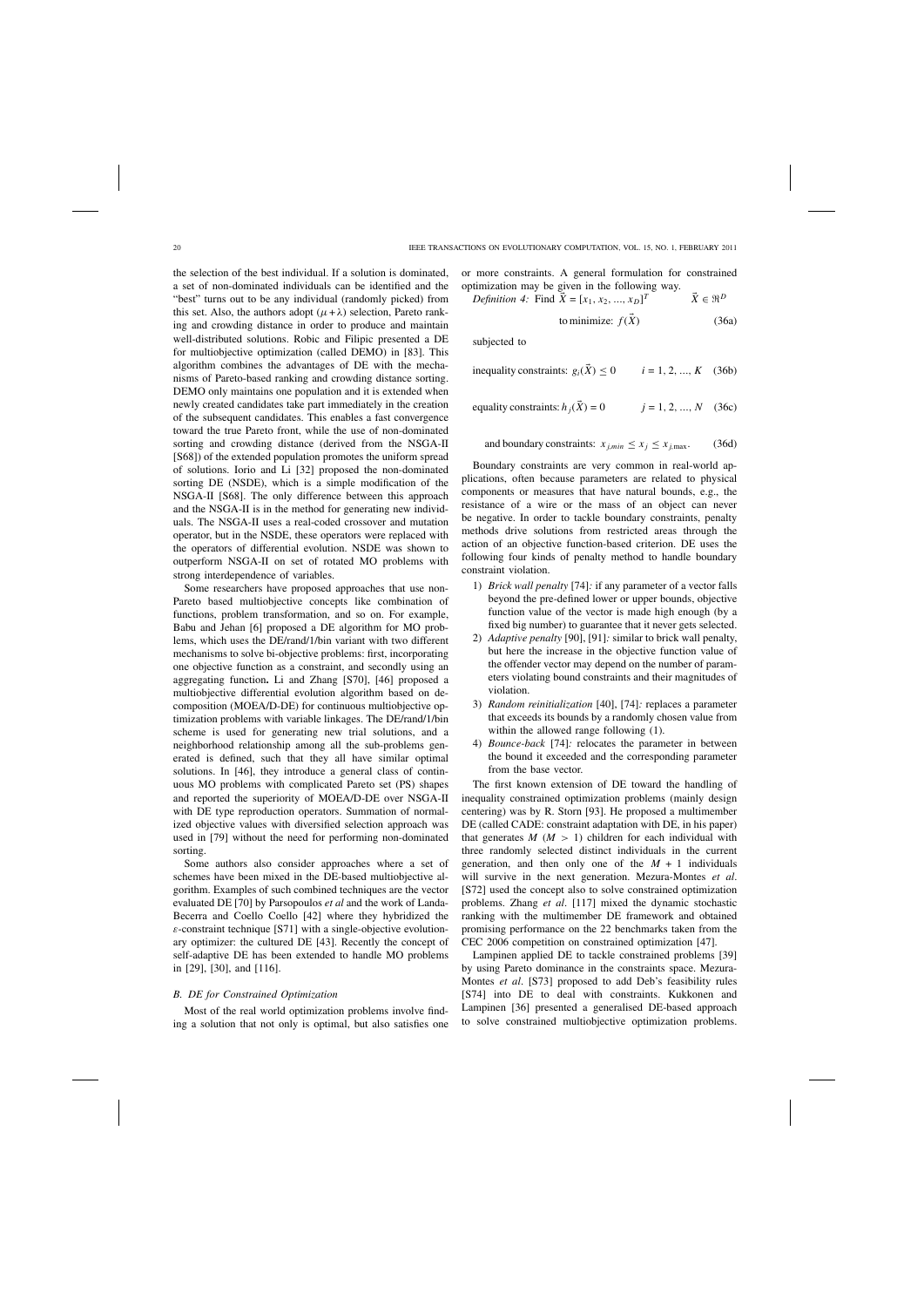Zielinsky and Laur [121] also used Deb's rules [S74] with DE to solve some constrained optimization problems. Some researchers have also tried hybrid approaches such as the DE with gradient-based mutation (where gradients were derived from the constraint equations) by Takahama and Sakai [97] and PSO-DE (PESO+) by Muñoz-Zavala *et al.* [S75]. The *ε*-DE algorithm of Takahama and Sakai [97] uses a dynamic control of the allowable constraint violation specified by the *ε*-level and it achieved the first rank in the CEC 2006 competition on the constrained real-parameter optimization [47]. Tasgetiren and Suganthan presented a multi-populated DE algorithm [99] to solve real-parameter constrained optimization problems. They employed the notion of a near feasibility threshold in the proposed algorithm to penalize infeasible solutions. Mezura-Montes *et al*. [57] proposed a DE approach that attempts to increase the probability of each parent to generate a better offspring. This is done by allowing each solution to generate more than one offspring but using a different mutation operator, which combines information of the best solution in the population and also information of the current parent to find new search directions.

On the other hand, some studies have also been reported regarding parameter control in DE for constrained optimization. Brest *et al.* [S76] have proposed an adaptive parameter control for two DE parameters related to the crossover and mutation operators. Huang *et al*. [28] used an adaptive mechanism to select among a set of DE variants to be used for the generation of new vectors based on a success measure. Moreover, they also adapted some DE parameters to control the variation operators. Very recently Mezura-Montes and Palomeque-Ortiz [S77] presented the adaptive parameter control in the diversity differential evolution (DDE) [S72] algorithm for constrained optimization. Three parameters namely the scale factor *F*, the crossover rate *Cr*, and the number of offspring generated by each target vector *NO,* are self-adapted by encoding them within each individual and a fourth parameter called selection ratio  $S_r$  is controlled by a deterministic approach.

Huang *et al*. [31] presented a cooperative-coevolutionary approach in conjunction with DE for constrained optimization problems. In their algorithm first, a special penalty function is designed to handle the constraints. Second, a co-evolution model is presented and DE is employed to perform evolutionary search in spaces of both solutions and penalty factors. Thus, the solutions and penalty factors evolve interactively and self-adaptively, and both the satisfactory solutions and suitable penalty factors can be obtained simultaneously. Recently Ali and Kajee-Bagdadi proposed a local exploration-based DE [4] for constrained global optimization. They used a restricted version of the pattern search (PS) method [S78] as their local technique. Constraint handling methods such as the superiority of feasible points and the parameter free penalty are also employed. Recently Santana-Quintero *et al*. [87] extended the PDE [1], [2] to handle constrained MO problems by using a two-stage hybrid DE approach where in the first one, an MO version of DE is used to generate an initial approximation of the Pareto front. Then, in the second stage, rough set theory is used to improve the spread and quality of this initial approximation.

#### *C. DE for Large-Scale Optimization*

In the past two decades, several kinds of nature-inspired optimization algorithms have been designed and applied to solve optimization problems. Although these approaches have shown excellent search abilities when applied to some 30–100 dimensional problems, usually their performance deteriorates quickly as the dimensionality of search space increases beyond 500. The reasons appear to be two-fold. First, complexity of the problem usually increases with the size of problem, and a previously successful search strategy may no longer be capable of finding the optimal solution. Second, the solution space of the problem increases exponentially with the problem size, and a more efficient search strategy is required to explore all the promising regions in a given time budget. Since the performance of basic DE schemes also degrade with massive increase in problem dimensions, some important attempts have been made by the researchers to make DE suitable for handling such large-scale optimization problems.

In [62], Noman and Iba proposed fittest individual refinement (FIR), a crossover based local search method for DE, such that the FIR scheme accelerates DE by enhancing its search capability through exploration of the neighborhood of the best solution in successive generations. The proposed memetic version of DE (augmented by FIR) was shown to obtain an acceptable solution with a lower number of evaluations particularly for higher dimensional functions. Another memetic DE for high-dimensional optimization was presented by Gao and Wang [27], where the stochastic properties of chaotic system is used to spread the individuals in search spaces as much as possible and the simplex search method is employed to speed up the local exploiting and the DE operators help the algorithm to jump to a better point.

In terms of optimizing high-dimensional problems, cooperative co-evolution (first proposed by Potter and De Jong for GAs [S79]) with the following divide-and-conquer strategy has proven an effective choice.

- 1) *Problem decomposition:* splitting the object vectors into some smaller subcomponents.
- 2) *Optimize subcomponents:* evolve each subcomponent with a certain optimizer separately.
- 3) *Cooperative combination:* combine all subcomponents to form the whole system.

In [109], the authors proposed two DE-variants (DECC-I and DECC-II) that use self-adaptive NSDE (SaNSDE) (a synergy of the works reported in [108] and [76]) in a cooperative co-evolutionary framework with novel strategies for problem decomposition and subcomponents' cooperation. The algorithms were tested on a set of widely used benchmarks scaled up to 500 and 1000 dimensions. An important extension of the same work for better performance on rotated and nonseparable high-dimensional functions has been reported in [110] where the authors use random grouping scheme with adaptive weighting for problem decomposition and coevolution. Some theoretical analysis is also presented in this paper to show why and how the new framework can be effective for optimizing large non-separable problems. The theoretical analysis illustrates how such strategies can help to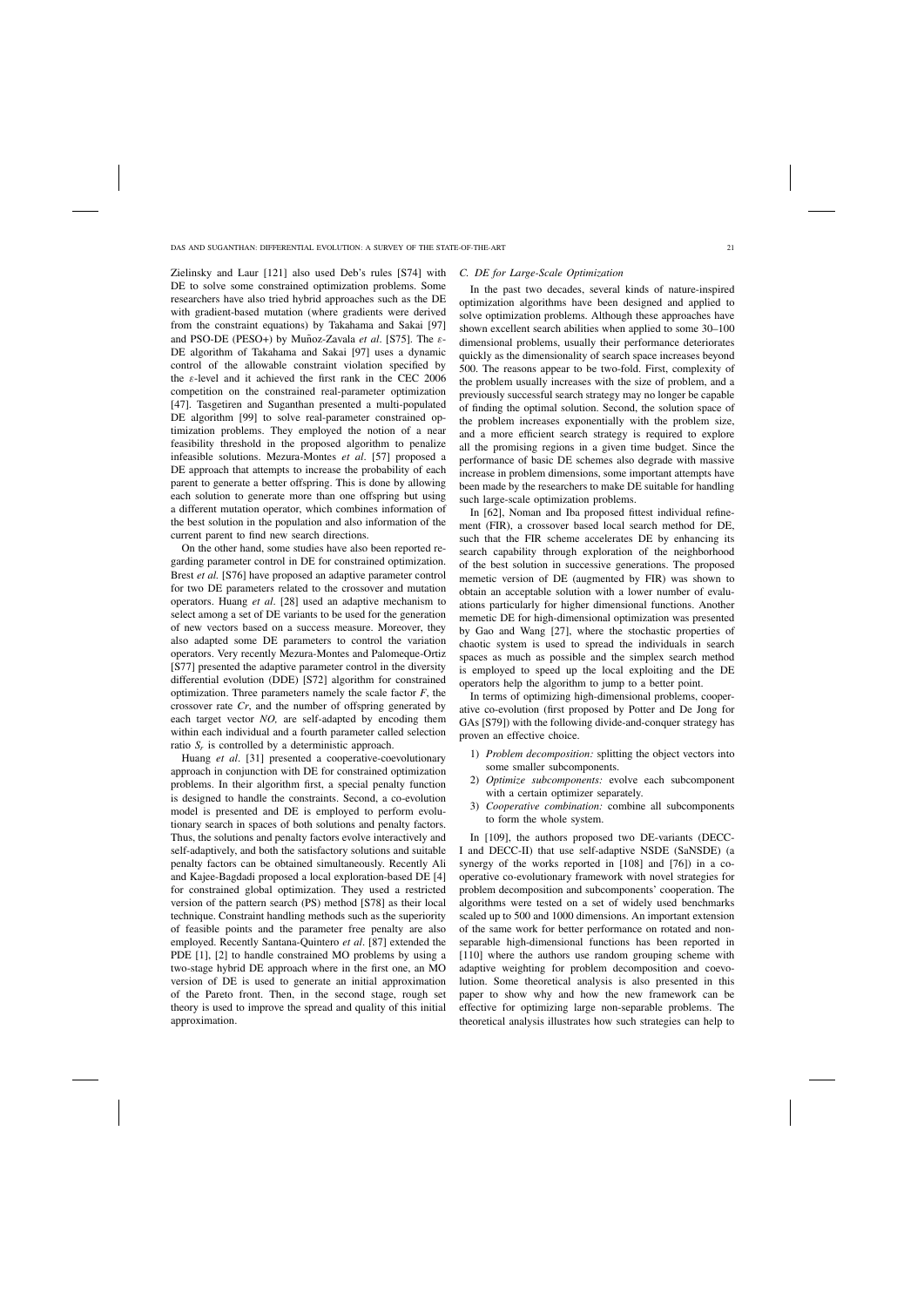capture variable interdependencies in non-separable problems. Recently, Parsopoulos [S80] devised a cooperative micro-DE, which employs small cooperative subpopulations (with only few individuals) to detect subcomponents of the original problem's solution concurrently. The subcomponents are combined through cooperation of subpopulations to build complete solutions of the problem. Zamuda *et al*. [S81] proposed a DE-variant for large scale global optimization, where original DE is extended by log-normal self-adaptation of its control parameters and combined with cooperative co-evolution as a dimension decomposition mechanism.

Among the other approaches, Su presented a surrogateassisted DE framework based on Gaussian process for solving large-scale computationally expensive problems in [S82]. Brest *et al.* [12] investigated a self-adaptive DE (abbreviated as jDEdynNP-F) where control parameters *F* and *Cr* are self-adapted and a population-size reduction method is used. The proposed jDEdynNP-F algorithm also employs a mechanism for sign changing of *F* with some probability based on the fitness values of randomly chosen vectors, which are multiplied by  $F$  in the mutation step of DE. The algorithm achieved third rank in CEC 2008 special session and competition on high-dimensional real-parameter optimization [98] that included non-separable functions like Schwefel's problem 2.21, Griewank's function, and fastfractal "doubledip" function.

# *D. DE for Optimization in Dynamic and Uncertain Environments*

In many real world applications, EAs often have to deal with optimization problems in the presence of a wide range of uncertainties. In general, there are four ways in which uncertainty may creep into the computing environment [S22]. First, the fitness function may be noisy. Second, the design variables and/or the environmental parameters may change after optimization, and the quality of the obtained optimal solution should be robust against environmental changes or deviations from the optimal point. Third, the fitness function may be approximated, which means that the fitness function suffers from approximation errors. Finally, the optimum of the problem to be solved changes its location over time and, thus, the optimizer should be able to track the optimum continuously. In all these cases, the EAs should be equipped with additional measures so that they are still able to work satisfactorily.

For a noisy problem, a deterministic choice of the scale factor and the greedy selection methods can be inadequate and a standard DE can easily fail at handling a noisy fitness function, as experimentally shown in [34]. Looking at the problem from a different perspective, the DE employs too much deterministic search logic for a noisy environment and therefore tends to stagnate. Das *et al.* [18] made an attempt to improve the performance of DE on noisy functions by first varying the scale factor randomly between 0.5 and 1 and secondly by incorporating two *not-so-greedy* selection mechanisms (threshold based selection and stochastic selection) in DE. Liu *et al*. [49] combined the advantages of the DE algorithm, the optimal computing budget allocation technique and simulated annealing (SA) algorithm to devise a robust hybrid DE method abbreviated as DEOSA) that can work well in noisy environments.

Mendes and Mohais presented DynDE [54]—a multipopulation DE algorithm, developed specifically to optimize slowly time-varying objective functions. DynDE does not need any parameter control strategy for the *F* or *Cr*. The main components in DynDE are as follows.

- 1) Usage of several populations in parallel.
- 2) Usage of uniform dither for  $F$ ? [0, 1] as well as  $Cr \in$ [0, 1].
- 3) To maintain diversity of the population based on two approaches.
	- a) Reinitialization of a population if the best individual of a population gets too close to the best individual of another population. The population with the absolute best individual is kept while the other one is reinitialized. This way the various populations are prevented from merging.
	- b) Randomization of one or more population vectors by adding a random deviation to the components.

Experimentally, the authors show that this new algorithm is capable of efficiently solving the moving peaks benchmark described by Branke [S83]. Very recently Brest *et al*. [13] investigated a self-adaptive DE algorithm (jDE) where *F* and *Cr* control parameters are self-adapted and a multi-population method with aging mechanism is used to handle dynamic fitness landscapes. This algorithm achieved the first rank in the Competition on "Evolutionary Computation in Dynamic and Uncertain Environments" in CEC2009 [45]. Angira and Santosh [5] presented a trigonometric differential evolution algorithm based on Fan and Lampinen's trigonometric mutation scheme [25] for solving dynamic optimization problems encountered in chemical engineering.

# *E. DE for Multimodal Optimization and Niching*

Many practical objective functions are highly multimodal and likely to have several high quality global and/or local solutions. Often, it is desirable to identify as many of these solutions as possible so that the most appropriate solution can be chosen. In order to identify many solutions of a multimodal optimization problem, several "niching" techniques have been developed. A niching method empowers an EA to maintain multiple groups within a single population in order to locate different optima. The niching techniques include crowding [103], fitness sharing [S203], [S209], clearing [S207], restricted tournament selection [81], [S204], and speciation [S205], [S208].

The crowding method [S206] allows competition for limited resources among similar individuals, i.e., within each niche. Generally, the similarity is measured using distance between individuals. The method compares an offspring with some randomly sampled individuals from the current population. The most similar individual will be replaced if the offspring is superior. Thomsen extended DE with a crowding scheme named as crowding DE (CDE) [103] to solve multimodal optimization problems. In CDE, when an offspring is generated, it will only compete with the most similar (measured by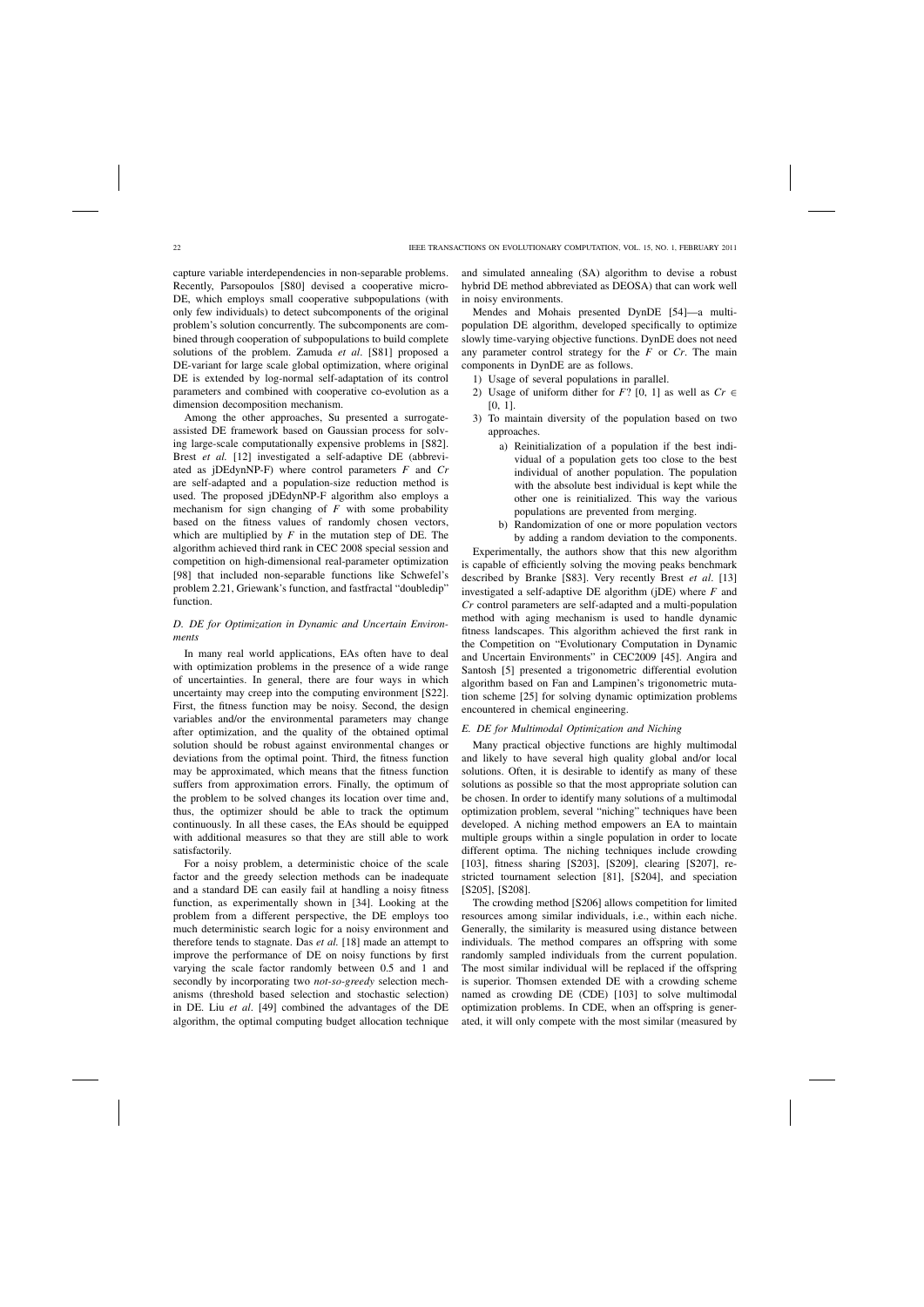Euclidean distance) individual in the population. The offspring will replace this individual if it has a better fitness value.

The fitness sharing method [S203], [S209] divides the population into different subgroups according to parameter space similarity of the individuals. An individual must share its information with other individuals within the same niche. The shared fitness for *i*th individual can be represented by using the following equation:

$$
f_{shared}(i) = \frac{f_{original}(i)}{\sum_{j=1}^{N} sh(d_{ij})}
$$
(37)

where the sharing function is calculated as

$$
sh(d_{ij}) = \begin{cases} 1 - \left(\frac{d_{ij}}{\sigma_{share}}\right)^{\alpha} & \text{if } d_{ij} < \sigma_{share} \\ 0 & \text{otherwise} \end{cases}
$$

and  $d_{ij}$  is the distance between individuals *i* and *j*,  $\sigma_{share}$  is the sharing radius,  $N$  is the population size and  $\alpha$  is a constant called sharing level. Thomsen integrated the fitness sharing concept with DE to form the sharing DE [103].

The restricted tournament selection (RTS) method uses tournament selection for multimodal optimization [S204]. The algorithm chooses a random sample of *w* (window size) individuals from the population and determines the nearest one to the offspring, by using either Euclidean (for real variables) or Hamming (for binary variables) distance measure. The nearest member within the *w* individuals will compete with the offspring and the one with higher fitness will survive in the next generation. The RTS was implemented with an ensemble of two different window sizes in [81] using the DE as the search method.

# VI. Analytical Studies on DE

Theoretical and empirical analyses of the properties of evolutionary algorithms are very important to understand their search behaviors and to develop more efficient algorithms [S84]. Compared to the plethora of works concerning the empirical study of parameter selection and tuning process in DE, not much research has so far been devoted to theoretically analyze the search mechanism and convergence properties of DE and this area remains largely open to prospective future research. Below, we discuss some of the analytical results so far obtained on DE.

# *A. Population Variance and Explorative Power of DE*

Some significant theoretical results on DE were first reported in [111] and then extended in [112] and [113] by Zaharie, where she theoretically analyzed the influence of the variation operators (mutation and recombination) and their parameters on the expected population variance. In [111], Zaharie showed that the expected population variance (after applying mutation and recombination, but without selection) of DE is greater than that of the ES algorithm analyzed in [S85]. This finding could explain to some extent the excellent performance of DE on certain test functions. In [114], Zaharie analyzed the impact on the expected population mean and variance of several variants of mutation and crossover operators used in DE algorithms. As a consequence of this analysis, she proposed a simple variance-based mutation operator without using differences but has the same impact on the population variance as classical DE operators proposed. She also presented a preliminary analysis of the distribution probability of the population in the case of a DE algorithm with binary encoding.

# *B. Role of Crossover in DE*

Very recently in [115], the influence of the crossover rate on the distribution of the number of mutated components and on the probability for a component to be taken from the mutant vector (mutation probability) is theoretically analyzed for several variants of crossover, including classical binomial and exponential strategies in DE. For each crossover variant the relationship between the crossover rate and the mutation probability is identified and its impact on the choice and adaptation of control parameters is analyzed both theoretically and numerically. With numerical experiments, the author illustrates the fact that the difference between binomial and exponential crossover variants is mainly due to different distributions of the number of mutated components. On the other hand, the behavior of exponential crossover variants was found to be more sensitive to the problem size than the behavior of variants based on binomial crossover.

#### *C. Evolutionary Search-Dynamics in DE*

The first theoretical studies on the evolutionary searchdynamics of DE were carried out by Dasgupta *et al*. in [22] and [23]. The authors proposed a simple mathematical model of the underlying evolutionary dynamics of a 1-D DE-population (evolving with the DE/rand/1/bin algorithm) [22]. The model was based on the fact that DE perturbs each dimension separately and if a *D*-dimensional objective function is separable, this function can be optimized in a sequence of *D* 1-D optimization processes. The model reveals that the fundamental dynamics of each search-agent (1-D parameter vector) in DE employs the gradient-descent type search strategy (although it uses no analytical expression for the gradient itself), with a learning rate parameter that depends on control parameters like scale factor *F* and crossover rate *Cr* of DE. It is due to the gradient descent type search strategy, that DE converges much faster than some variants of GA or PSO over uni-modal benchmarks [104]. The stability and convergence-behavior of the proposed dynamics was analyzed in the light of Lyapunov's stability theorems very near to the isolated equilibrium points during the final stages of the search in [23] and the rate of convergence on smooth uni-modal functions were found to largely depend on *Cr.* However, the analysis undertaken in [22] and [23] appeared to be of very limited scope from a practical point of view, as the authors considered a 1-D fitness landscape. Generalizing it for multi-dimensional search space can be a challenging future research work. Also proving the probabilistic convergence of DE on even very simple objective functions is still an open problem for the theorists working with EAs.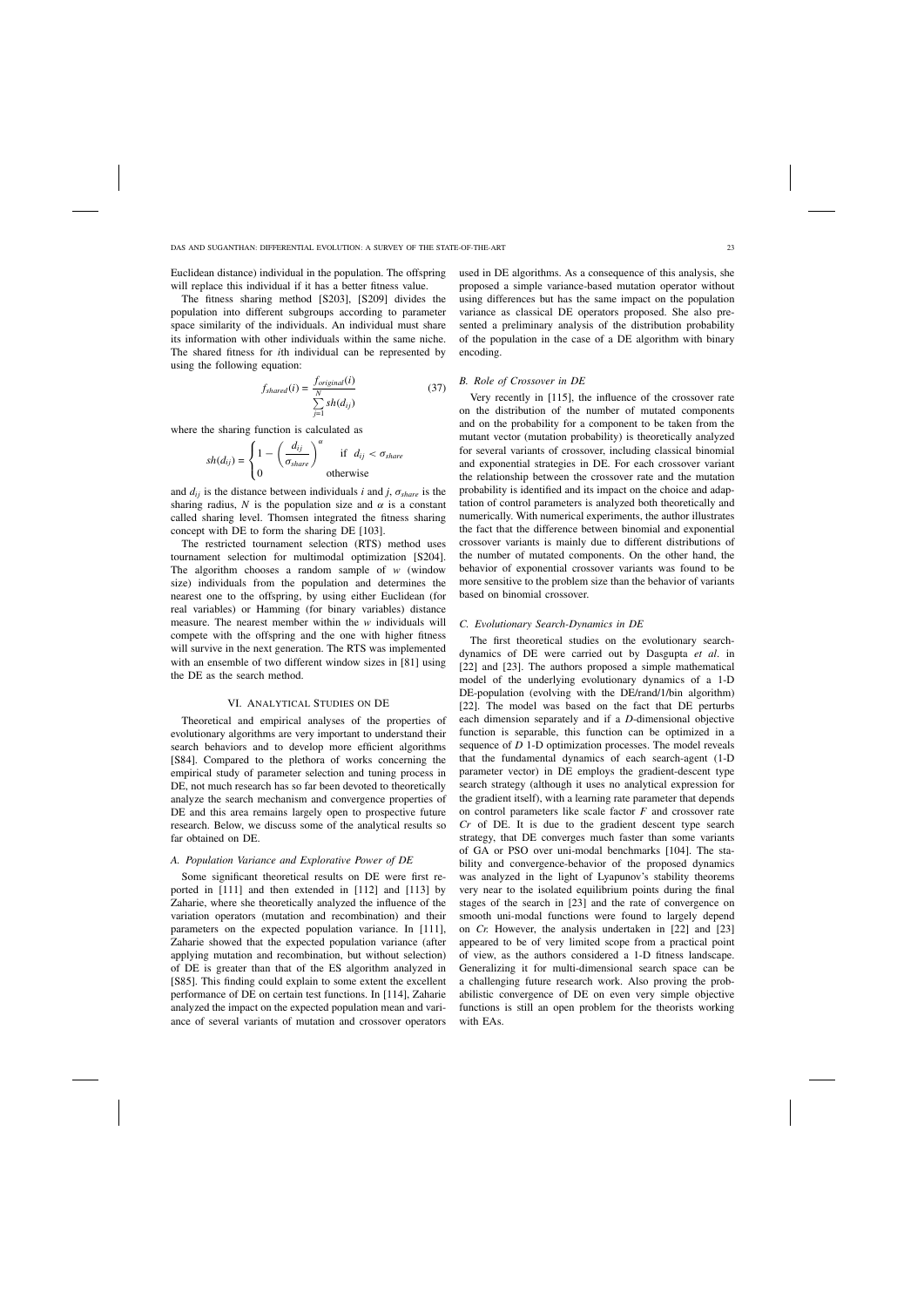#### *D. Timing Complexity of DE*

Runtime-complexity analysis of the population-based stochastic search techniques like DE is a critical issue by its own right. In [120], Zielinski *et al.* first investigated the runtime complexity of DE for various stopping criteria, both theoretically and empirically. The authors [120] pointed out that in each generation of DE a loop over *NP* is conducted, containing a loop over *D*. Since the mutation and crossover operations are performed at the component level for each DE vector, the number of fundamental operations in DE/rand/1/bin is proportional to the total number of loops conducted until the termination of the algorithm. Thus, if the algorithm is stopped after a fixed number of generations  $G_{max}$ , then the runtime complexity is  $O(NP \cdot D \cdot G_{\text{max}})$ . Moreover the authors also inferred that maximum distance criterion *MaxDist* yields best overall performance for the DE algorithm. Note that this criteria stops the execution of the algorithms if the maximum distance from every vector to the best population member is below a given threshold *m* (say).

#### *E. Convergence of Multiobjective DE*

Recently, Xue *et al*. [106] performed the mathematical modeling and convergence analysis of continuous multiobjective differential evolution under certain simplifying assumptions. The authors investigated the population evolution of the MODE with only reproduction operators, i.e., the differential mutation and crossover and assuming that that the DE-population is initialized by sampling from a Gaussian distribution with given mean and standard deviation. Using simple mathematics, they prove that the initial population  $P_0$ is Gaussian distributed and contains the Pareto optimal set  $\Lambda^*$ , the subsequent populations generated by the MODE without selection are also Gaussian distributed and the population mean converges to the center of the Pareto optimal set  $\Lambda^*$ , i.e., if  $\vec{X}_G$  be a solution vector belonging to the population *PG* at generation *G*, then

$$
\lim_{G \to \infty} E(\vec{X}_G) = \vec{X}^*
$$
\n(38)

where  $\vec{X}^*$  is a random solution uniformly distributed on the probability support defined by  $\Lambda^*$ . The works were extended in [107] by modeling a discrete version of MODE, D-MODE, in the framework of Markov processes and the corresponding convergence properties were developed. However, in most practical situations with finite population size, the optimal solutions will not be present in the initial population. The exploration of MODE would identify the global optimal solution during the evolutionary process and the selection operator would keep those optimal solutions found in the evolution. Mathematical analysis of convergence under such situations is yet to be developed.

#### VII. Engineering Applications of DE

Due to the rapidly growing popularity of DE as a simple and robust optimizer, researchers from several domains of science and engineering have been applying DE to solve optimization problems arising in their own fields. The literature on engineering applications of DE is huge and multifaceted. An internet search reveals that the number of DE research articles indexed in SCI database over the span of 2007– July 2009 is 3964 and out of these, there are more than thousands of application papers in diverse areas. For the sake of space economy, in Tables I and II we summarize only the major applications, where DE has been employed to solve the optimization problem, along with the type of the DE used, and the major publications associated with the application.

A keen observation of Tables I and II reveals that practitioners mostly prefer to use the classical DE schemes like DE/rand/1/bin, DE/target-to-best/1/bin, and so on for solving domain-specific problems. More research is necessary in order to investigate the applicability of the most state-of-the-art DE-variants (like SaDE [76], DEGL [21], and ODE [82]) outlined in Section IV for obtaining improved performances on practical problems. Specific applications may bear some properties that make it worthwhile revisiting or extending DE so that the optimization matches the problem in the best possible way. Generally any knowledge about the problem should be incorporated into the optimization method and/or the objective function in order to make it more efficient. The interested readers are redirected to appropriate references for details of the applications wherever necessary. Elaborations on some of the applications cited above are available in [71] and [78].

#### VIII. Drawbacks of DE

Like all other metaheuristics, DE also has some drawbacks which we must take a look at before proceeding to the discussion on future research directions with DE.

Some of the recent publications [85], [S179] indicate that DE faces significant difficulty on functions that are not linearly separable and can be outperformed by CMA-ES. As pointed out by Sutton *et al*. [96], on such functions, DE must rely primarily on its differential mutation procedure, which, unlike its recombination strategy (with  $Cr < 1$ ), is rotationally invariant. In [96], the authors also conjecture that this mutation strategy lacks sufficient selection pressure when appointing target and donor vectors to have satisfactory exploitative power on nonseparable functions. The authors also propose a rank-based parent selection scheme to impose bias on the selection step, so that DE may also learn distribution information from elite individuals in the population and can thus sample the local topology of the fitness landscape better. However, they ended up with the opinion that much more research is necessary in this area to make DE sufficiently robust against the strong interdependency of the search variables. Experimenting with different selection procedures that may increase the generational selective pressure between parents and offspring may also serve as another avenue of future work.

In [44], Langdon and Poli made an attempt to evolve certain fitness landscapes with GP in order to demonstrate the benefits and weaknesses of a few population-based metaheuristics like PSO, DE, and CMA-ES. They pointed out that some problem landscapes may deceive DE such that it will get stuck in local optima most of the time; however, over similar landscapes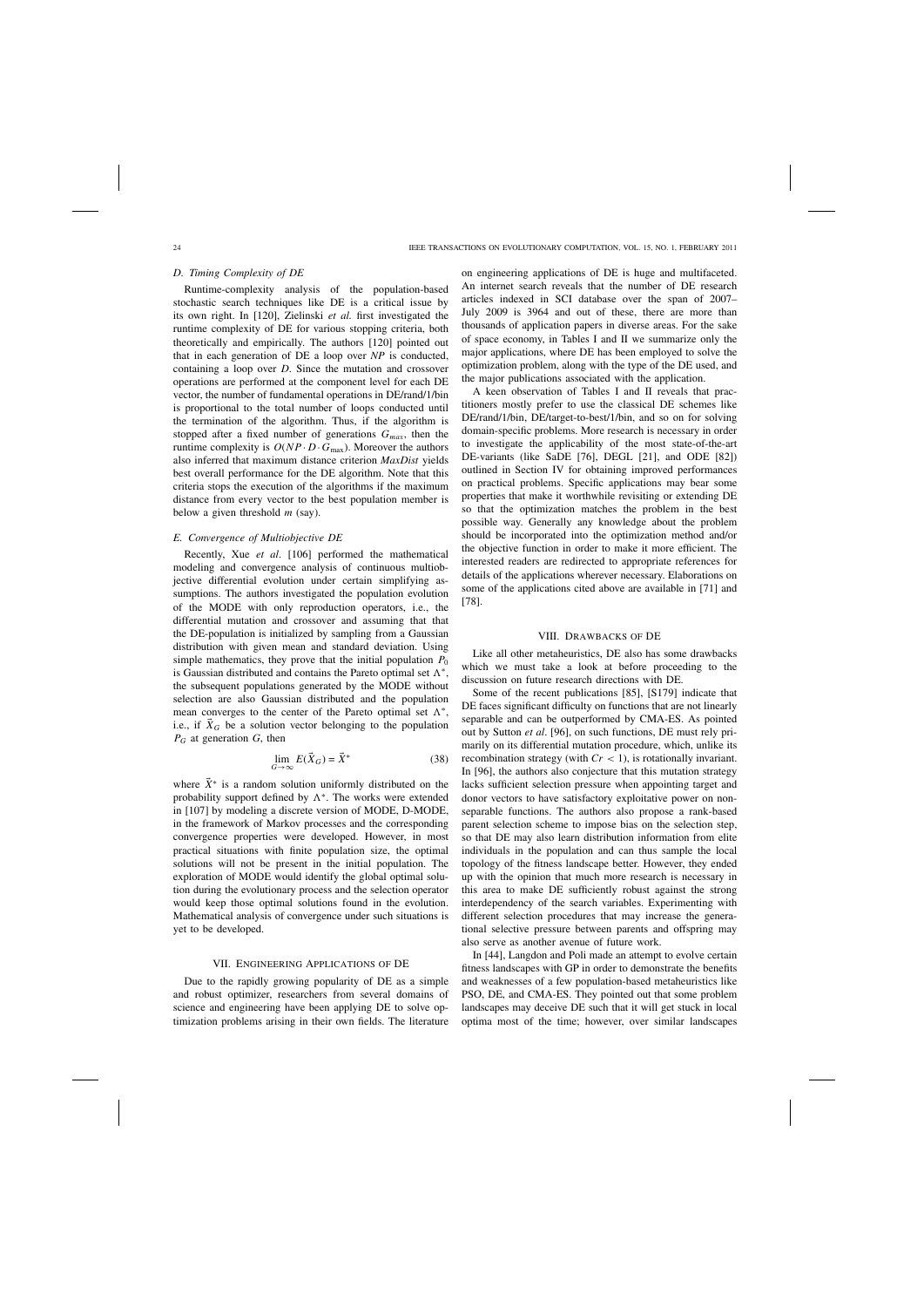PSO will always find the global optima correctly within a maximum time-bound. The authors also indicated that DE sometimes has a limited ability to move its population large distances across the search space if the population is clustered in a limited portion of it. Indeed, in [S180, p. 20], the authors noted that the performance of DE deteriorates on the spiral "long path problem." The work in [44] also identified some landscape in which DE is outperformed by CMA-ES and a non-random gradient search based on Newton-Raphson's method (abbreviated as *N-R* in [S180]). A good amount of future research is needed to remove these drawbacks of DE. Also the most effective DE-variants developed so far should be investigated with the problem evolution methodology of Langdon and Poli, to identify their specific weak points over different function surfaces.

# IX. Potential Future Research Directions with DE

Although during the last ten years, research on and with DE has reached an impressive state, there are still many open problems and new application areas are continually emerging for the algorithm. Below, we unfold some important future directions of research in the area of DE.

1) Like many other EAs, the mutation schemes employed by DE are also additive and the donor (mutant), the scaled difference, and the target vectors lie in the same hyper-plane (see Fig. 2). Is it possible to think of a new rotation-based mutation operation where the base vector is first rotated in *D*-dimensional hyperspace and then perturbed with the scaled difference vector? In this case the rotation will be accomplished by pre-multiplying the base vector with a  $D \times D$  linear transformation matrix Q and the donor vector will be formed as

$$
\vec{V}_{i,G} = Q.\vec{X}_{r_1^i,G} + F \cdot (\vec{X}_{r_2^i,G} - \vec{X}_{r_3^i,G}).
$$

Consider a parameter vector  $\vec{X}_{i,G}$  with each  $x_{j,i,G}$   $\in$ [−*a*, *a*] (say) for *j* = 1, 2...D. Then as per Section IV-D, each component of the opposite vector  $\vec{X}_{i,G}^O$  is formed as  $x_{j,i,G}^O = (-a + a) - x_{j,i,G} = -x_{j,i,G}$  and thus  $\vec{X}_{i,G}^O = -\vec{X}_{i,G}$ . Evidently, for symmetric search intervals, generation of an opposite vector amounts to rotating the actual vector by 180°. This technique has been used in ODE to improve the performance of DE. Hence, we propose to generalize this concept, i.e., rotating the mutant vectors at different angles, along with suitable self-adaptation schemes for the rotation matrix *Q* to improve the explorative power and thus efficiency of DE to a large extent.

2) The effectiveness of conventional DE in solving a numerical optimization problem depends on the selected mutation strategy and its associated parameter values. However, different optimization problems require different mutation strategies with different parameter values depending on the nature of problem (unimodal and multimodal) and available computation resources. In addition, to solve a specific problem, different mutation strategies with different parameter settings may be better during different stages of the evolution than a single mutation strategy with unique parameter settings as in the conventional DE.

In the area of machine learning the concept of combining classifiers in an *ensemble* [S197] is employed to improve the overall classification performance. These classifiers could be based on a variety of classification methodologies. Similar concept was used [53] in conjunction with DE by forming an ensemble of mutation strategies and parameter values where a pool of mutation strategies, along with a pool of values corresponding to each associated parameter competes to produce successful offspring population. The candidate pool of mutation strategies and parameters should be restrictive to avoid the unfavorable influences of less effective mutation strategies and parameters. The mutation strategies or the parameters present in a pool should have diverse characteristics, so that they can exhibit distinct performance characteristics during different stages of the evolution, when dealing with a particular problem. This approach differs from SaDE as the latter adapts the parameter values slowly while the ensemble approach allows the parameters to jump to any appropriate value. This ensemble approach can be investigated further with enhanced mutation strategies and with different crossover approaches to solve different problem scenarios.

- 3) Future research may focus on integrating the oppositionnumber based initialization and generation jumping with self-adaptive DE variants like SaDE for improving the performance of the later. DEGL [21] puts forward the concept of topological neighborhood (ring shaped) of the population members for devising a local mutation scheme. The effect of various neighborhood topologies (star-shaped, wheel-shaped, fully connected, and so on) on the performance of DEGL should be investigated in future. Integrating DEGL in ensemble of DE schemes [S210], [52], [80], [100] should also be studied in the future.
- 4) Unlike the significant advancement made in the theoretical understanding of GAs, ES, and EP (see [S84], [S174]–[S176]) analysis of DE family of algorithms has still not made a considerable progress. Especially an investigation of the probabilistic convergence properties of DE even on some very simple objective functions remains largely an open problem so far. Concepts like drift analysis, martingale theory [S177] and stochastic Lyapunov energy functions [S178] that have already been applied to the convergence analysis of other real coded EAs may also be investigated in context to DE.
- 5) Sutton *et al*. conjectured in [96] that over DE's weak selective pressure (due to unbiased selection of parents or target vectors) may result in inefficient exploitation when relying on differential mutation, especially on the rotated optimization problems. The authors proposed a rank-based parent selection scheme. It is obtained by sorting the population by fitness and then drawing the indices for base vector and other vectors that constitute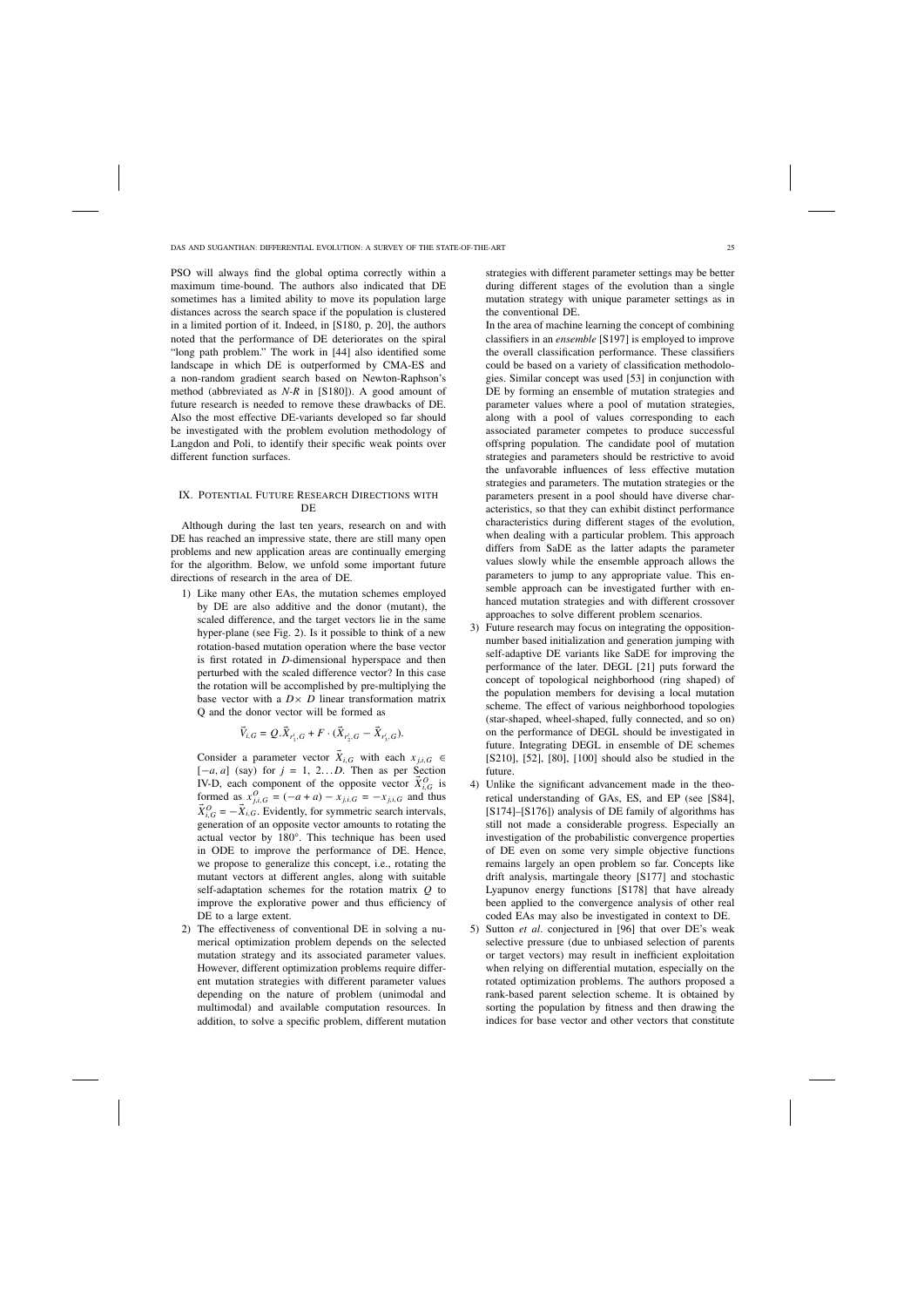# TABLE I

# Summary of Applications of DE to Engineering Optimization Problems

| Sub Areas and Details                                               | Types of DE Applied and References                                                                                                                                                                                          |
|---------------------------------------------------------------------|-----------------------------------------------------------------------------------------------------------------------------------------------------------------------------------------------------------------------------|
| <b>Electrical Power Systems</b>                                     |                                                                                                                                                                                                                             |
| Economic dispatch                                                   | Chaotic DE [S31], hybrid DE with acceleration and migration [S87],<br>DE/rand/1/bin [S88], hybrid DE with improved constraint handling [S89],<br>variable scaling hybrid DE [S90]                                           |
| Optimal power flow                                                  | cooperative<br>DE/target-to-best/1/bin<br>$[$ S91],<br>co-evolutionary<br>DE<br>$[$ S92],<br>DE/rand/1/bin with non-dominated sorting [S93], conventional DE/rand/1/bin<br>[S94], [S96], DE with random localization [S95]. |
| Power<br>planning,<br>system<br>expansion<br>generation<br>planning | Modified DE with fitness sharing [S97], conventional DE/rand/1/bin [S98],<br>comparison of 10 DE strategies of Storn and Price [S99], robust searching hybird<br>DE [S100]                                                  |
| Capacitor placement                                                 | Hybrid of ant system and DE [S49]                                                                                                                                                                                           |
| Distribution<br>systems'<br>network reconfiguration                 | Hybrid DE with variable scale factor [S101], mixed integer hybrid DE<br>$[S185]$ .                                                                                                                                          |
| Power filter, power system<br>stabilizer                            |                                                                                                                                                                                                                             |
|                                                                     | Hybrid DE with acceleration and migration operators [S102], DE/target-<br>to-best/1/bin [S103], hybrid of DE with ant systems [S104]                                                                                        |
| Electromagnetism, Propagation, and Microwave Engineering            |                                                                                                                                                                                                                             |
| Capacitive voltage divider                                          | MODE and NSDE [S105]                                                                                                                                                                                                        |
| Electromagnetic<br>inverse<br>scattering                            | $DE/rand/1/b$ [S106], conventional DE with individuals in groups [S107],<br>dynamic DE [77]                                                                                                                                 |
| Design of circular waveguide<br>mode converters                     | $DE/rand/1/bin$ [S108]                                                                                                                                                                                                      |
| Parameter<br>estimation                                             | DE/rand/1/bin [S109]–[S111], [S113], DE/target-to-best/1/bin [S112]                                                                                                                                                         |
| analysis<br>and<br>property                                         |                                                                                                                                                                                                                             |
| for electromagnetic devices,                                        |                                                                                                                                                                                                                             |
| materials, and machines                                             | Conventional DE/rand/1/bin [S114], [S115], DE/best/1/bin [S116]                                                                                                                                                             |
| Electromagnetic imaging                                             | Multimember DE (see [93] for details) [S117], hybrid real/integer-coded DE<br>[S118], DE/rand/1/bin [S119], [S120], modified DE with refreshing distribution                                                                |
| Antenna array design                                                | operator and fittest individual refinement operator [S121], DE/best/1/bin [S122],<br>MOEA/D-DE [68], [69]                                                                                                                   |
| Control Systems and Robotics                                        |                                                                                                                                                                                                                             |
| System identification                                               | Conventional DE/rand/1/bin [S123]-[S126]                                                                                                                                                                                    |
| Optimal control problems                                            | DE/rand/1/bin and DE/best/2/bin [S127], modified DE with adjustable control<br>weight gradient methods [S128].                                                                                                              |
| Controller<br>design<br>and<br>tuning                               | Self adaptive DE [S129], DE/rand/1 with arithmetic crossover [S130],<br>DE/rand/1/bin with random scale factor and time-varying Cr [S131].                                                                                  |
| Aircraft control                                                    | Hybrid DE with downhill simplex local optimization [55].                                                                                                                                                                    |
| Nonlinear system control                                            | Hybrid DE with convex mutation [15].                                                                                                                                                                                        |
| Simultaneous<br>localization<br>and modeling problem                | DE/rand/1/bin [S132], [S133]                                                                                                                                                                                                |
| Robot<br>motion<br>planning<br>and navigation                       | DE/rand/1/bin [S134], [S135]                                                                                                                                                                                                |
| Cartesian robot control                                             | Memetic compact DE [61]                                                                                                                                                                                                     |
| Multi-sensor data fusion                                            | DE/best/2/bin $[S136]$                                                                                                                                                                                                      |
|                                                                     |                                                                                                                                                                                                                             |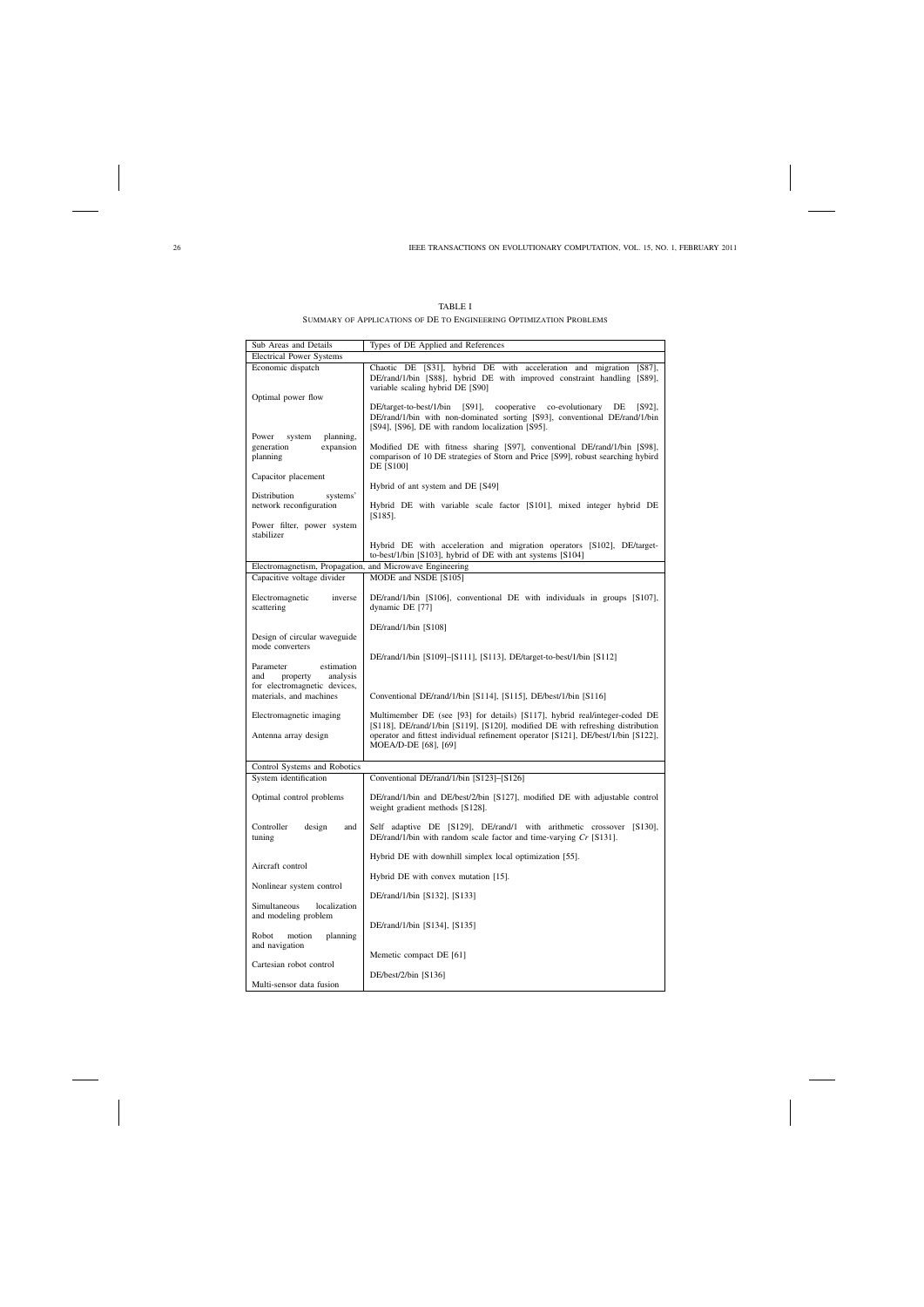# TABLE II

# Summary of Applications of DE to Engineering Optimization Problems (Continued from Table I)

| Sub Areas and Details                                    | Types of DE Applied and References                                                                                                                                                                                                |  |
|----------------------------------------------------------|-----------------------------------------------------------------------------------------------------------------------------------------------------------------------------------------------------------------------------------|--|
| <b>Bioinformatics</b>                                    |                                                                                                                                                                                                                                   |  |
| Gene regulatory networks                                 | DE with adaptive local search (see [22] for details) [63], hybrid of DE<br>and PSO [S137]                                                                                                                                         |  |
| Micro-array data analysis                                | Multiobjective DE-variants (MODE, DEMO) [S138]                                                                                                                                                                                    |  |
| Protein folding                                          | $DE/rand/1/bin$ [S139]                                                                                                                                                                                                            |  |
| Bioprocess optimization                                  | $DE/rand/1/bin$ [S140]                                                                                                                                                                                                            |  |
| Chemical Engineering                                     |                                                                                                                                                                                                                                   |  |
| Chemical process synthesis<br>and design                 | Modified DE with single array updating [S141], [7], 10 DE-variants<br>of Storn and Price (see [74], [75]) compared in [S142], [S144],<br>multiobjective DE [S143], hybrid DE with migration and acceleration<br>operators [S145]. |  |
| Phase<br>equilibrium<br>and<br>phase study               | DE/rand/1/bin [S146].                                                                                                                                                                                                             |  |
| Parameter estimation<br>of<br>chemical process           | Hybrid DE with geometric mean mutation [S147], DE/target-to-<br>best/1/exp $[S148]$ .                                                                                                                                             |  |
| Pattern Recognition and Image Processing                 |                                                                                                                                                                                                                                   |  |
| Data clustering                                          | DE/rand/1/bin [S149], DE with random scale factor and time-varying<br>crossover rate [20], DE with neighborhood-based mutation [S150]                                                                                             |  |
| Pixel clustering and region-<br>based image segmentation | Modified DE with local and global best mutation [S151], DE with<br>random scale factor and time-varying crossover rate [S152].                                                                                                    |  |
| Feature extraction                                       | $DE/rand/1/bin$ [S153]                                                                                                                                                                                                            |  |
| Image<br>registration<br>and<br>enhancement              | DE/rand/1/bin [S154], DE with chaotic local search [S155]                                                                                                                                                                         |  |
| Image Watermarking                                       | DE/rand/1/bin and DE/target-to-best/1/bin [S156]                                                                                                                                                                                  |  |
| Artificial Neural Networks                               |                                                                                                                                                                                                                                   |  |
| Training<br>of feed-forward<br><b>ANNs</b>               | DE/rand/1/bin [S157], [S160], generalization-based DE (GDE) [S158],<br>DE/target-to-best/1/bin [S159]                                                                                                                             |  |
| Training of wavelet neural<br>networks                   | $DE/rand/1/bin$ [S161]                                                                                                                                                                                                            |  |
| Training of B-Spline neural<br>networks                  | DE with chaotic sequence-based adjustment of scale factor $F$ [S162]                                                                                                                                                              |  |
| <b>Signal Processing</b>                                 |                                                                                                                                                                                                                                   |  |
| Non-linear $\tau$ estimation                             | Dynamic DE [S163]                                                                                                                                                                                                                 |  |
| Digital filter design                                    | $DE/rand/1/b$ in [S164], [S165], DE with random scale factor [S166]                                                                                                                                                               |  |
| Fractional<br>order<br>signal<br>processing              | $DE/rand/1/bin$ [S167]                                                                                                                                                                                                            |  |
| Others                                                   |                                                                                                                                                                                                                                   |  |
| Layout synthesis for MEMS                                | Improved DE with stochastic ranking (SR) [S168]                                                                                                                                                                                   |  |
| Engineering design                                       | DE/rand/1/bin [S169], multimember constraint adaptive DE [93]                                                                                                                                                                     |  |
| Manufacturing optimization                               | DE/rand/1/bin [S170], hybrid DE with forward/backward transformation<br>[S171]                                                                                                                                                    |  |
| Molecular configuration                                  | Local search-based DE [S172]                                                                                                                                                                                                      |  |
| Urban energy management                                  | Hybrid of DE and CMA-ES [S173]                                                                                                                                                                                                    |  |
| Optoelectronics<br>evaluation<br>function<br>Chess       | DE/target-to-best/1/bin [S186]                                                                                                                                                                                                    |  |
| tuning                                                   | DE/rand/1/bin [S228]                                                                                                                                                                                                              |  |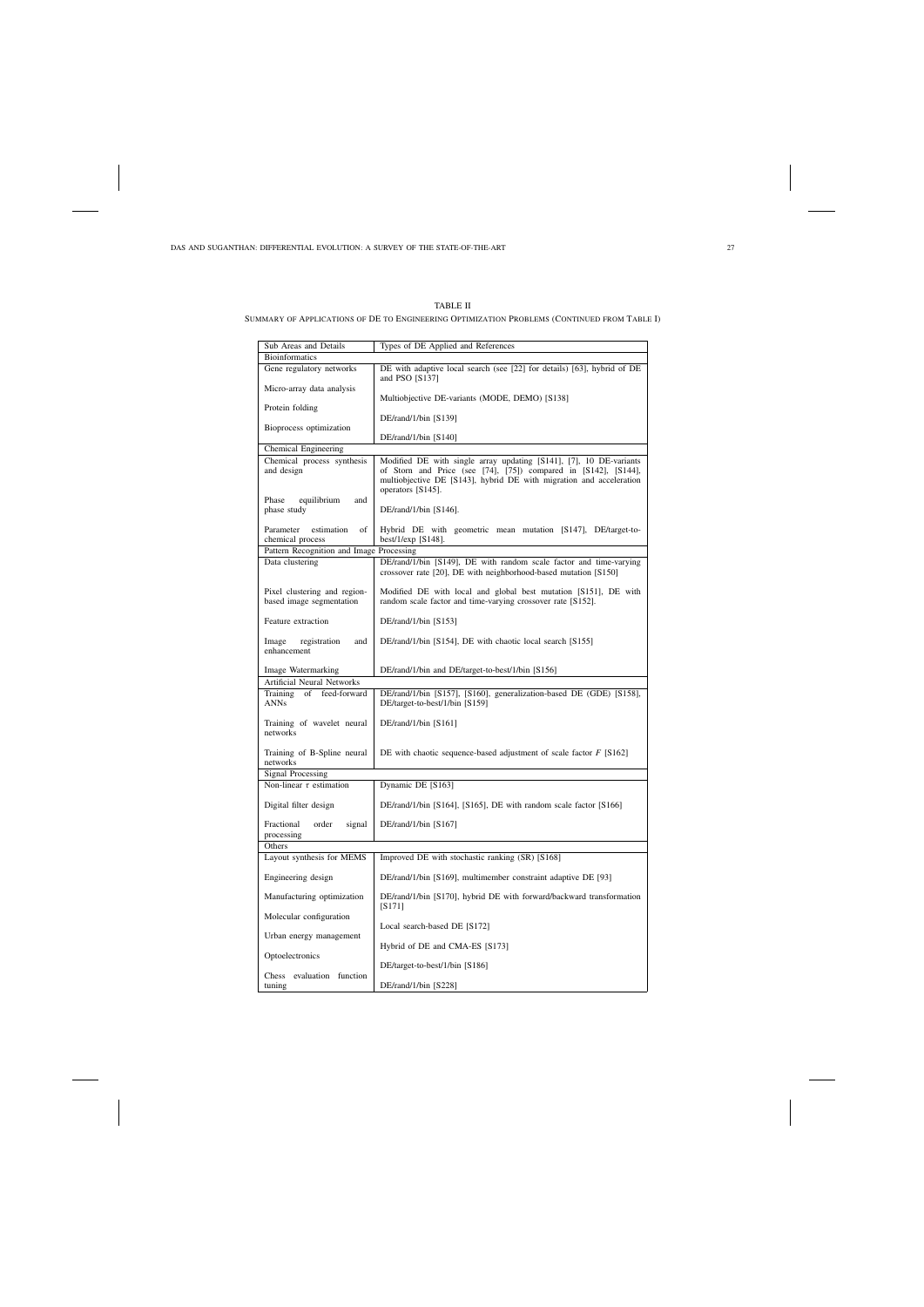the difference vectors from a linear distribution function [S198], such that the top ranked individual is more likely to be selected than the one with poorer rank. Since high selective pressure can often cause rapid loss of diversity of the population, in order to obtain a better balance between exploration and exploitation (even when the parent selection is biased), a time-varying selection pressure is necessary. One interesting way to achieve this is to introduce an annealing schedule to the bias controlling term of the linear distribution function, such that at the beginning stage of the search the probability of selecting a top ranked individual is small (thus favoring exploration) and it gradually grows with the intensification of the search so that good exploitation can be achieved during the later stages. Also it is worthy to investigate the effect of tournament selection instead of rank-based selection that necessitates the sorting of the population at each generation.

- 6) In an EA, exploration is directly connected with enabling the algorithm to advance from one optimum to another. In the EA-literature, a less common exploration mechanism is *saddle crossing* [S199], which consists in gradual change of the position of the whole population along the saddle that connects two adjacent attraction basins of local maxima. Saddle crossing usually takes a few generations and is accompanied with a temporary decrease of the mean population fitness. Fitness proportionate selection without elitism is reported to be the most appropriate to promote saddle crossing, since is implies relatively soft selection [S199]. DE usually employs a very hard selection criterion with one-to-one competition between a parent and its offspring. For this reason, DE is very sensitive to the choice of the initial population and may suffer from the premature convergence [94]. A very interesting future research topic may be to integrate the mutation operator taken from DE with the non-elitist, fitness proportionate selection, without crossover that can result in good saddle crossing abilities of an EA [S200]. This can significantly reduce the risk of premature convergence, even in the case of unfortunate population initialization nearby a local optimum with a large attraction basin.
- 7) Combinatorial optimization problems deal with discrete parameters and can be found profusely in diverse domains of engineering. As pointed out in Section IV-H, DE already achieved some reputation of solving discrete, binary and mixed-integer problems. However, there is no good evidence so far that DE is applicable to strict-sense combinatorial problems, especially when they are heavily constrained. In [74], the authors discussed the topic of combinatorial problems and they attributed the success of DE-based solutions to combinatorial problems to well-chosen repair mechanisms in the algorithm rather than DE-mutation. Therefore, proving the applicability of DE to strict-sense combinatorial problems remains an open problem so far. Finding a discrete operator that corresponds to the difference vector in the continuous domain is also a challenging issue for future research.

Moreover, in discrete DE-variants, it is required that the combination of a base vector and a difference vector (or recombination vector) yields a new valid vector. The validity of the newly generated vector is a big problem for most of the classical combinatorial problems like the traveling salesperson problem.

8) Many objective optimization problems [S181], [S182] typically deal with more than three objective functions. Many conventional MOEAs applying Pareto optimality as a ranking metric may perform poorly over a large number of objective functions. Extending the multiobjective variants of DE to solve many-objective problems remains open as a challenging field of future research so far.

#### X. Conclusion

With the increasing complexity of real world optimization problems, demand for robust, fast, and accurate optimizers is on the rise among researchers from various fields. DE emerged as a simple and efficient scheme for global optimization over continuous spaces more than a decade ago. Over the past few years, many researchers have contributed to make it a general and fast optimization method for any kind of objective function by twisting and tuning the various constituents of DE, i.e., initialization, mutation, diversity enhancement, and selection of DE as well as by the choice of the control variables, even though the NFL [S25] suggested already that such a cure-alloptimization algorithm could not exist. Nonetheless the existing literature clearly indicates that DE exhibits remarkable performance in optimizing a wide variety of multi-dimensional, multiobjective and multimodal optimization problems.

This paper attempted to provide an overall picture of the state-of-the-art research on and with DE. Starting with a comprehensive introduction to the basic steps of the DE algorithm, it discussed the different schemes of parameter control and adaptation for DE and then overviewed several promising variants of the conventional DE. Next it provided an extensive review of the modifications of DE for tackling constrained, multiobjective, uncertain, and large-scale optimization problems. It gave a brief overview of various most significant engineering applications of DE and unfolded a number of future research directions as well. The content of the paper indicates the fact that DE will continue to remain a vibrant and active field of multi-disciplinary research in the years to come.

#### **REFERENCES**

- [1] H. Abbass, "The self-adaptive Pareto differential evolution algorithm," in *Proc. Congr. Evol. Comput.*, vol. 1. May 2002, pp. 831–836.
- [2] H. A. Abbass and R. Sarker, "The Pareto differential evolution algorithm," *Int. J. Artif. Intell. Tools*, vol. 11, no. 4, pp. 531–552, 2002.
- [3] M. M. Ali and A. Törn, "Population set based global optimization algorithms: Some modifications and numerical studies," *Comput. Oper. Res.*, vol. 31, no. 10, pp. 1703–1725, 2004.
- [4] M. M. Ali and Z. Kajee-Bagdadi, "A local exploration-based differential evolution algorithm for constrained global optimization," *Appl. Math. Comput.*, vol. 208, no. 1, pp. 31–48, Feb. 2009.
- [5] R. Angira and A. Santosh, "Optimization of dynamic systems: A trigonometric differential evolution approach," *Comput. Chem. Eng.*, vol. 31, no. 9, pp. 1055–1063, Sep. 2007.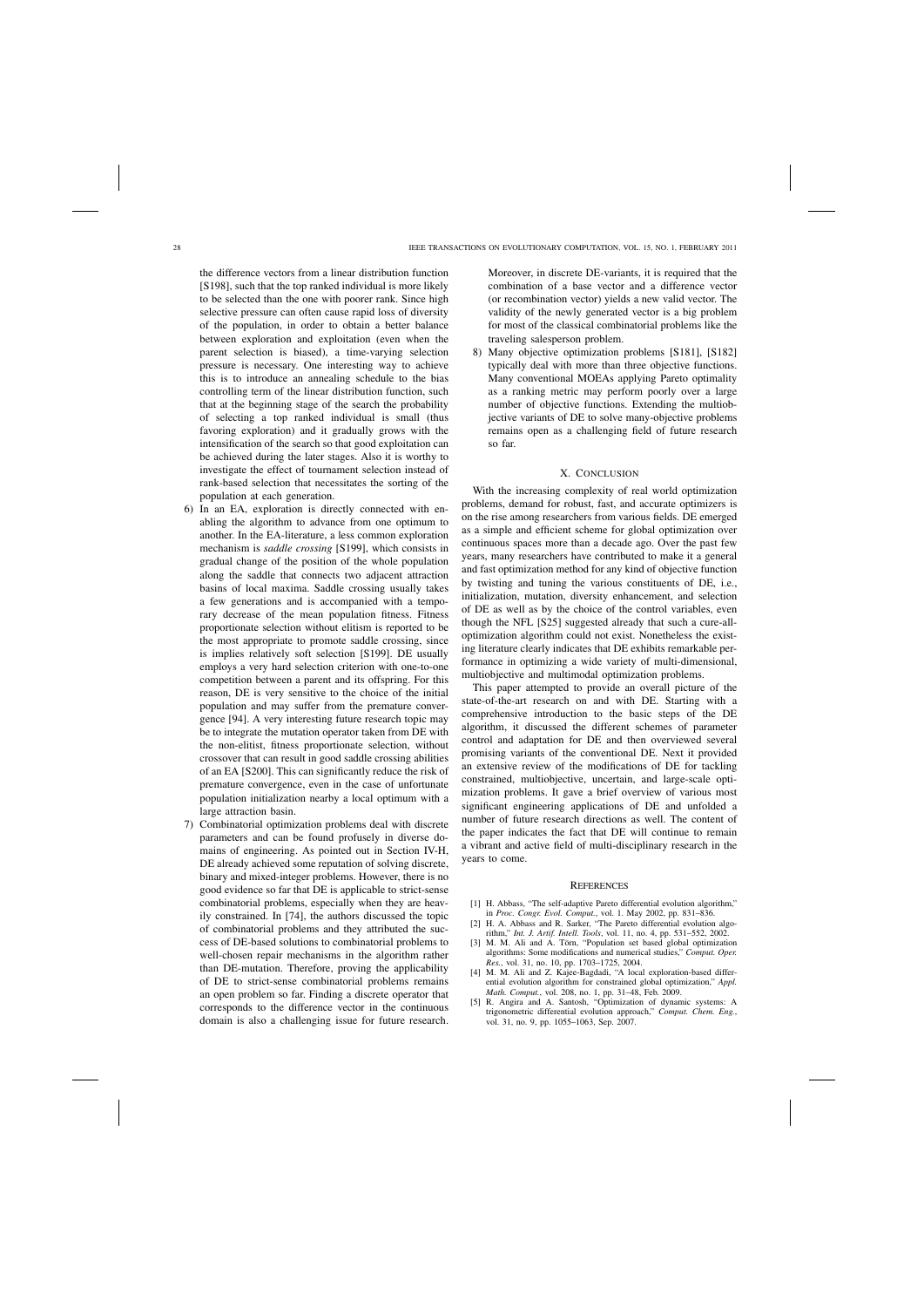- [6] B. V. Babu and M. M. L. Jehan, "Differential evolution for multiobjective optimization," in *Proc. Congr. Evol. Comput.*, vol. 4. Dec. 2003, pp. 2696–2703.
- [7] B. V. Babu and R. Angira, "Modified differential evolution (MDE) for optimization of non-linear chemical processes," *Comput. Chem. Eng.*, vol. 30, nos. 6-7, pp. 989-1002, 2006.
- [8] H.-G. Beyer and K. Deb, "On self-adapting features in real-parameter evolutionary algorithms," *IEEE Trans. Evol. Comput.*, vol. 5, no. 3, pp. 250–270, Jun. 2001.
- [9] A. Biswas, S. Dasgupta, S. Das, and A. Abraham, "A synergy of differential evolution and bacterial foraging algorithm for global optimization," *Neural Netw. World*, vol. 17, no. 6, pp. 607–626, 2007.
- [10] J. Brest, S. Greiner, B. Bošković, M. Mernik, and V. Žumer, "Selfadapting control parameters in differential evolution: A comparative study on numerical benchmark problems," *IEEE Trans. Evol. Comput.*, vol. 10, no. 6, pp. 646–657, Dec. 2006.
- [11] J. Brest and M. S. Mauèec, "Population size reduction for the differential evolution algorithm," *Appl. Intell.*, vol. 29, no. 3, pp. 228–247, Dec. 2008.
- [12] J. Brest, A. Zamuda, B. Boskovic, M. S. Maucec, and V. Zumer, "Highdimensional real-parameter optimization using self-adaptive differential evolution algorithm with population size reduction," in *Proc. IEEE Congr. Evol. Comput.*, Jun. 2008, pp. 2032–2039.
- [13] J. Brest, A. Zamuda, B. Boskovic, M. S. Maucec, and V. Zumer, "Dynamic optimization using self-adaptive differential evolution," in *Proc. IEEE Congr. Evol. Comput.*, May 2009, pp. 415–422.
- [14] A. Caponio, F. Neri, and V. Tirronen, "Super-fit control adaptation in memetic differential evolution frameworks," *Soft Comput. A Fusion Found. Methodol. Applicat.*, vol. 13, no. 8, pp. 811–831, 2009.
- [15] C.-H. Chen, C.-J. Lin, and C.-T. Lin, "Nonlinear system control using adaptive neural fuzzy networks based on a modified differential evolution," *IEEE Trans. Syst. Man Cybern. Part C*, vol. 39, no. 4, pp. 459–473, Jul. 2009.
- [16] S. Das, A. Konar, and U. K. Chakraborty, "Improving particle swarm optimization with differentially perturbed velocity," in *Proc. Genet. Evol. Comput. Conf.*, Jun. 2005, pp. 177–184.
- [17] S. Das, A. Konar, and U. K. Chakraborty, "Two improved differential evolution schemes for faster global search," in *Proc. ACM-SIGEVO GECCO*, Jun. 2005, pp. 991–998.
- [18] S. Das, A. Konar, and U. Chakraborty, "Improved differential evolution algorithms for handling noisy optimization problems," in *Proc. IEEE Congr. Evol. Comput.*, vol. 2. 2005, pp. 1691–1698.
- [19] S. Das, A. Konar, and U. K. Chakraborty, "Annealed differential evolution," in *Proc. IEEE Congr. Evol. Comput.*, 2007, pp. 1926–1933.
- [20] S. Das, A. Abraham, and A. Konar, "Automatic clustering using an improved differential evolution algorithm," *IEEE Trans. Syst. Man Cybern. Part A*, vol. 38, no. 1, pp. 218–236, Jan. 2008.
- [21] S. Das, A. Abraham, U. K. Chakraborty, and A. Konar, "Differential evolution using a neighborhood based mutation operator," *IEEE Trans. Evol. Comput.*, vol. 13, no. 3, pp. 526–553, Jun. 2009.
- [22] S. Dasgupta, S. Das, A. Biswas, and A. Abraham, "The population dynamics of differential evolution: A mathematical model," in *Proc. IEEE Congr. Evol. Comput.*, Jun. 2008, pp. 1439–1446.
- [23] S. Dasgupta, S. Das, A. Biswas, and A. Abraham, "On stability and convergence of the population-dynamics in differential evolution," *AI Commun.*, vol. 22, no. 1, pp. 1–20, 2009.
- [24] K. Deb and H.-G. Beyer, "Self-adaptive genetic algorithms with simulated binary crossover," *Evol. Comput.*, vol. 9, no. 2, pp. 197– 221, Jun. 2001.
- [25] H.-Y. Fan and J. Lampinen, "A trigonometric mutation operation to differential evolution," *J. Global Optimization*, vol. 27, no. 1, pp. 105– 129, 2003.
- [26] V. Feoktistov and S. Janaqi, "Generalization of the strategies in differential evolution," in *Proc. 18th IPDPS*, Apr. 2004, p. 165a.
- [27] Y. Gao and Y. Wang, "A memetic differential evolutionary algorithm for high dimensional function spaces optimization," in *Proc. 3rd ICNC 20*, vol. 4. Aug. 2007, pp. 188–192.
- [28] V. L. Huang, A. K. Qin, and P. N. Suganthan, "Self-adaptive differential evolution algorithm for constrained real-parameter optimization," in *Proc. IEEE Congr. Evol. Comput.*, Jul. 2006, pp. 324–331.
- [29] V. L. Huang, A. K. Qin, P. N. Suganthan, and M. F. Tasgetiren, "Multiobjective optimization based on self-adaptive differential evolution algorithm," in *Proc. Congr. Evol. Comput.*, Sep. 2007, pp. 3601–3608.
- [30] V. L. Huang, S. Z. Zhao, R. Mallipeddi, and P. N. Suganthan, "Multiobjective optimization using self-adaptive differential evolution algorithm (special session and competition on 'performance assessment of con-

strained/bound constrained multiobjective optimization algorithms')," in *Proc. Conf. Congr. Evol. Comput.*, May 2009, pp. 190–194.

- [31] F. Huang, L. Wang, and Q. He, "An effective co-evolutionary differential evolution for constrained optimization," *Appl. Math. Comput.*, vol. 186, no. 1, pp. 340–356, Mar. 2007.
- [32] A. W. Iorio and X. Li, "Solving rotated multiobjective optimization problems using differential evolution," in *Proc. AI: Adv. Artif. Intell.*, LNCS 3339. 2004, pp. 861–872.
- [33] P. Kaelo and M. M. Ali, "Differential evolution algorithms using hybrid mutation," *Comput. Optimization Applicat.*, vol. 37, pp. 231–246, Jun. 2007.
- [34] T. Krink, B. Filipic, and G. B. Fogel, "Noisy optimization problems: A particular challenge for differential evolution," in *Proc. IEEE Congr. Evol. Comput.*, 2004, pp. 332–339.
- [35] S. Kukkonen and J. Lampinen, "GDE3: The third evolution step of generalized differential evolution," in *Proc. IEEE Congr. Evol. Comput.*, vol. 1. Sep. 2005, pp. 443–450.
- [36] S. Kukkonen and J. Lampinen, "Constrained real-parameter optimization with generalized differential evolution," in *Proc. IEEE Congr. Evol. Comput.*, Jul. 2006, pp. 911–918.
- [37] J. Lampinen, "A bibliography of differential evolution algorithm," Lab. Inform. Process., Dept. Inform. Technol., Lappeenranta Univ. Technol., Lappeenranta, Finland, Tech. Rep., 1999 [Online]. Available: http://www.lut.fi/∼jlampine/debiblio.htm
- [38] J. Lampinen, "Differential evolution: New naturally parallel approach for engineering design optimization," in *Developments in Computational Mechanics with High Performance Computing*, B. H. V. Topping, Ed. Edinburgh, U.K.: Civil-Comp Press, 1999, pp. 217–228.
- [39] J. Lampinen, "A constraint handling approach for the differential evolution algorithm," in *Proc. Congr. Evol. Comput.*, vol. 2. May 2002, pp. 1468–1473.
- [40] J. Lampinen and I. Zelinka, "Mixed integer-discrete-continuous optimization with differential evolution," in *Proc. 5th Int. Mendel Conf. Soft Comput.*, Jun. 1999, pp. 71–76.
- [41] J. Lampinen and I. Zelinka, "On stagnation of the differential evolution algorithm," in *Proc. 6th Int. Mendel Conf. Soft Comput.*, Jun. 2000, pp. 76–83.
- [42] R. Landa Becerra and C. A. Coello Coello, "Solving hard multiobjective optimization problems using *ε*-constraint with cultured differential evolution," in *Proc. 9th Int. Conf. Parallel Problem Solving Nature*, LNCS 4193. Sep. 2006, pp. 543–552.
- [43] R. Landa Becerra and C. A. Coello Coello, "Cultured differential evolution for constrained optimization," *Comput. Methods Appl. Mech. Eng.*, vol. 195, nos. 33–36, pp. 4303–4322, Jul. 2006.
- [44] W. B. Langdon and R. Poli, "Evolving problems to learn about particle swarm optimizers and other search algorithms," *IEEE Trans. Evol. Comput.*, vol. 11, no. 5, pp. 561–578, Oct. 2007.
- [45] C. Li, S. Yang, T. T. Nguyen, E. L. Yu, X. Yao, Y. Jin, H.-G. Beyer, and P. N. Suganthan, "Benchmark generator for CEC'2009 competition on dynamic optimization," Univ. Leicester, Leicester, U.K., Univ. Birmingham, U.K., Nanyang Technological Univ., Singapore, Tech. Rep., Sep. 2008.
- [46] H. Li and Q. Zhang, "Multiobjective optimization problems with complicated Pareto sets, MOEA/D and NSGA-II," *IEEE Trans. Evol. Comput.*, vol. 13, no. 2, pp. 284–302, Apr. 2009.
- [47] J. J. Liang, T. P. Runarsson, E. Mezura-Montes, M. Clerc, P. N. Suganthan, C. A. Coello Coello, and K. Deb, "Problem definitions and evaluation criteria for the CEC 2006 (special session on constrained real-parameter optimization)," Nanyang Technol. Univ., Singapore, Tech. Rep., 2006.
- [48] J. Liu and J. Lampinen, "A fuzzy adaptive differential evolution algorithm," *Soft Comput. A Fusion Founda. Methodol. Applicat.*, vol. 9, no. 6, pp. 448–462, 2005.
- [49] B. Liu, X. Zhang, and H. Ma, "Hybrid differential evolution for noisy optimization," in *Proc. IEEE Congr. Evol. Comput.*, Jun. 2008, pp. 587–592.
- [50] R. Mallipeddi and P. N. Suganthan, "Empirical study on the effect of population size on differential evolution algorithm," in *Proc. IEEE Congr. Evol. Comput.*, Jun. 2008, pp. 3663–3670.
- [51] R. Mallipeddi and P. N. Suganthan, "Differential evolution algorithm with ensemble of populations for global numerical optimization," *OPSEARCH*, vol. 46, no. 2, pp. 184–213, Jun. 2009.
- [52] R. Mallipeddi and P. N. Suganthan, "Ensemble of constraint handling techniques," *IEEE Trans. Evol. Comput.*, vol. 14, no. 4, pp. 561–579, Aug. 2010.
- [53] R. Mallipeddi, P. N. Suganthan, Q. K. Pan, and M. F. Tasgetiren, "Differential evolution algorithm with ensemble of param-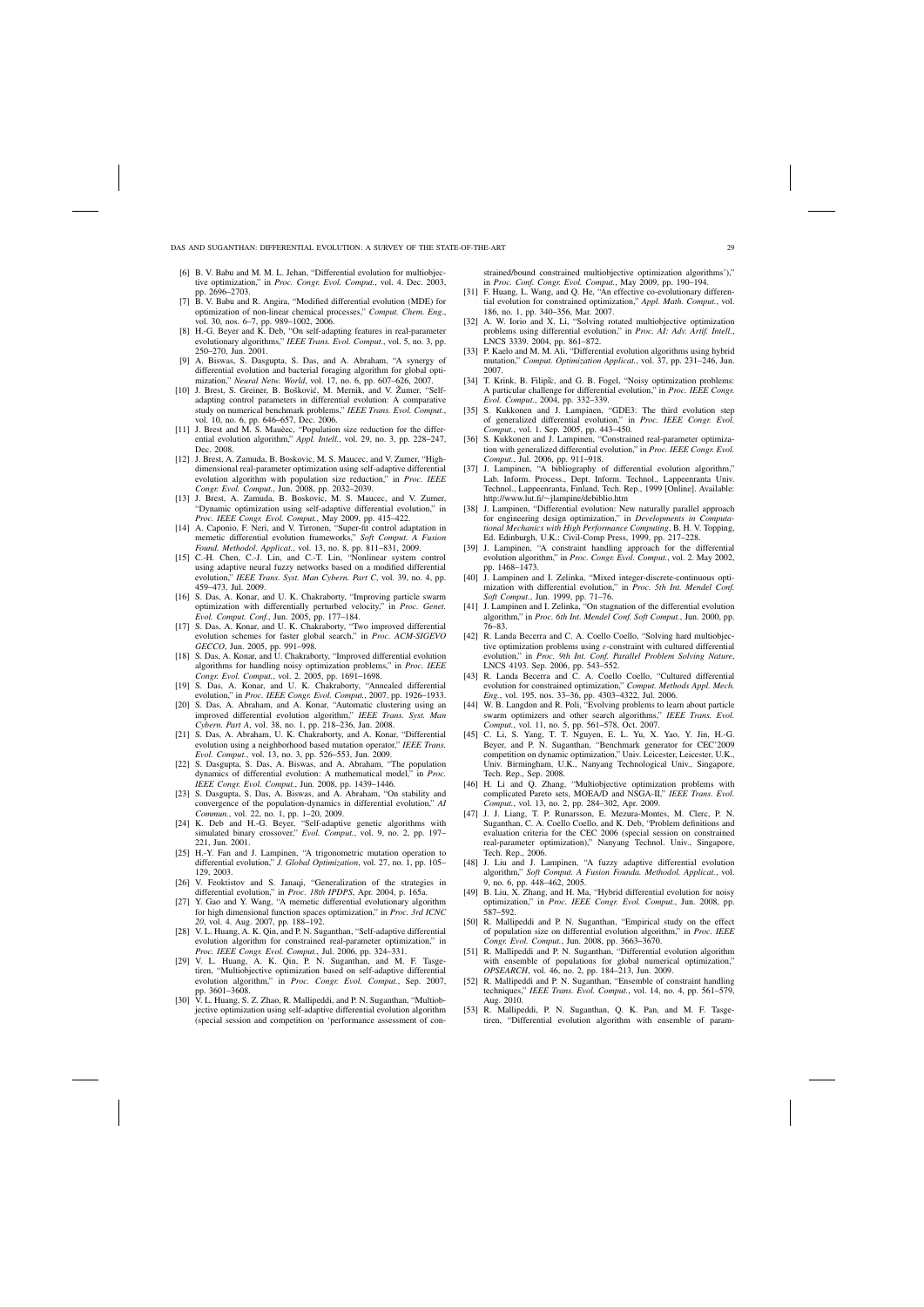eters and mutation strategies," *Appl. Soft Comput.*, to be published.

- [54] R. Mendes and A. S. Mohais, "DynDE: A differential evolution for dynamic optimization problems," in *Proc. IEEE Congr. Evol. Comput.*, vol. 2. 2005, pp. 2808–2815.
- [55] P. P. Menon, J. Kim, D. G. Bates, and I. Postlethwaite, "Clearance of nonlinear flight control laws using hybrid evolutionary optimization," *IEEE Trans. Evol. Comput.*, vol. 10, no. 6, pp. 689–699, Dec. 2006.
- [56] E. Mezura-Montes, J. Velázquez-Reyes, and C. A. Coello Coello, "A comparative study of differential evolution variants for global optimization," in *Proc. Genet. Evol. Comput. Conf.*, 2006, pp. 485– 492.
- [57] E. Mezura-Montes, J. Velázquez-Reyes, and C. A. Coello Coello, "Modified differential evolution for constrained optimization," in *Proc. IEEE Congr. Evol. Comput.*, Jul. 2006, pp. 332–339.
- [58] P. W. Moore and G. K. Venayagamoorthy, "Evolving digital circuit using hybrid particle swarm optimization and differential evolution," *Int. J. Neural Syst.*, vol. 16, no. 3, pp. 163–177, 2006.
- [59] F. Neri and V. Tirronen, "Scale factor local search in differential evolution," *Memetic Comput.*, vol. 1, no. 2, pp. 153–171, Jun. 2009.
- [60] F. Neri and V. Tirronen, "Recent advances in differential evolution: A review and experimental analysis," *Artif. Intell. Rev.*, vol. 33, no. 1, pp. 61–106, Feb. 2010.
- [61] F. Neri and E. Mininno, "Memetic compact differential evolution for Cartesian robot control," *IEEE Comput. Intell. Mag.*, vol. 5, no. 2, pp. 54–65, May 2010.
- [62] N. Noman and H. Iba, "Enhancing differential evolution performance with local search for high dimensional function optimization," in *Proc. Conf. Genet. Evol. Comput.*, Jun. 2005, pp. 967–974.
- [63] N. Noman and H. Iba, "Inferring gene regulatory networks using differential evolution with local search heuristics," *IEEE/ACM Trans. Comput. Biol. Bioinform.*, vol. 4, no. 4, pp. 634–647, Oct. 2007.
- [64] N. Noman and H. Iba, "Accelerating differential evolution using an adaptive local search," *IEEE Trans. Evol. Comput.*, vol. 12, no. 1, pp. 107–125, Feb. 2008.
- [65] M. G. H. Omran, A. Salman, and A. P. Engelbrecht, "Self-adaptive differential evolution," in *Proc. Comput. Intell. Security*, Lecture Notes in Artificial Intelligence 3801. 2005, pp. 192–199.
- [66] M. G. H. Omran, A. P. Engelbrecht, and A. Salman, "Bare bones differential evolution," *Eur. J. Oper. Res.*, vol. 196, no. 1, pp. 128– 139, Jul. 2009.
- [67] G. Pampara, A. P. Engelbrecht, and N. Franken, "Binary differential evolution," in *Proc. IEEE Congr. Evol. Comput.*, Jul. 2006, pp. 1873– 1879.
- [68] S. Pal, Q. Boyang, S. Das, and P. N. Suganthan, "Optimal synthesis of linear antenna arrays with multiobjective differential evolution," *Prog. Electromag. Res. PIERB*, vol. 21, pp. 87–111, 2010.
- [69] S. Pal, S. Das, A. Basak, and P. N. Suganthan, "Synthesis of difference patterns for monopulse antennas with optimal combination of array-size and number of subarrays: A multiobjective optimization approach," *Prog. Electromag. Res. PIERB*, vol. 21, pp. 257–280, 2010.
- [70] K. E. Parsopoulos, D. K. Taoulis, N. G. Pavlidis, V. P. Plagianakos, and M. N. Vrahatis, "Vector evaluated differential evolution for multiobjective optimization," in *Proc. Congr. Evol. Comput.*, vol. 1. Jun. 2004, pp. 204–211.
- [71] V. P. Plagianakos, D. K. Tasoulis, and M. N. Vrahatis, "A review of major application areas of differential evolution," in *Advances in Differential Evolution*, SCI 143, U. K. Chakraborty, Ed. Berlin, Germany: Springer, 2008, pp. 197–238.
- [72] K. V. Price, "Differential evolution vs. the functions of the 2nd ICEO," in *Proc. IEEE Int. Conf. Evol. Comput.*, Apr. 1997, pp. 153–157.
- [73] K. V. Price and R. Storn, "Differential evolution: A simple evolution strategy for fast optimization," *Dr. Dobb's J.*, vol. 22, no. 4, pp. 18–24, 1997.
- [74] K. Price, R. Storn, and J. Lampinen, *Differential Evolution—A Practical Approach to Global Optimization*. Berlin, Germany: Springer, 2005.
- [75] K. V. Price, "An introduction to differential evolution," in *New Ideas in Optimization*, D. Corne, M. Dorigo, and V. Glover, Eds. London, U.K.: McGraw-Hill, 1999, pp. 79–108.
- [76] A. K. Qin, V. L. Huang, and P. N. Suganthan, "Differential evolution algorithm with strategy adaptation for global numerical optimization," *IEEE Trans. Evol. Comput.*, vol. 13, no. 2, pp. 398–417, Apr. 2009.
- [77] A. Qing, "Dynamic differential evolution strategy and applications in electromagnetic inverse scattering problems," *IEEE Trans. Geosci. Remote Sensing*, vol. 44, no. 1, pp. 116–125, Jan. 2006.
- [78] A. Qing, *Differential Evolution—Fundamentals and Applications in Electrical Engineering*. New York: Wiley, Sep. 2009.
- [79] B. Y. Qu and P. N. Suganthan, "Multiobjective evolutionary algorithms based on the summation of normalized objectives and diversified selection," *Inform. Sci.*, vol. 180, no. 17, pp. 3170–3181, Sep. 2010.
- [80] B. Y. Qu and P. N. Suganthan, "Constrained multiobjective optimization algorithm with ensemble of constraint handling methods," *Eng. Optimization*, to be published.
- [81] B. Y. Qu and P. N. Suganthan, "Novel multimodal problems and differential evolution with ensemble of restricted tournament selection," in *Proc. IEEE Congr. Evol. Comput.*, Jul. 2010, pp. 3480–3486.
- [82] S. Rahnamayan, H. R. Tizhoosh, and M. M. A. Salama, "Oppositionbased differential evolution," *IEEE Trans. Evol. Comput.*, vol. 12, no. 1, pp. 64–79, Feb. 2008.
- [83] T. Robic and B. Filipic, "DEMO: Differential evolution for multiobjective optimization," in *Proc. 3rd Int. Conf. Evol. Multi-Criterion Optimization*, LNCS 3410. 2005, pp. 520–533.
- [84] J. Rönkkönen and J. Lampinen, "On using normally distributed mutation step length for the differential evolution algorithm," in *Proc. 9th Int. Conf. Soft Comput. MENDEL*, 2003, pp. 11–18.
- [85] J. Ronkkonen, S. Kukkonen, and K. V. Price, "Real parameter optimization with differential evolution," in *Proc. IEEE CEC*, vol. 1. 2005, pp. 506–513.
- [86] L. V. Santana-Quintero and C. A. Coello Coello, "An algorithm based on differential evolution for multiobjective problems," *Int. J. Comput. Intell. Res.*, vol. 1, no. 2, pp. 151–169, 2005.
- [87] L. V. Santana-Quintero, A. G. Hernández-Díaz, J. Molina, C. A. Coello Coello, and R. Caballero, "DEMORS: A hybrid multiobjective optimization algorithm using differential evolution and rough sets for constrained problems," *Comput. Oper. Res.*, vol. 37, no. 3, pp. 470–480, Mar. 2010.
- [88] R. Storn and K. V. Price, "Differential evolution: A simple and efficient adaptive scheme for global optimization over continuous spaces," ICSI, USA, Tech. Rep. TR-95-012, 1995 [Online]. Available: http://icsi.berkeley.edu/∼storn/litera.html
- [89] R. Storn and K. V. Price, "Minimizing the real functions of the ICEC 1996 contest by differential evolution," in *Proc. IEEE Int. Conf. Evol. Comput.*, 1996, pp. 842–844.
- [90] R. Storn, "On the usage of differential evolution for function optimization," in *Proc. North Am. Fuzzy Inform. Process. Soc.*, 1996, pp. 519–523.
- [91] R. Storn, "Differential evolution design of an IIR-filter with requirements for magnitude and group delay," in *Proc. IEEE Int. Conf. Evol. Comput.*, 1996, pp. 268–273.
- [92] R. Storn and K. Price, "Differential evolution: A simple and efficient heuristic for global optimization over continuous spaces," *J. Global Optimization*, vol. 11, no. 4, pp. 341–359, 1997.
- [93] R. Storn, "System design by constraint adaptation and differential evolution," *IEEE Trans. Evol. Comput.*, vol. 3, no. 1, pp. 22–34, Apr. 1999.
- [94] R. Storn, "Differential evolution research: Trends and open questions," in *Advances in Differential Evolution*, U. K. Chakraborty, Ed. Berlin, Germany: Springer, 2008, pp. 1–32.
- [95] P. N. Suganthan, N. Hansen, J. J. Liang, K. Deb, Y.-P. Chen, A. Auger, and S. Tiwari, "Problem definitions and evaluation criteria for the CEC 2005 special session on real-parameter optimization," Nanyang Technol. Univ., Singapore, Tech. Rep., IIT Kanpur, Kanpur, India, KanGAL Rep. #2005005, May 2005.
- [96] A. M. Sutton, M. Lunacek, and L. D. Whitley, "Differential evolution and non-separability: Using selective pressure to focus search," in *Proc. 9th Annu. Conf. GECCO*, Jul. 2007, pp. 1428–1435.
- [97] T. Takahama and S. Sakai, "Constrained optimization by the *ε* constrained differential evolution with gradient-based mutation and feasible elites," in *Proc. IEEE Congr. Evol. Comput.*, Jul. 2006, pp. 308–315.
- [98] K. Tang, X. Yao, P. N. Suganthan, C. MacNish, Y. P. Chen, C. M. Chen, and Z. Yang, "Benchmark functions for the CEC'2008 special session and competition on large scale global optimization," Nature Inspired Comput. Applicat. Lab., USTC, China, Nanyang Technol. Univ., Singapore, Tech. Rep., 2007.
- [99] M. F. Tasgetiren and P. N. Suganthan, "A multi-populated differential evolution algorithm for solving constrained optimization problem," in *Proc. IEEE Congr. Evol. Comput.*, Jul. 2006, pp. 340–354.
- [100] M. F. Tasgetiren, P. N. Suganthan, and Q. K. Pan, "An ensemble of discrete differential evolution algorithms for solving the generalized traveling salesman problem," *Appl. Math. Comput.*, vol. 215, no. 9, pp. 3356–3368, Jan. 2010.